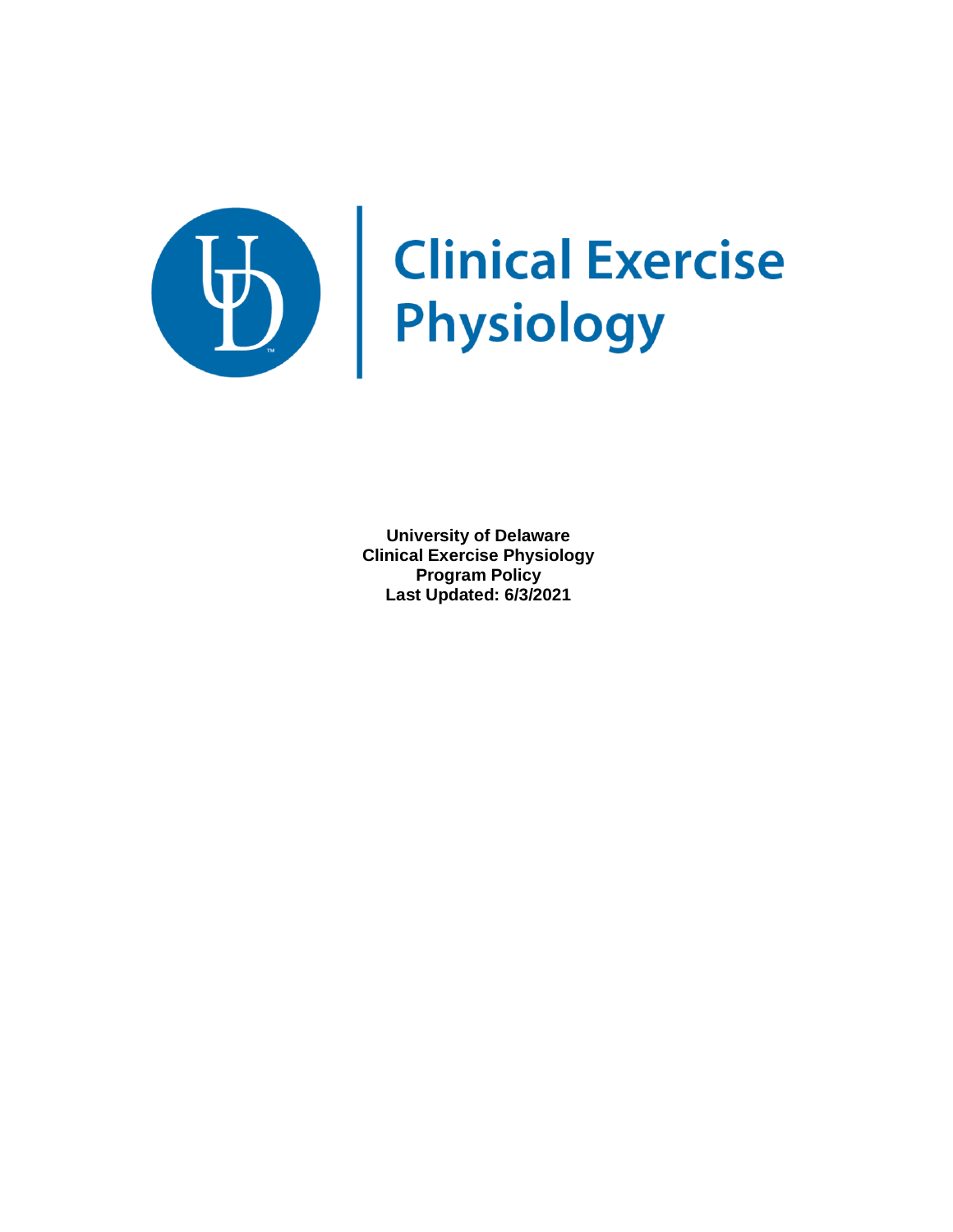# General Program Information

- o Section 1: Programmatic Overview
	- o Purpose Statement
	- o Mission Statement
	- o Philosophy Statement
	- o Student Outcomes
	- o Non-discrimination Statement
	- o Suitability for the Practice of Clinical Exercise Physiology
	- o Technical Standards for Admission
- Section 2: Professional Behavior
	- o Expectations of Professional Behavior
	- o Professional Dress Code
	- o Academic Honesty
	- o Attendance Policy
	- o Internship Substitution Form
	- o Illness
	- o Classroom Behavior
- o Section 3: Academic Standards and Related Policies
	- o Administration and Program Description
	- o Grading
	- o Extra Credit
	- o Criteria for Matriculation
	- o Criteria for Dismissal
	- o Written Exams
	- o Practical Exams
	- o Clinical Education
	- o Course Content
	- o GPA Requirements
	- o Probationary Status
	- o Time to Complete Clinical Exercise Physiology Degree
- o Section 4: Department Standards and Related Policies
	- o Programmatic Requirements
	- o Criminal Background Checks
	- o Notification of Violations of Law
	- o Transfer Credit and Credit by Examination
	- o Deferment Policy
	- o Withdrawal Policy
	- o Leave of Absence Policy
	- o Drop Add Policy
	- o Blood Born Pathogen Exposure and Injury Policy
	- o Student Rights
	- o Grade Grievance and Other Related Academic Complaints
	- o Complaints Against the Department
	- o Notice of Non-Discrimination, Equal Opportunity and Affirmative Action
	- o University's Title IX Statement
- o Section 5: Student Life
	- o Use of Classroom/Lab Space Outside of Scheduled Hours
	- o Counseling
	- o Leadership
	- o CEP Awards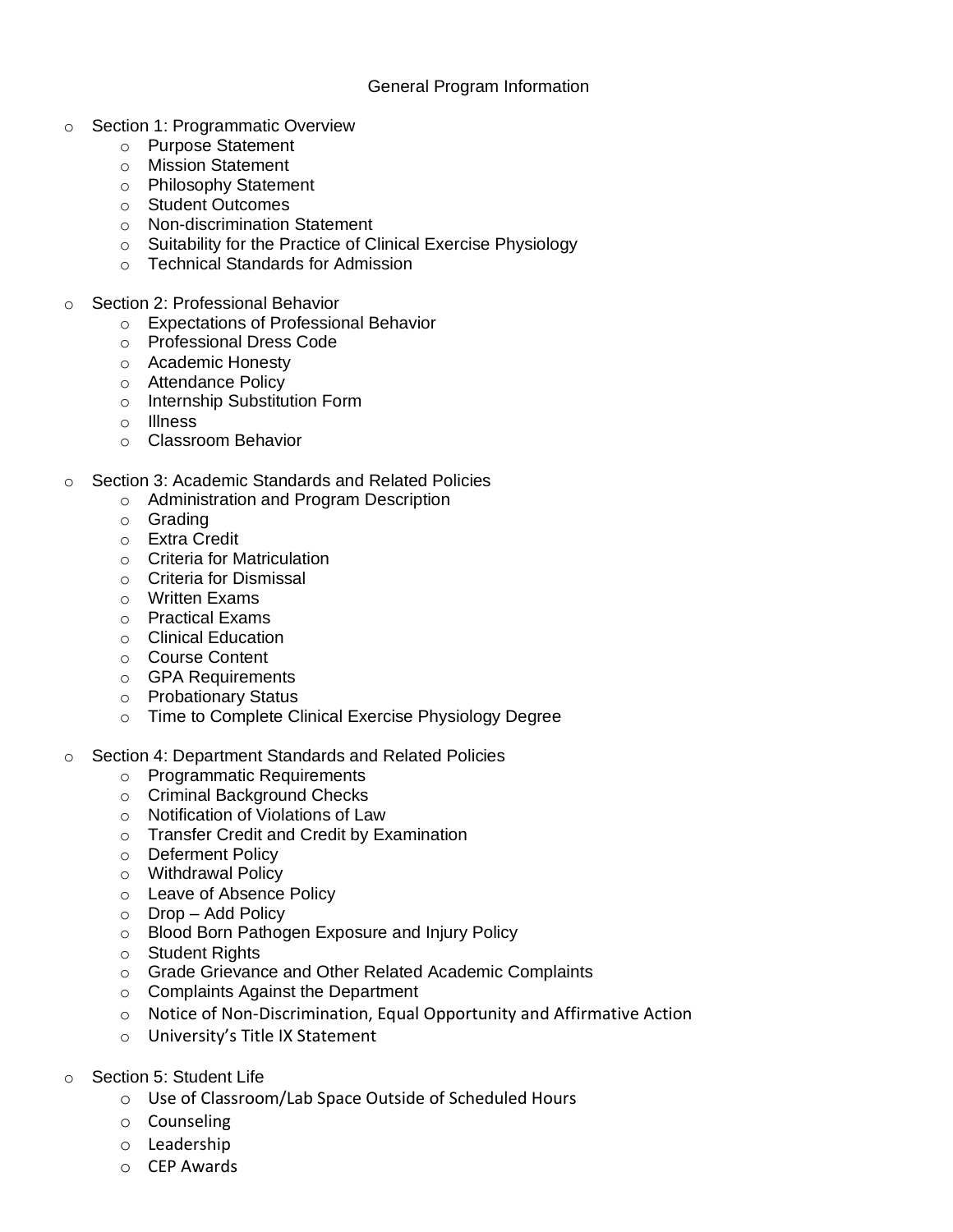# SECTION 1: PROGAMMATIC OVERVIEW

Purpose Statement Mission Statement Philosophy Statement Student Outcomes Non-discrimination Statement Suitability for the Practice of Clinical Exercise Physiology Technical Standards for Admission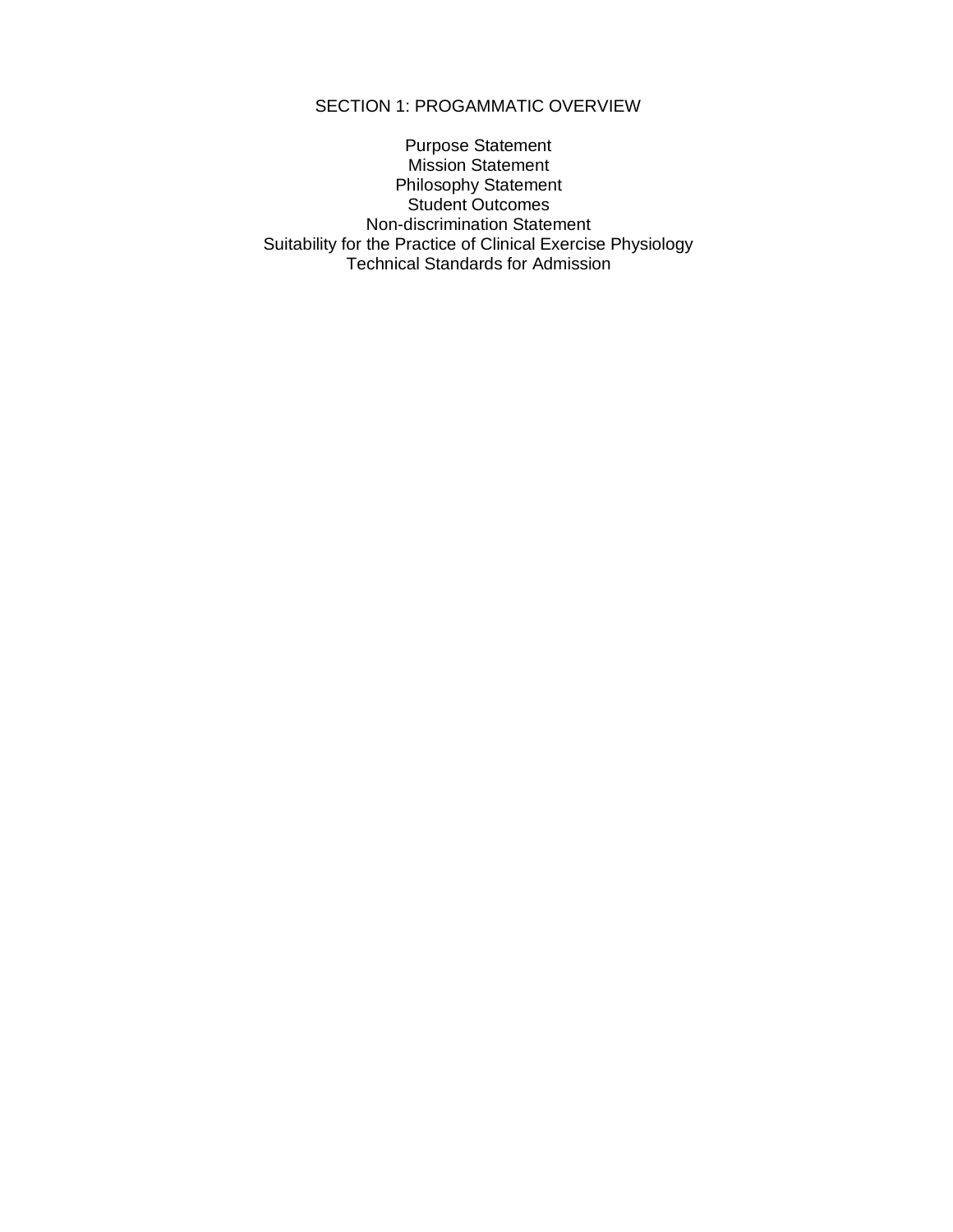# **University of Delaware Clinical Exercise Physiology**

# **PURPOSE**

This handbook should serve as the primary resource for students enrolled in the Clinical Exercise Physiology ("CEP") Master's Program (the "Program") at the University of Delaware (the "University"). Contained within is important information on the philosophy of the Program, as well as Program-specific policies and procedures related to academic and student affairs. Policies and procedures not addressed in this manual will default to that existent within the University *Graduate Catalog* or other University publications. Students are urged to obtain and read all relevant University publications and to keep abreast of changes in practice and / or governance.

# **MISSION STATEMENT**

The mission of the University of Delaware's CEP Master's program is to provide a cultivating, intellectual, and cultural learning environment for graduate students through clinical and educational practices. By engaging in our educational laboratory and classroom experiences, students will develop practical skills for the application of physical fitness assessment, exercise prescription, and fitness program administration. Our program serves our students, as well as the local community, by providing high-quality internship opportunities amongst a variety of clinical settings and patient populations. Our focus is on developing high quality Clinical Exercise Physiologists who have the comprehensive ability to assists healthy and chronically ill individuals with improving and/or maintaining their health and fitness goals through physical activity and exercise prescriptions.

# **PHILOSOPHY**

The University of Delaware CEP Program is a University based educational program housed within the College of Health Sciences and Kinesiology and Applied Physiology Department. The CEP program faculty members believe that the University is an appropriate environment for the education and development of future Clinical Exercise Physiologists, especially at the Master's degree entry-level. As a program within a State supported institution of higher learning, we recognize the need and obligation to address the considerable commitment the State and University of Delaware have made to the growth and development of this program. As a member of the College of Health Sciences, we are responsive to the development of partnerships throughout the state in an era of interdisciplinary collaborative healthcare to enhance our student learning.

A clinical exercise physiologist (CEP) is a healthcare professional who is trained to work with persons who have chronic diseases where exercise training has been shown to be of therapeutic benefit including but not limited to cardiovascular disease, pulmonary disease and metabolic disorders. CEPs primarily work in medically supervised environments that provide a program or service that is supervised by a licensed physician. A CEP holds a minimum of a Master's degree in exercise physiology, exercise or movement science, or kinesiology and is either licensed under state law or holds a professional certification from a national organization that is functionally equivalent to ACSM's Certified Clinical Exercise Physiologist credential. An individual with a bachelor's degree in exercise physiology, exercise or movement science, or kinesiology and certified as an ACSM Certified Clinical Exercise Physiologist is also considered qualified to perform exercise physiology services. – Clinical Exercise Physiology **[Association](https://www.acsm-cepa.org/content.aspx?page_id=274&club_id=324409)** 

The CEP curriculum is predicated on evidenced-based practice. Clinically oriented courses draw extensively from primary source research as well as traditional theory and practice. A strong foundation in basic science is established early in the curriculum alongside courses in which students learn skills necessary for the practice of clinical exercise physiology. Integration between didactic courses and clinical practice takes place in our internal and external clinics, which are a fundamental component of our Program.

A major goal of the curriculum is to encourage students to develop lifelong learning skills as a means to remain up to date throughout their careers. This is accomplished, in part, by educating students to be consumers of relevant literature and to make wise choices for their future continuing education experiences. Recognized clinical experts are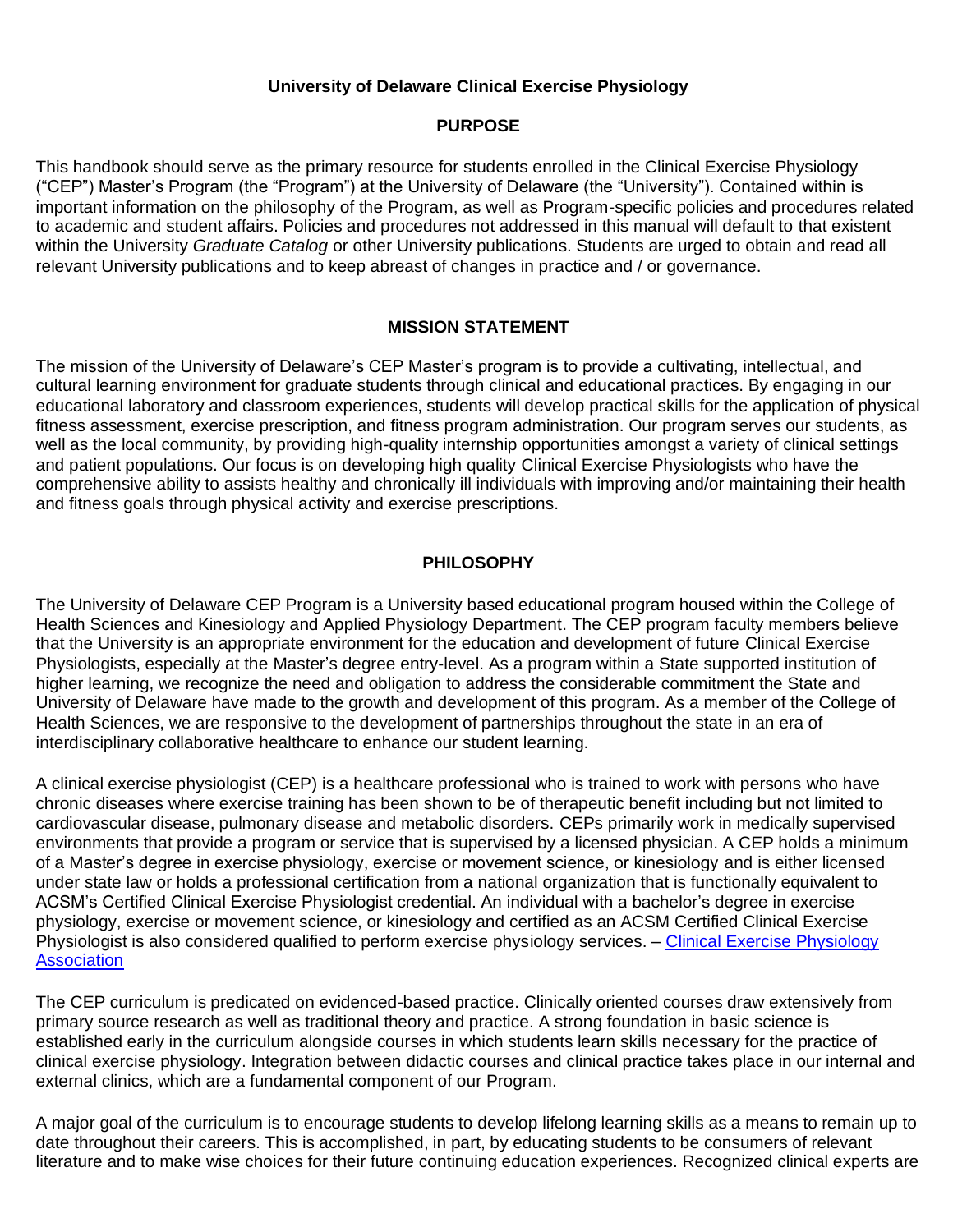regularly utilized as instructors in the program in an effort to further develop the relationships between expert clinical practice and research.

The future of health care has always rested on the art and scientific inquiry of its practitioners. Clinical Exercise Physiology is a profession, that like other health care professions, is ever evolving and advancing in the quality, nature, and extent of services offered. The body of knowledge of Clinical Exercise Physiologist will only grow if its practitioners engage in basic and clinical practice. The CEP Program at the University of Delaware is firmly committed to developing new knowledge and advancing the profession of Clinical Exercise Physiology.

# **STUDENT OUTCOMES**

# **Graduates of the Program will enter the profession as CEPS who:**

- 1. Have demonstrated knowledge of the foundational and clinical sciences necessary to practice clinical exercise physiology.
- 2. Are competent in performing pre-exercise examinations, fitness evaluations, and exercise program development in a multitude of settings.
- 3. Possess the skills to use the literature to direct their everyday clinical decision making.
- 4. Display professional behaviors that reflect the core values of accountability, altruism, compassion/caring, excellence, integrity, professional duty and social responsibility in all professional interactions.
- 5. Demonstrate effective written, verbal and non-verbal communication skills.
- 6. Demonstrate a commitment to lifelong learning through participation in continuing education courses, professional development, self-directed learning, and mentoring activities.

# **NOTICE OF NON-DISCRIMINATION, EQUAL OPPORTUNITY AND AFFIRMATIVE ACTION**

The University of Delaware does not discriminate against any person on the basis of race, color, national origin, sex, gender identity or expression, sexual orientation, genetic information, marital status, disability, religion, age, veteran status or any other characteristic protected by applicable law in its employment, educational programs and activities, admissions policies, and scholarship and loan programs as required by Title IX of the Educational Amendments of 1972, the Americans with Disabilities Act of 1990, Section 504 of the Rehabilitation Act of 1973, Title VII of the Civil Rights Act of 1964, and other applicable statutes and University policies. The University of Delaware also prohibits unlawful harassment including sexual harassment and sexual violence.

For inquiries or complaints related to non-discrimination policies, please contact:

Danica A. Myers Interim Title IX Coordinator 305 Hullihen Hall, Newark, DE 19716 302-831-8063 [titleixcoordinator@udel.edu](mailto:titleixcoordinator@udel.edu)

For complaints related to Section 504 of the Rehabilitation Act of 1973 and/or the Americans with Disabilities Act, please contact:

Elizabeth Reed Director, Office of Disability Support Services Alison Hall, Suite 130 Newark, DE 19716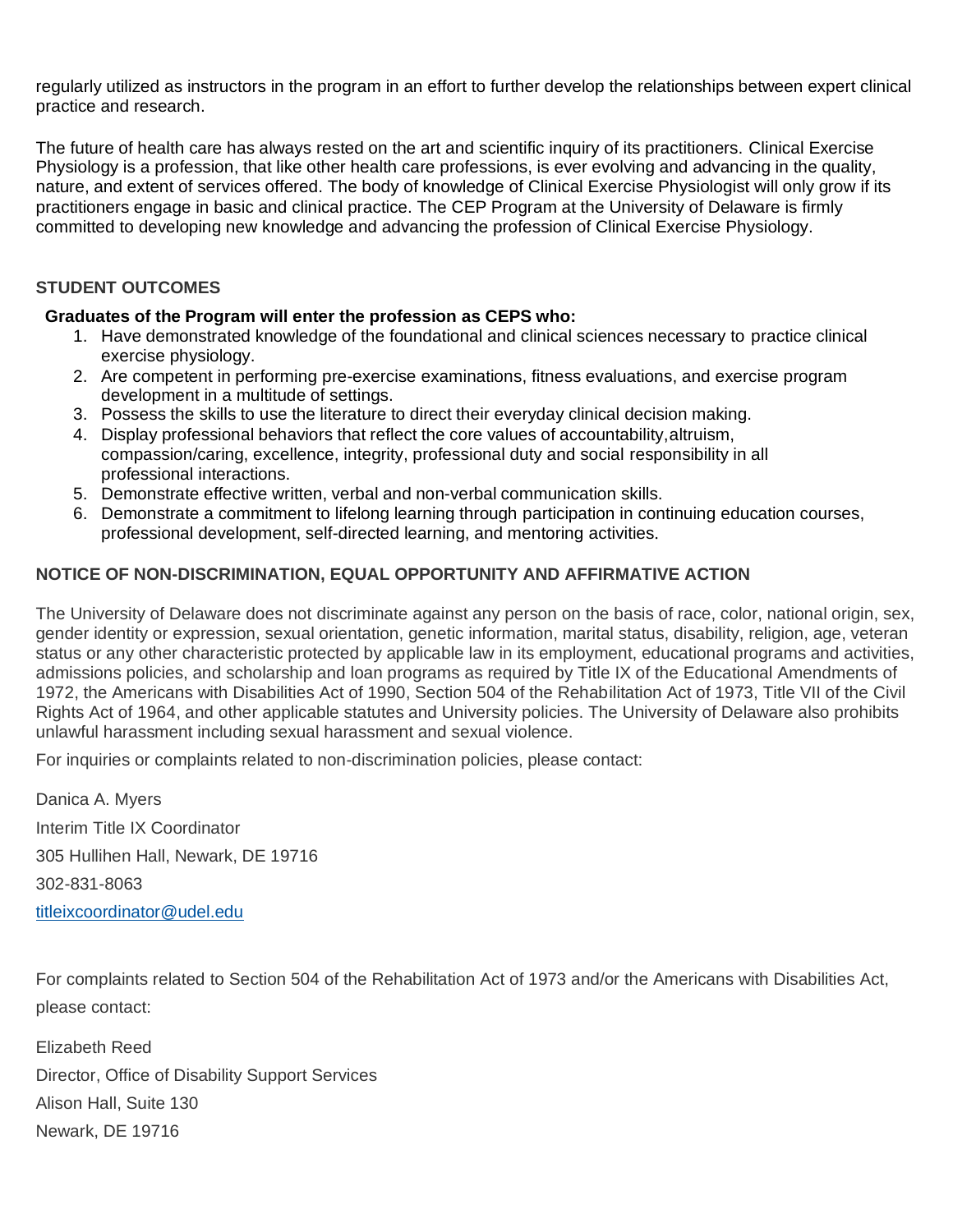302-831-464[3](mailto:ecreed@udel.edu) [ecreed@udel.edu](mailto:ecreed@udel.edu) OR contact the U.S. [Department](https://www2.ed.gov/about/offices/list/ocr/know.html?src=ft) of Education - Office for Civil Rights. More information on [Accessibility](https://www.udel.edu/home/legal-notices/accessibility/) at UD

# **SUITABILITY FOR THE PRACTICE OF CLINICAL EXERCISE PHYSIOLOGY**

The collective faculty reserve the right to determine whether a student may matriculate or graduate on academic or ethical grounds, including traits of character as pertaining to professional performance. Therefore, it is the judgment and expertise of the faculty that shall authorize and ultimately determine student appropriateness for the practice of clinical exercise physiology. Students are evaluated not only on their scholastic achievement, but also on their intellectual, physical, and emotional capacities to meet the technical standards of the program's curriculum. Students must demonstrate good judgment, responsibility, morality, sensitivity, and compassion, while simultaneously being able to accurately synthesize and apply knowledge in a time efficient and safe manner. Deficiencies in these standards or the inability to function accordingly may jeopardize patient care and therefore may preclude matriculation or graduation from the program.

# **TECHNICAL STANDARDS FOR ADMISSION**

The CEP program at the University of Delaware is a rigorous and intense program that places specific requirements and demands on the students enrolled in the program. An objective of this program is to prepare graduates to enter a variety of employment settings and to render care to a wide spectrum of individuals engaged in physical activity. The technical standards set forth by the CEP Program establish the essential qualities considered necessary for students admitted to this program to achieve the knowledge, skills, and competencies of an entry-level Clinical Exercise Physiologist, as well as meet the expectations of the program's accrediting agency (Commission on Accreditation of Allied Health Education Programs –"CAAHEP"). The following abilities and expectations must be met by all students admitted to the Clinical Exercise Physiology Program. In the event a student is unable to fulfill these technical standards, with or without reasonable accommodation, the student will not be admitted into the program.

The Department acknowledges Section 504 of the 1973 Vocational Rehabilitation Act, and the ADA Amendments Act of 2008 (collectively "Disability Laws"), but maintains certain minimum technical standards must be present in the student seeking this degree. While state and federal law requires the provision of reasonable accommodations in situations of documented disability, there are disabilities that cannot be accommodated based upon professional practice demands. The program does seek to be supportive of individuals who can, through reasonable accommodation, meet the core performance standards expected of a Clinical Exercise Physiologist. Accommodation is viewed as a means of assisting students with disabilities to meet essential standards by providing them with equal opportunity to participate in all aspects of a course or clinical experience. Reasonable accommodation is not intended to guarantee that students will be successful in meeting the requirements of the course or clinical experience.

To determine if requested accommodations are feasible and reasonable, students should follow the established procedures of the University's Office of Disability Support Services ("DSS") to discuss educational needs and resources. For newly enrolled students, requests should occur with as much advance notice as possible before the start of the program. As there will be no retroactive accommodations, students are encouraged to request accommodation in a timely fashion.

The use of trained intermediaries to assist a student in accomplishing the curriculum requirements in the five skill areas identified in the Technical Standards document will not be permitted by the Department. Intermediaries, no matter how well trained, are applying their own powers of selection and observation, which could affect the student's judgment and performance. Therefore, no disabilities can be reasonably accommodated with an intermediary that provides cognitive support or that supplements clinical and ethical judgment.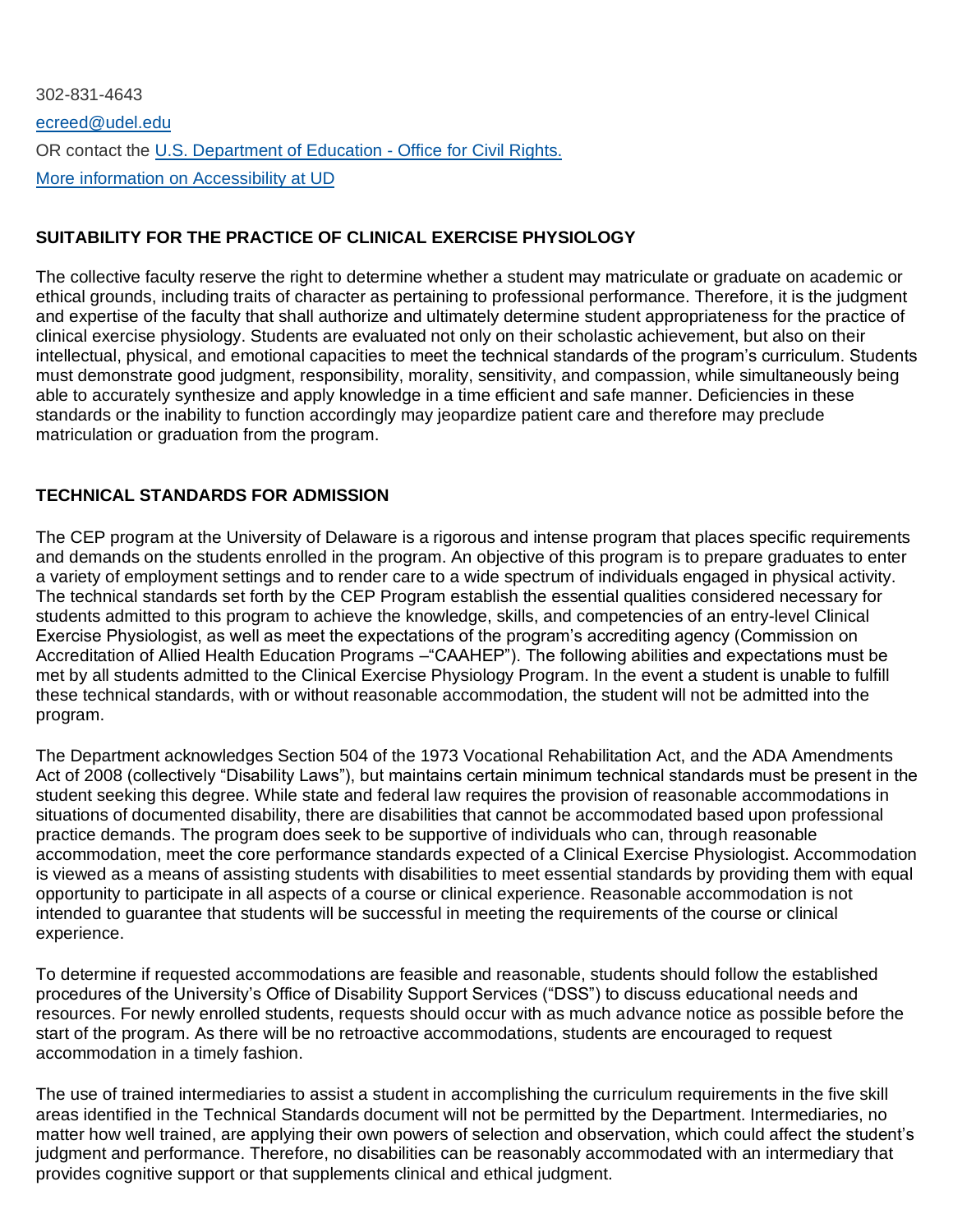Meeting the minimum requirements does not guarantee admission. Acceptance is based on academic excellence, clinical experience, the required essays, interview (by invitation only), and letters of recommendation.

Candidates for selection to the Clinical Exercise Physiology Program must demonstrate:

- 1. The mental capacity to assimilate, analyze, synthesize, integrate concepts and problem solve to formulate assessment and clinical judgments and to be able to distinguish deviations from the norm;
- 2. Sufficient postural and neuromuscular control, sensory function, and coordination to perform appropriate evaluations using accepted techniques; and accurately, safely, and efficiently use equipment and materials during the assessment and supervision of patients;
- 3. The ability to communicate effectively and sensitively with patients and colleagues, including individuals from different cultural and social backgrounds; this includes, but is not limited to, the ability to establish rapport with patients and communicate judgments and treatment information effectively. Students must be able to understand and speak the English language at a level consistent with competent professional practice;
- 4. The ability to record the physical evaluation results and a treatment plan clearly and accurately;
- 5. The capacity to maintain composure and continue to function well during periods of high stress;
- 6. The perseverance, diligence and commitment to complete the Clinical Exercise Physiology education program as outlined and sequenced;
- 7. Flexibility and the ability to adjust to changing situations and uncertainty in clinical situations;
- 8. Affective skills and appropriate demeanor and rapport that relate to professional education and quality patient care.

Candidates for selection to the Clinical Exercise Physiology Program will be required to verify they understand and meet these technical standards or that they believe, with certain accommodations, they can meet the standards.

The Director of the Office of Disability Support Service will evaluate a student who states he/she could meet the program's technical standards with accommodation and confirm that the stated condition qualifies as a disability under applicable laws. After accommodations have been approved / sanctioned by ODSS, the qualifying student is solely responsible for communicating his/her intention to utilize the outlined accommodations with the course coordinator. Students should not expect faculty to inquire about use of outlined accommodations. Five days advance notice must be provided to the course coordinator in writing when students wish to enact ODSS-approved accommodations during an assessment or other learning activity. As consistent with University policy, students who fail to provide notice commensurate with this timeframe will not be accommodated.

If the student disagrees with the decision made by the University of Delaware as to whether the accommodation request is reasonable, the student may file an appeal as per the University's ADA Grievance Procedure (see www.udel.edu/dss for more information).

Clinical Exercise Physiology students will abide by the following:

A. Technical standards required for completion of the program must be clearly defined, published, approved by appropriate institutional representatives and be publicly accessible.

1. Students must read and sign the technical standards and are required to update their signature if their health status changes. Students who require accommodation to meet the technical standards must obtain verification by a physician or appropriate institution disability officer as defined by sponsoring institution policy that proper accommodation has been provided for the student to meet the standard.

B. Students must have documentation of immunizations appropriate for health care providers as determined by the institution.

C. An active communicable or infectious disease policy as determined by the institution must be established and made publicly available.

D. Students must read and sign the program's active communicable disease policy.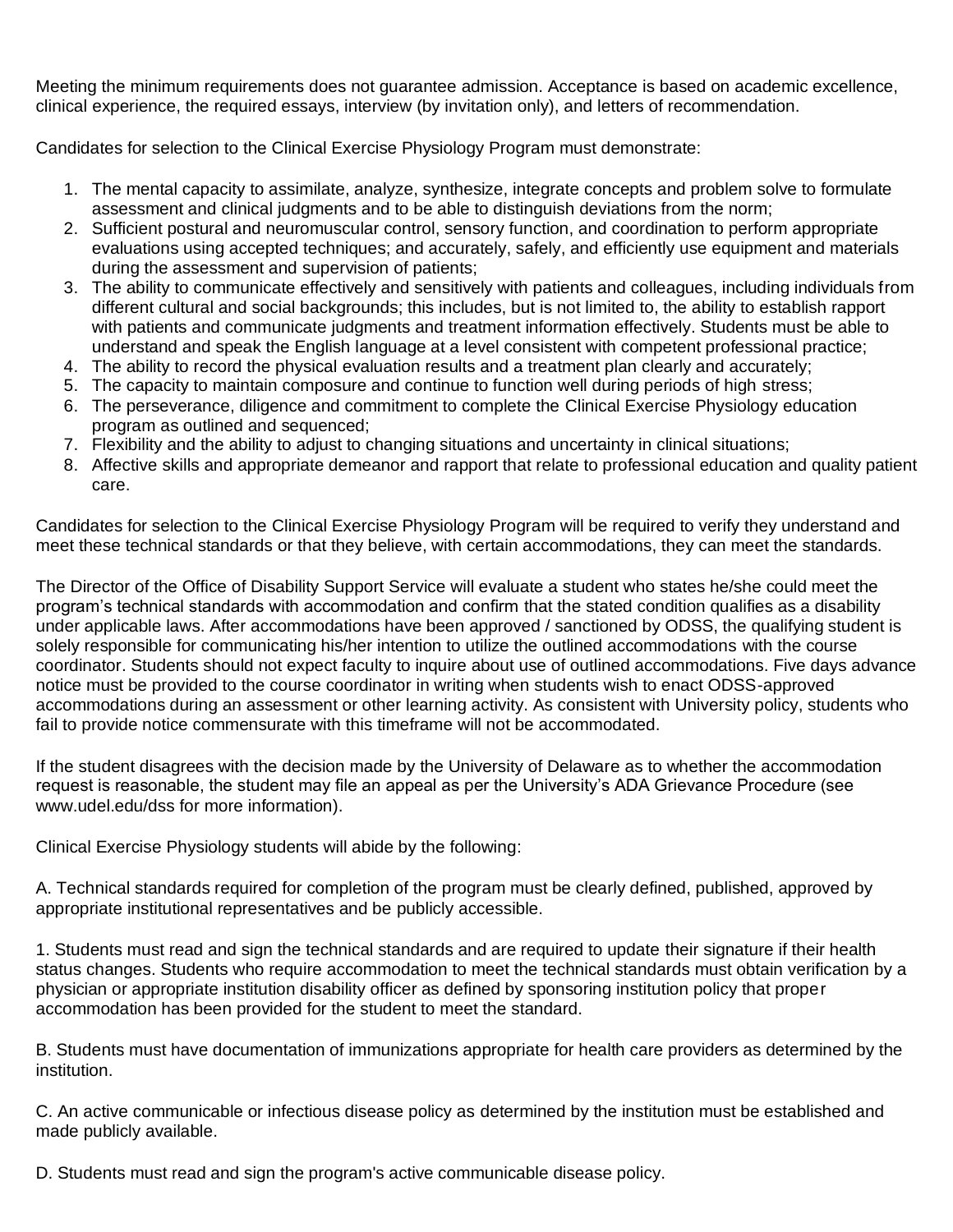E. Clinical Exercise Physiology students must have verification of completion of applicable HIPAA training as determined by the institution.

F. The program must establish a uniform written safety policy for all clinical sites regarding therapeutic equipment.

1. The program must provide proof that therapeutic equipment at all sites is inspected, calibrated, and maintained according to the manufacturer's recommendation, or by federal, state, or local ordinance.

H. Blood-borne pathogen training and procedures:

1. Formal blood-borne pathogen training must occur before students are placed in a potential exposure situation. This includes placement at any clinical site, including observational experiences;

2. A detailed post-exposure plan that is consistent with the federal standard and approved by appropriate institutional personnel must be provided to the students.

3. Blood-borne pathogen policies must be posted or readily available in all locations where the possibility of exposure exists and must be immediately accessible to all current students and program personnel including preceptors;

4. Students must have access to and use of appropriate bloodborne pathogen barriers and control measures at all sites;

5. Students must have access to, and use of, proper sanitation precautions (e.g. hand washing stations) at all sites.

I. All sites must have a venue-specific written Emergency Action Plan (EAP) that is based on well-established national standards or institutional offices charged with institution-wide safety (e.g. position statements, occupational/environmental safety office, police, fire and rescue).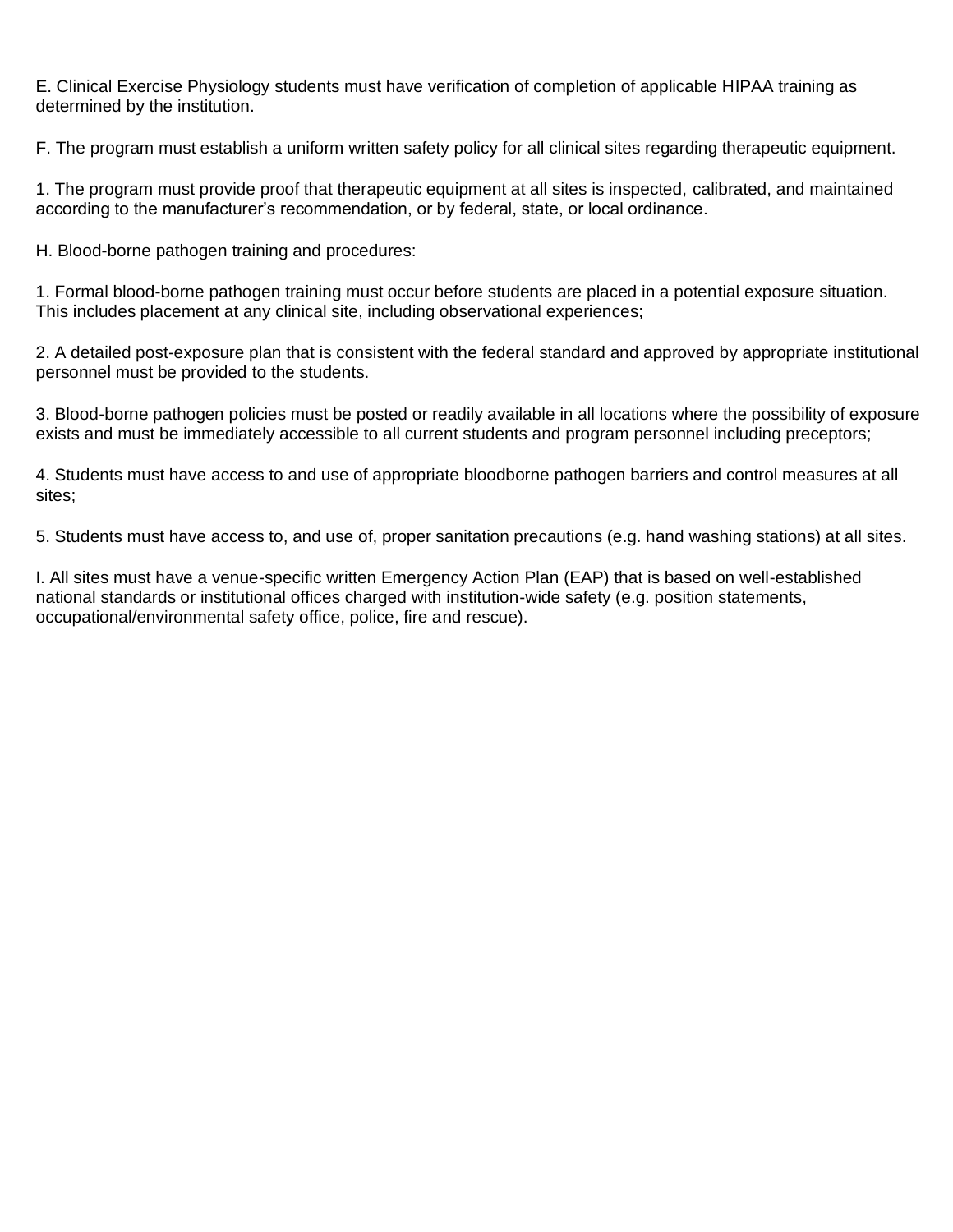Section 2: Professional Behavior Expectations of Professional Behavior Professional Dress Code Academic Honesty Attendance Policy Internship Substitution Form Illness Classroom Behavior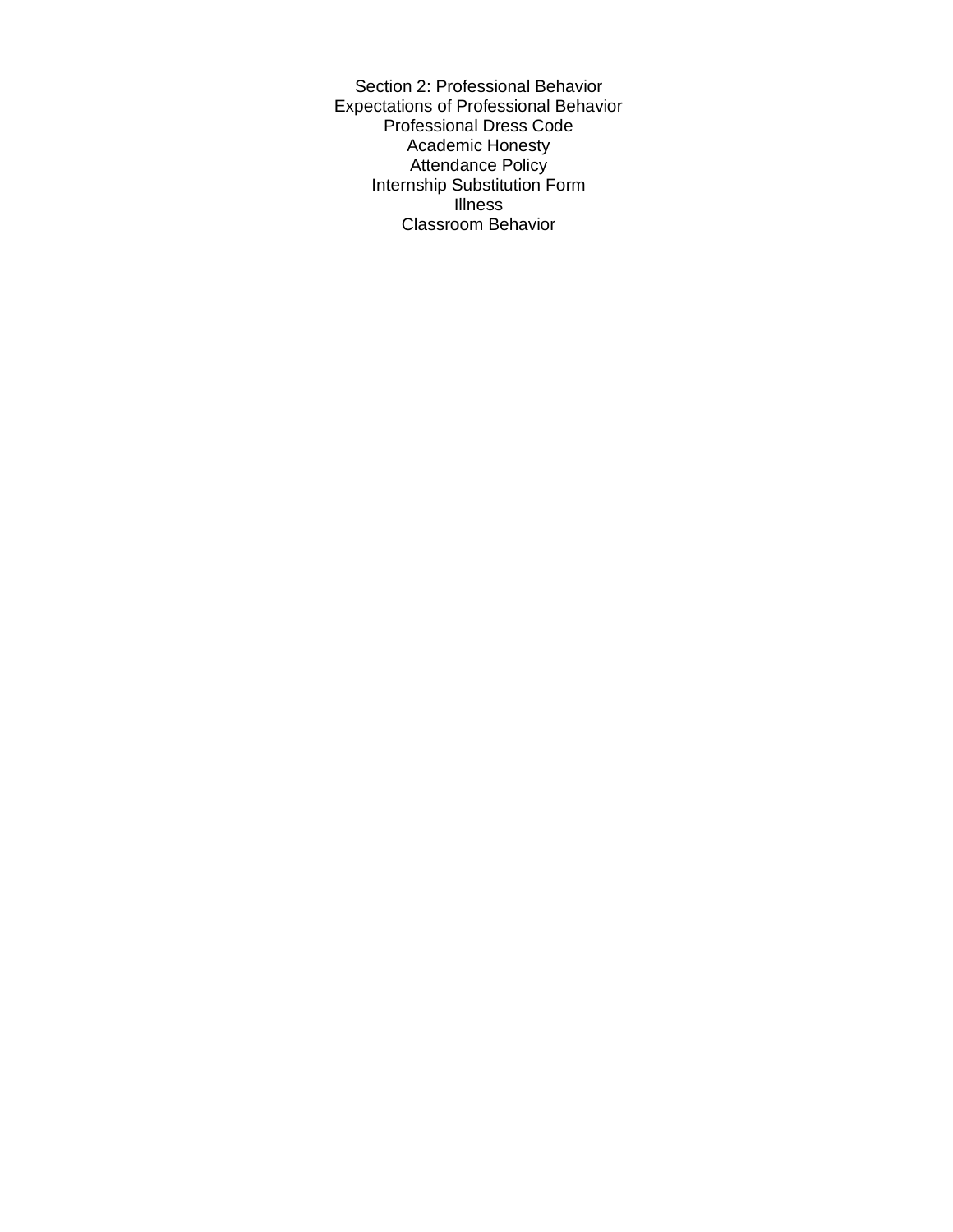# **EXPECTATIONS OF PROFESSIONAL BEHAVIOR**

Students are educated about the specific professional behaviors that relate to the Clinical Exercise Physiology profession at multiple points throughout the curriculum. Professional behaviors are emphasized both in the classroom and clinical environment. The Clinical Exercise Physiology Program has adapted and modified the Professional Behaviors document from the field of Physical Therapy. The intent of the Professional Behaviors Assessment Tool is to identify and describe the repertoire of professional behaviors deemed necessary for success in the practice of Clinical Exercise Physiology. This Professional Behaviors Assessment Tool is intended to represent and be applied to student growth and development in the classroom and the clinic. Each Professional Behavior is defined and then broken down into developmental levels with each level containing behavioral criteria that describe behaviors that represent possession of the Professional Behavior they represent. Each developmental level builds on the previous level such that the tool represents growth over time in their education and clinical practice.

# **Definitions of Behavioral Criteria Levels**

Beginning Level (Summer Sessions 1 @ 2) – behaviors consistent with a learner in the beginning of the professional phase of CEP education and before the first significant internship

Intermediate Level (Fall Semester and Winter Semester)– behaviors consistent with a learner after the first significant internship

Entry Level (Spring Semester and End of program)– behaviors consistent with a learner who has completed all didactic work and is able to independently manage a caseload with consultation as needed from clinical instructors, co-workers and other health care professionals

### **PROFESSIONAL BEHAVIORS**

**1. Critical Thinking -** The ability to question logically; identify, generate and evaluate elements of logical argument; recognize and differentiate facts, appropriate or faulty inferences, and assumptions; and distinguish relevant from irrelevant information**.** The ability to appropriately utilize, analyze, and critically evaluate scientific evidence to develop a logical argument, and to identify and determine the impact of bias on the decision making process.

### *Beginning Level:*

- Raises relevant questions
- Considers all available information
- Articulates ideas
- Understands the scientific method
- States the results of scientific literature but has not developed the consistent ability to critically appraise findings (i.e. methodology and conclusion)
- Recognizes holes in knowledge base
- Demonstrates acceptance of limited knowledge and experience

### *Intermediate Level:*

- Feels challenged to examine ideas
- Critically analyzes the literature and applies it to patient management
- Utilizes didactic knowledge, research evidence, and clinical experience to formulate new ideas
- Seeks alternative ideas
- Formulates alternative hypotheses
- Critiques hypotheses and ideas at a level consistent with knowledge base
- Acknowledges presence of contradictions

# *Entry Level:*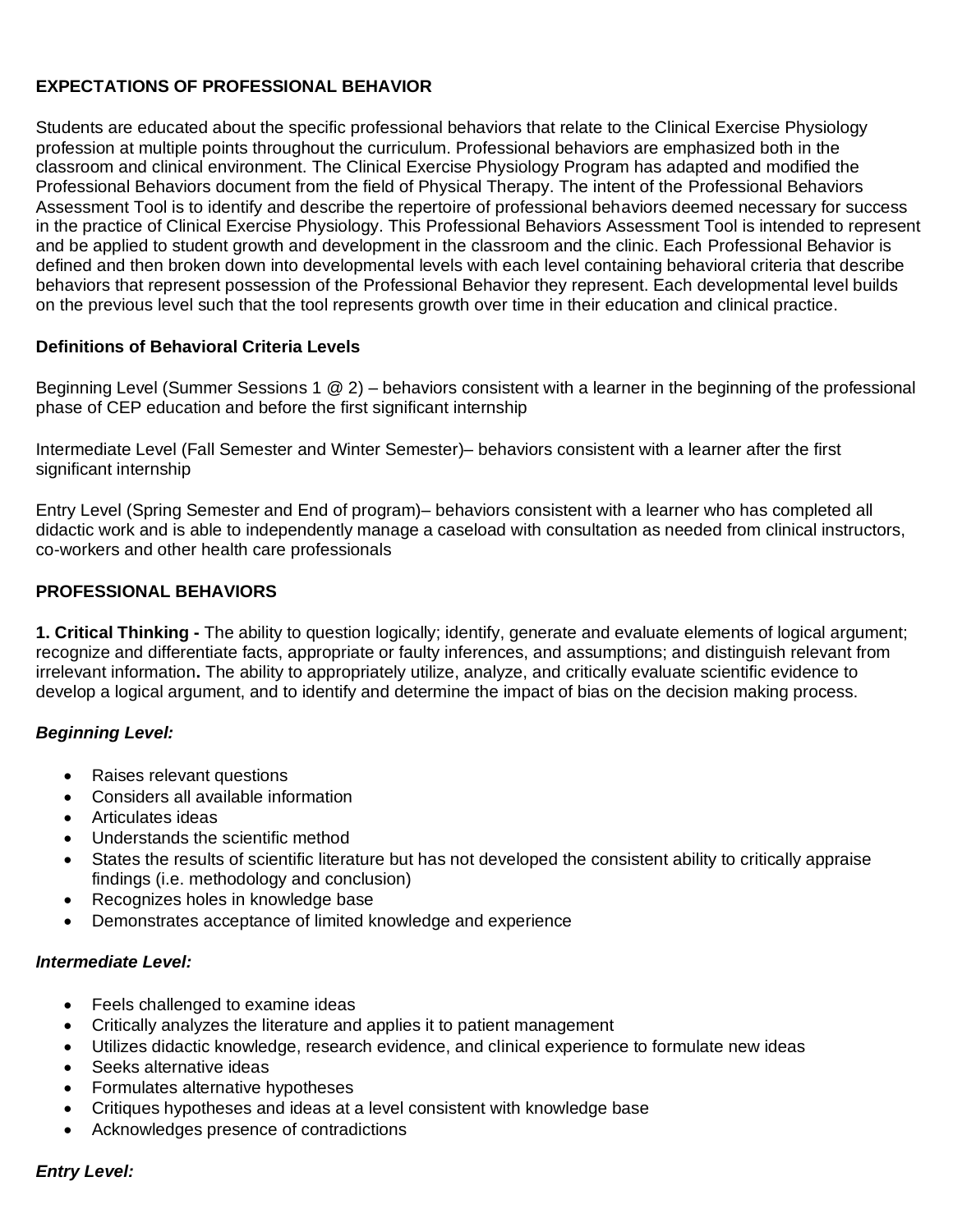- Distinguishes relevant from irrelevant patient data
- Readily formulates and critiques alternative hypotheses and ideas
- Infers applicability of information across populations
- Exhibits openness to contradictory ideas
- Identifies appropriate measures and determines effectiveness of applied solutions efficiently
- Justifies solutions selected

**2. Communication -** The ability to communicate effectively (i.e. verbal, non-verbal, reading, writing, and listening) for varied audiences and purposes.

### *Beginning Level:*

- Demonstrates understanding of the English language (verbal and written): uses correct grammar, accurate spelling and expression, legible handwriting
- Recognizes impact of non-verbal communication in self and others
- Recognizes the verbal and non-verbal characteristics that portray confidence
- Utilizes electronic communication appropriately

### *Intermediate Level:*

- Utilizes and modifies communication (verbal, non-verbal, written and electronic) to meet the needs of different audiences
- Restates, reflects and clarifies message(s)
- Communicates collaboratively with both individuals and groups
- Collects necessary information from all pertinent individuals in the patient/client management process
- Provides effective education (verbal, non-verbal, written and electronic)

# *Entry Level:*

- Demonstrates the ability to maintain appropriate control of the communication exchange with individuals and groups
- Presents persuasive and explanatory verbal, written or electronic messages with logical organization and sequencing
- Maintains open and constructive communication
- Utilizes communication technology effectively and efficiently

### **3. Problem Solving – The ability to recognize and define problems, analyze data, develop and implement solutions, and evaluate outcomes.**

# *Beginning Level:*

- Recognizes problems
- States problems clearly
- Describes known solutions to problems
- Identifies resources needed to develop solutions
- Uses technology to search for and locate resources
- Identifies possible solutions and probable outcomes

### *Intermediate Level:*

- Prioritizes problems
- Identifies contributors to problems
- Consults with others to clarify problems
- Appropriately seeks input or guidance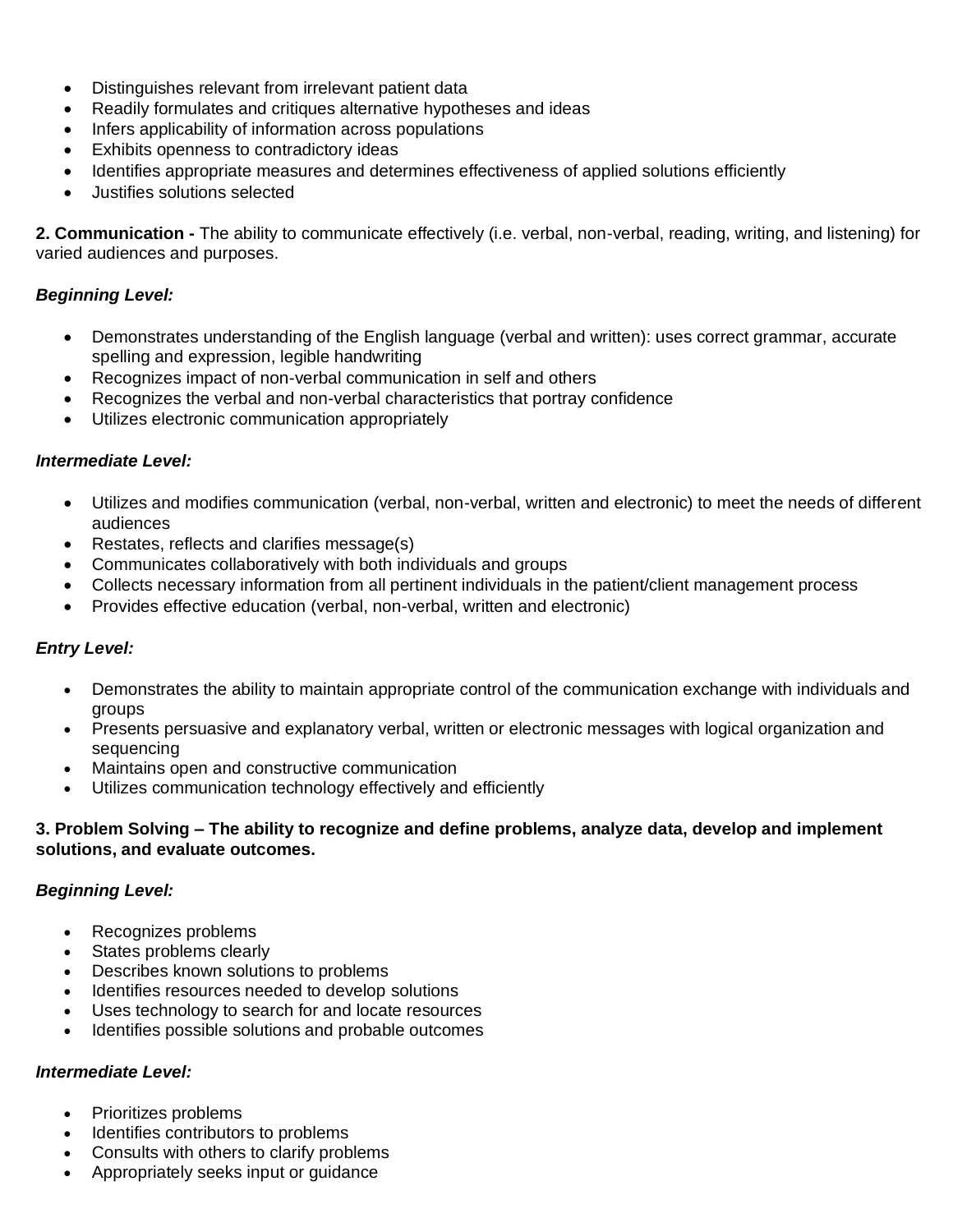- Prioritizes resources (analysis and critique of resources)
- Considers consequences of possible solutions

# *Entry Level:*

- Independently locates, prioritizes and uses resources to solve problems
- Accepts responsibility for implementing solutions
- Implements solutions
- Reassesses solutions
- Evaluates outcomes
- Modifies solutions based on the outcome and current evidence
- Evaluates generalizability of current evidence to a particular problem

# **4. Interpersonal Skills – The ability to interact effectively with patients, families, colleagues, other health care professionals, and the community in a culturally aware manner.**

# *Beginning Level:*

- Maintains professional demeanor in all interactions
- Demonstrates interest in patients as individuals
- Communicates with others in a respectful and confident manner
- Respects differences in personality, lifestyle and learning styles during interactions with all persons
- Maintains confidentiality in all interactions
- Recognizes the emotions and bias that one brings to all professional interactions

# *Intermediate Level:*

- Recognizes the non-verbal communication and emotions that others bring to professional interactions
- Establishes trust
- Seeks to gain input from others
- Respects role of others
- Accommodates differences in learning styles as appropriate

# *Entry Level:*

- Demonstrates active listening skills and reflects back to original concern to determine course of action
- Responds effectively to unexpected situations
- Demonstrates ability to build partnerships
- Applies conflict management strategies when dealing with challenging interactions
- Recognizes the impact of non-verbal communication and emotional responses during interactions and modifies own behaviors based on them

**5. Responsibility** – The ability to be accountable for the outcomes of personal and professional actions and to follow through on commitments that encompass the profession within the scope of work, community and social responsibilities.

# *Beginning Level:*

- Demonstrates punctuality
- Provides a safe and secure environment for patients
- Assumes responsibility for actions
- Follows through on commitments
- Articulates limitations and readiness to learn
- Abides by all policies of academic program and clinical facility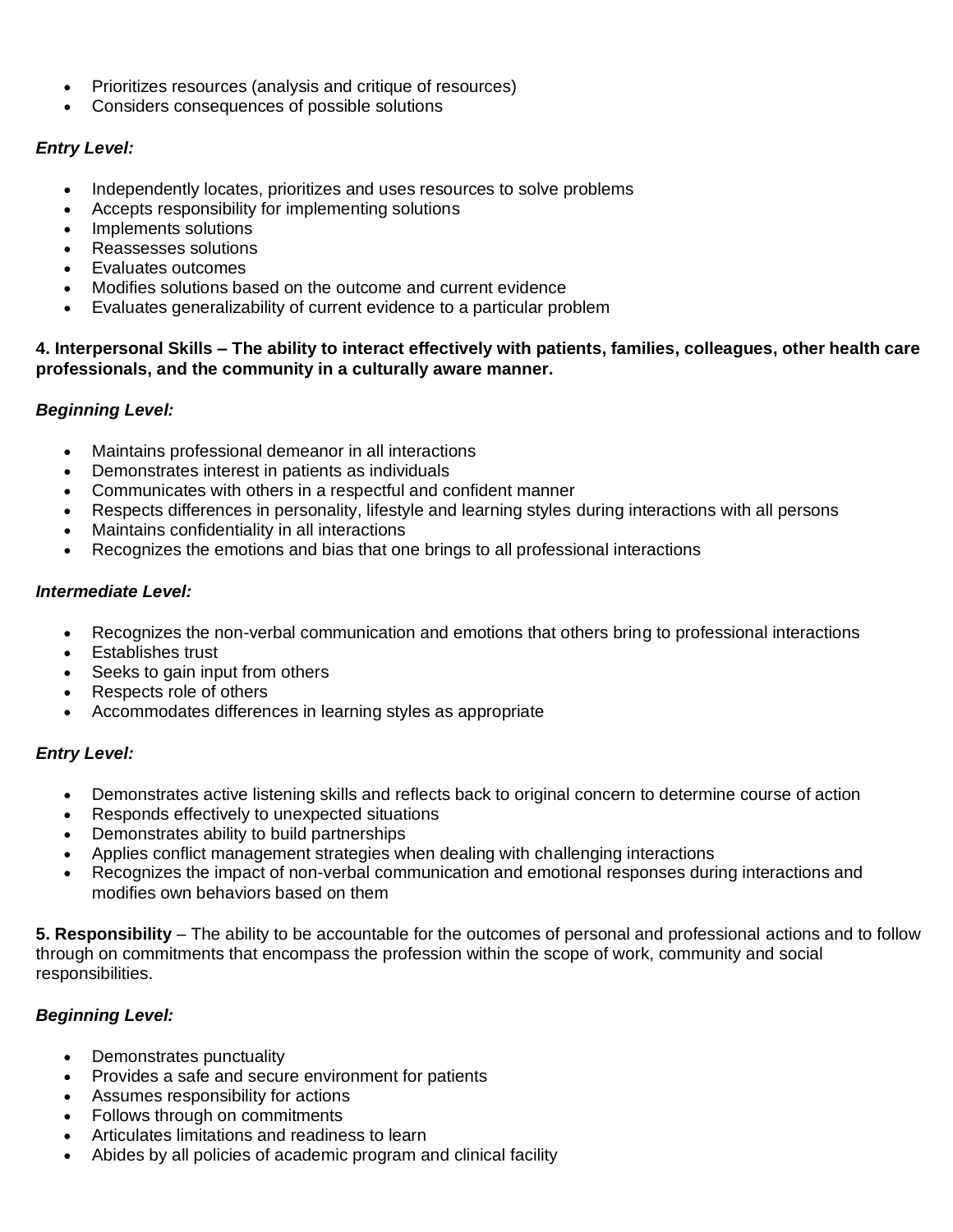# *Intermediate Level:*

- Displays awareness of and sensitivity to diverse populations
- Completes projects without prompting
- Delegates tasks as needed
- Collaborates with team members, patients and families
- Provides evidence-based patient care

# *Entry Level:*

- Educates patients as consumers of health care services
- Encourages patient accountability
- Directs patients to other health care professionals as needed
- Acts as a patient advocate
- Promotes evidence-based practice in health care settings
- Accepts responsibility for implementing solutions
- Demonstrates accountability for all decisions and behaviors in academic and clinical settings

### **6. Professionalism – The ability to exhibit appropriate professional conduct and to represent the profession effectively while promoting the growth/development of the CEP profession.**

# *Beginning Level:*

- Abides by all aspects of the academic program honor code
- Projects professional image
- Attends professional meetings
- Demonstrates cultural/generational awareness, ethical values, respect, and continuous regard for all classmates, academic and clinical faculty/staff, patients, families, and other healthcare providers

# *Intermediate Level:*

- Identifies positive professional role models within the academic and clinical settings
- Acts on moral commitment during all academic and clinical activities
- Identifies when the input of classmates, co-workers and other healthcare professionals will result in optimal outcome and acts accordingly to attain such input and share decision making
- Discusses societal expectations of the profession

# *Entry Level:*

- Demonstrates understanding of scope of practice as evidenced by treatment of patients within scope of practice, referring to other healthcare professionals as necessary
- Provides patient/family centered care at all times as evidenced by provision of patient/family education, seeking patient input and informed consent for all aspects of care and maintenance of patient dignity
- Seeks excellence in professional practice by participation in professional organizations and attendance at sessions or participation in activities that further education/professional development
- Utilizes evidence to guide clinical decision making and the provision of patient care, following guidelines for best practices
- Discusses role of Clinical Exercise Physiology within the healthcare system and in population health
- Demonstrates leadership in collaboration with both individuals and groups

# **7. Use of Constructive Feedback – The ability to seek out and identify quality sources of feedback, reflect on and integrate the feedback, and provide meaningful feedback to others.**

# *Beginning Level:*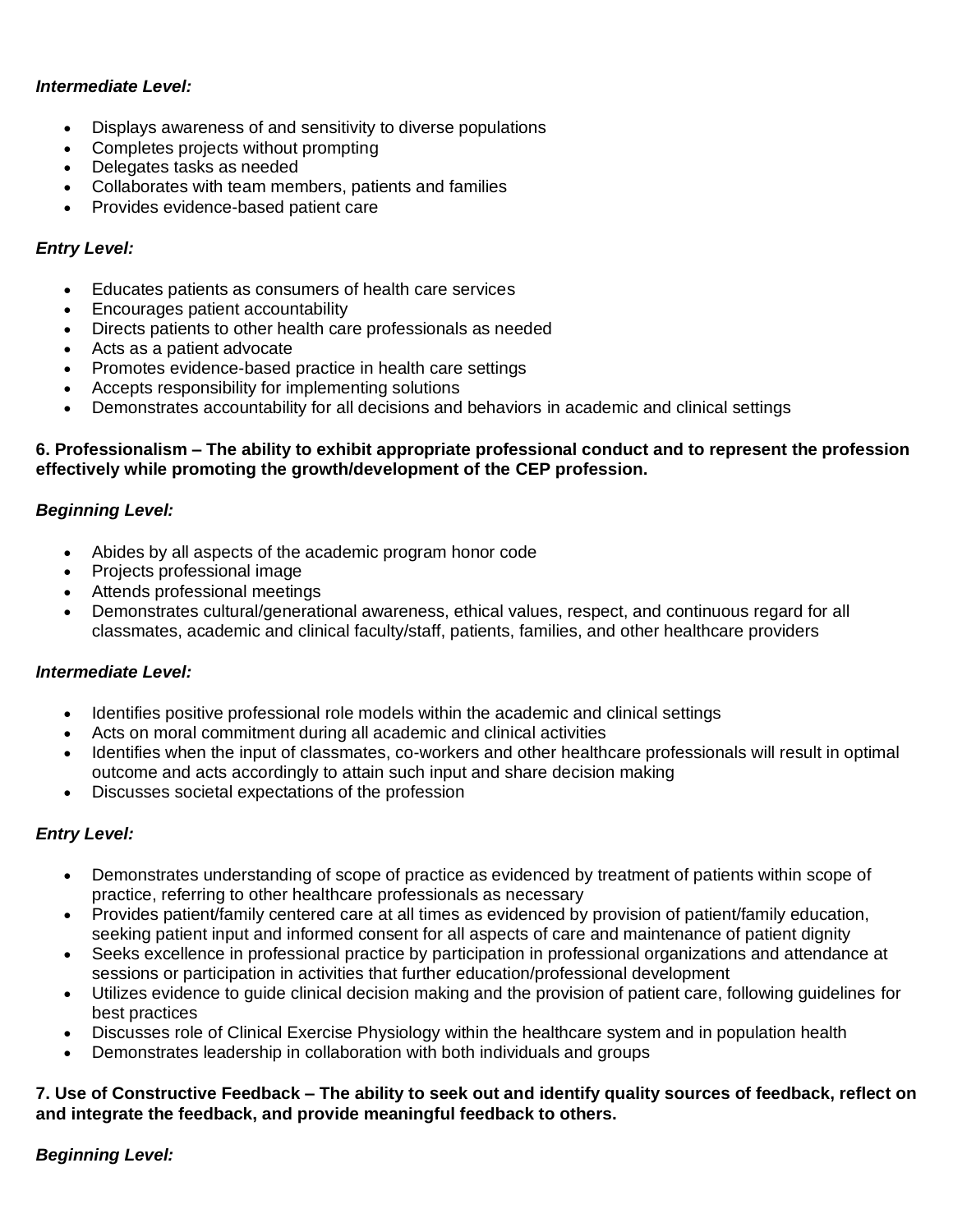- Demonstrates active listening skills
- Assesses own performance
- Actively seeks feedback from appropriate sources
- Demonstrates receptive behavior and positive attitude toward feedback
- Incorporates specific feedback into behaviors
- Maintains two-way communication without defensiveness

### *Intermediate Level:*

- Critiques own performance accurately
- Responds effectively to constructive feedback
- Utilizes feedback when establishing professional and patient related goals
- Develops and implements a plan of action in response to feedback
- Provides constructive and timely feedback

# *Entry Level:*

- Independently engages in a continual process of self-evaluation of skills, knowledge and abilities
- Seeks feedback from patients/clients and peers/mentors
- Readily integrates feedback provided from a variety of sources to improve skills, knowledge and abilities
- Uses multiple approaches when responding to feedback
- Reconciles differences with sensitivity
- Modifies feedback given to patients/clients according to their learning styles

**8. Effective Use of Time and Resources** – The ability to manage time and resources effectively to obtain the maximum possible benefit.

### *Beginning Level:*

- Comes prepared for the day's activities/responsibilities
- Identifies resource limitations (i.e. information, time, experience)
- Determines when and how much help/assistance is needed
- Accesses current evidence in a timely manner
- Verbalizes productivity standards and identifies barriers to meeting productivity standards
- Self-identifies and initiates learning opportunities during unscheduled time

# *Intermediate Level:*

- Utilizes effective methods of searching for evidence for practice decisions
- Recognizes own resource contributions
- Shares knowledge and collaborates with staff to utilize best current evidence
- Discusses and implements strategies for meeting productivity standards
- Identifies need for and seeks referrals to other disciplines

# *Entry Level:*

- Uses current best evidence
- Collaborates with members of the team to maximize the impact of treatment available
- Has the ability to set boundaries, negotiate, compromise, and set realistic expectations
- Gathers data and effectively interprets and assimilates the data to determine plan of care
- Utilizes community resources in discharge planning
- Adjusts plans, schedule etc. as patient needs and circumstances dictate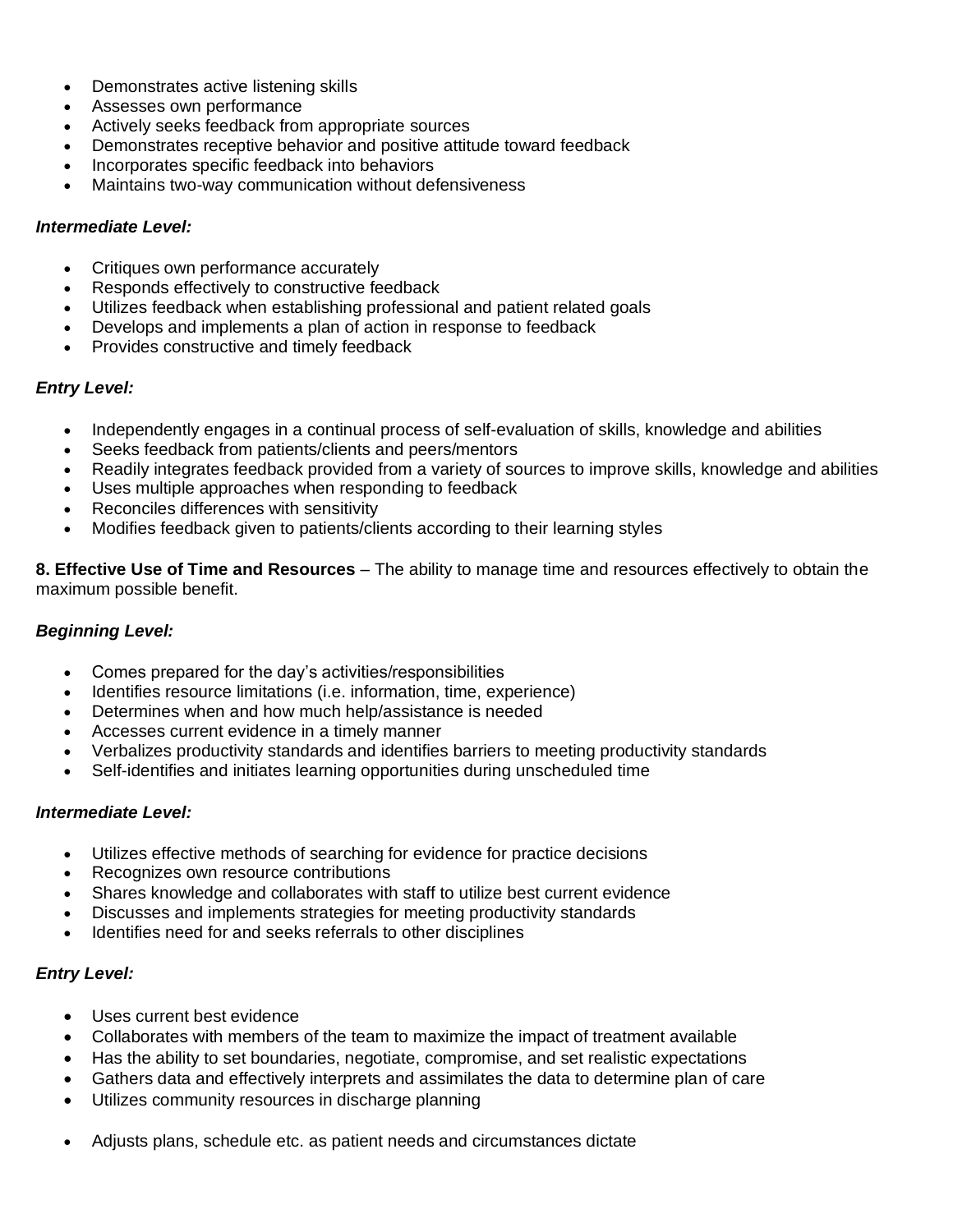• Meets productivity standards of facility while providing quality care and completing non-productive work activities

**9. Stress Management** – The ability to identify sources of stress and to develop and implement effective coping behaviors; this applies for interactions for: self, patient/clients and their families, members of the health care team and in work/life scenarios.

# *Beginning Level:*

- Recognizes own stressors
- Recognizes distress or problems in others
- Seeks assistance as needed
- Maintains professional demeanor in all situations

# *Intermediate Level:*

- Actively employs stress management techniques
- Reconciles inconsistencies in the educational process
- Maintains balance between professional and personal life
- Accepts constructive feedback and clarifies expectations
- Establishes outlets to cope with stressors

# *Entry Level:*

- Demonstrates appropriate affective responses in all situations
- Responds calmly to urgent situations with reflection and debriefing as needed
- Prioritizes multiple commitments
- Reconciles inconsistencies within professional, personal and work/life environments
- Demonstrates ability to defuse potential stressors with self and others

**10. Commitment to Learning** – The ability to self-direct learning to include the identification of needs and sources of learning; and to continually seek and apply new knowledge, behaviors, and skills.

# *Beginning Level:*

- Prioritizes information needs
- Analyzes and subdivides large questions into components
- Identifies own learning needs based on previous experiences
- Welcomes and/or seeks new learning opportunities
- Seeks out professional literature

# *Intermediate Level:*

- Researches and studies areas where own knowledge base is lacking in order to augment learning and practice
- Applies new information and re-evaluates performance
- Accepts that there may be more than one answer to a problem
- Recognizes the need to and is able to verify solutions to problems
- Reads articles critically and understands limits of application to professional practice

# *Entry Level:*

- Respectfully questions conventional wisdom
- Formulates and re-evaluates position based on available evidence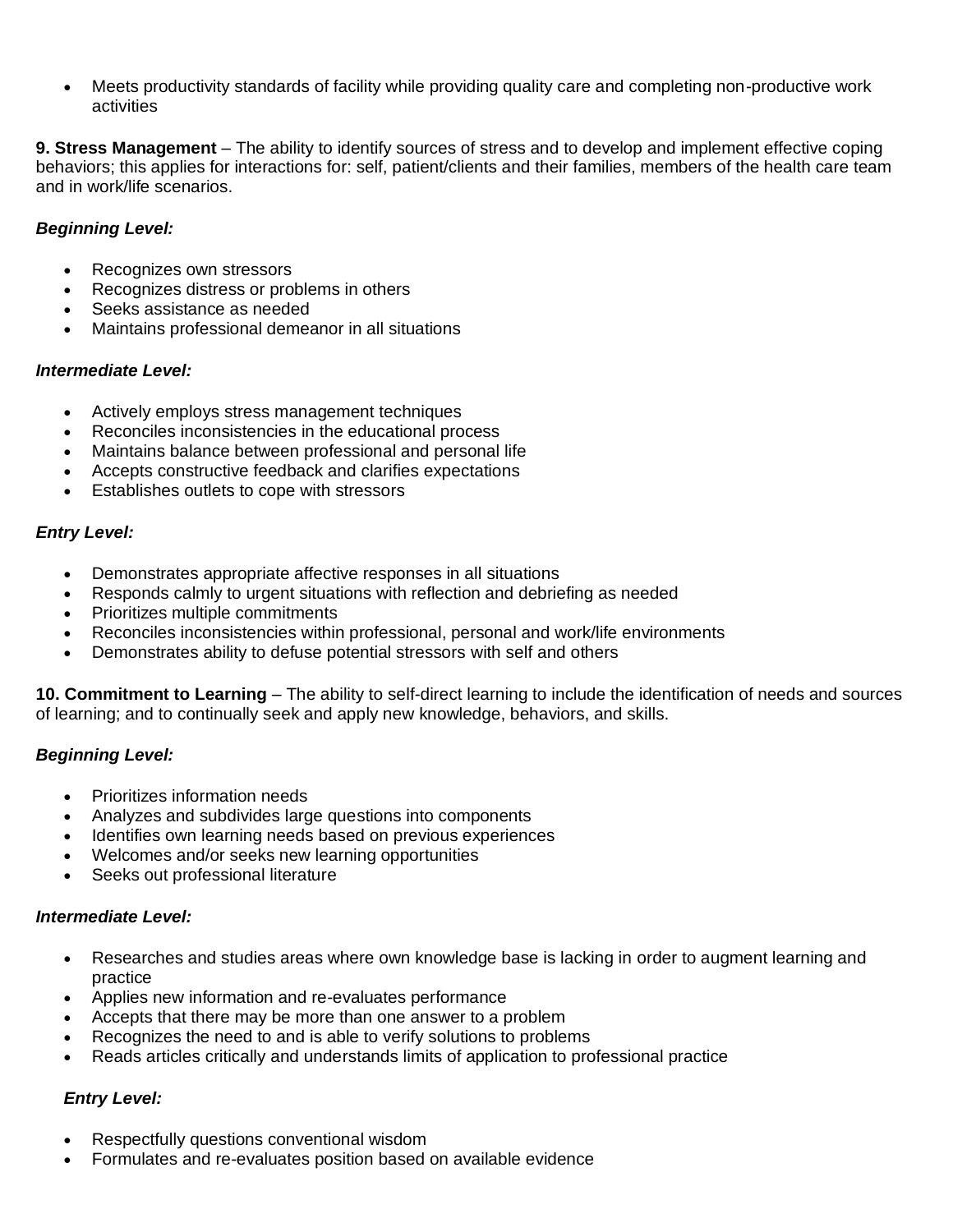- Demonstrates confidence in sharing new knowledge with all levels
- Modifies programs and treatments based on newly-learned skills and considerations
- Consults with other health professionals for treatment ideas

# **PROFESSIONAL DRESS CODE**

# **University of Delaware's Clinical Exercise Physiology Dress Code Policy**

The following rules apply to when students are at clinical rotation sites, participating in laboratory classes, working UD CEP related functions or attending UD CEP related events. In general, attire is business casual with specifics outlined below. All clothing should be appropriate for responding to emergencies and working with clients.

- No open toed shoes (flip-flops, sandals, heels, etc.)
- No boots (work boots, Uggs)
- No deep cut shirts, tank tops, crop tops, or strapless shirts
- Clothing may not promote vulgar, inappropriate, or offensive material
- No shorts
- No blue jeans in clinic
- Dresses/skirts may be worn when attending events but not in clinics
- Sports jackets may be worn over clothing for warmth. CEP jacket is preferred.
- Nametags must be on display at all times when working with clients
- Jewelry should be modest, professional and kept to a minimal
- Facial hair should be kept manicured and professional
- Make up should be professional
- Visible tattoos are acceptable as long as they are appropriate and non-offensive

# **ACADEMIC INTEGRITY**

The Clinical Exercise Physiology program follows and supports the University of Delaware's policies regarding academic dishonesty. To falsify the results of one's research, to steal the words or ideas of another, to cheat on an assignment, to re-submit the same assignment for different classes, or to allow or assist another to commit these acts corrupts the educational process. Students are expected to do their own work and neither give nor receive unauthorized assistance. It is expected that students will review the University's Code of Conduct. Students will be provided the link to access this document during their orientation session. The Student Code of Conduct can be found [here.](http://www1.udel.edu/stuguide/20-21/index.html)

# **ATTENDANCE POLICY**

1. Attendance is defined as presence during the *entire* scheduled activity or until completion of an examination.

2. If a student is unable to attend a required activity, it is their responsibility to discuss the reason with the faculty member of record *in advance* of the required session in order to obtain approval for the absence. In situations of emergency, the faculty member of record should be notified as soon as possible.

3. The faculty member of record retains the right to determine if an absence is excused or unexcused.

4. Unexcused absences will follow the penalties as outlined in the course syllabus and should be reflected in student Professional Behaviors assessments. If not explicitly outlined in the syllabus, the following policies for assessments will prevail when an absence is deemed unexcused:

a. Zero credit on quizzes or other written examinations / assignments; at the discretion of the course instructor, the student may be permitted to engage in the assessment for a maximum score not to exceed half the total point value for that assignment or assessment.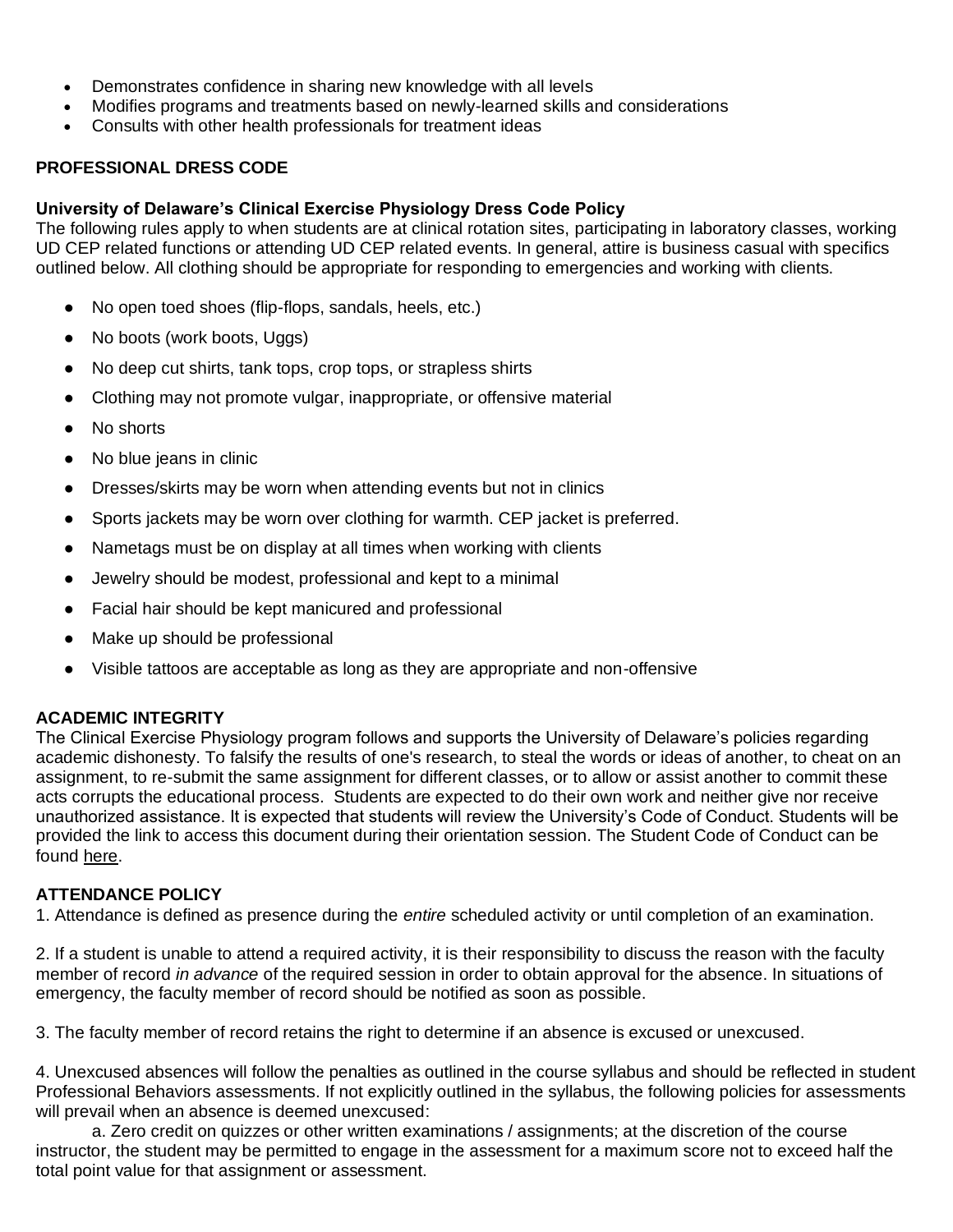b. Zero credit for an assessment or other practical examination; students will be permitted to take the assessment or practical examination one time and must earn the passing standard for that attempt (there are no further repeat opportunities beyond this attempt).

5. In situations of absence, the student remains responsible for the acquisition of missed material / content.

6. Unless otherwise noted in the course syllabus, attendance at lecture is mandatory. Penalties for unexcused lecture absence will align with the standards as outlined in the course syllabus.

7. Unless otherwise exempted (with advance notification) by the faculty member of record, attendance at all laboratory sessions is required. Unexcused lab absences will follow the penalties as outlined in the course syllabus.

8. Attendance at clinical experiences is mandatory. Unexcused absences will follow the penalties as outlined in the course syllabus.

9. Students who do not demonstrate appropriate levels of preparedness (i.e. – assignments not completed in advance of class, inappropriate attire to participate fully in activities, absence of needed supplies for participation) may be asked to leave class and may be subject to an "unexcused" absence for the session. Unexcused absences will follow the penalties as outlined in the course syllabus.

10. Should a student anticipate an absence, they must find a fellow classmate to cover their clinical responsibilities. The CEP Internship Substitution Form must be completed by both the student who will be absent from their clinical rotation as well as the student covering the clinical rotation no less than one-week before their anticipated leave. All forms must be submitted to and approved by the program Director. If a substitution form is not complete, the absence will be considered unexcused.

# **ILLNESS**

Any student who must miss a required class to attend to a health concern may be asked to submit medical clearance for return to lecture, lab and / or clinic to the Clinical Exercise Physiology Program Director. As a general guideline, medical clearance will be required by students in the following situations:

- 1. After undergoing a surgical procedure, whether inpatient or outpatient in nature.
- 2. Upon seeking medical attention at an Emergency Department or other Urgent Care Center given a traumatic or other high-acuity health concern.
- 3. After missing class or clinic greater than 3 days consecutively.
- 4. If experiencing a change in bone, joint or ligament stability that required medical attention.
- 5. If experiencing a change in central nervous system function that required medical attention.
- 6. If experiencing a change in cardiopulmonary system function that required medical attention.

The Director of the CEP Program, will assist students unable to return to full and unrestricted class, lab, and/or clinic participation or who experience significant time out of class, lab, and/or clinic due to prolonged illness. The Department is committed to assisting students with illness in keeping pace with their academic work during their recovery. In the setting of relatively short-term changes in health status wherein classroom participation is disallowed, the recording of classroom instruction can be requested to help maximize student achievement and minimize disruption to matriculation. Should temporary physical accommodations be necessary (given student inability to engage in the essential functions required for course objective fulfillment), an academic contract may be implemented that specifies practice expectations and assessment timeframes. However, a medical leave of absence may be recommended in situations wherein too much time is missed or a student is unable to fulfill the technical standards of a course / requirements of the academic contract. Instructors who need to cancel classes due to illness will provide notification to students in as timely of a manner as possible. Please understand that emergency situations do arise, though every effort will be made to minimize interference with planned student learning objectives. Departmental policy forbids a student or employee from returning to the clinical or teaching environment until fever-free (un-medicated) for at least 24 hours.

### **CLASSROOM BEHAVIOR**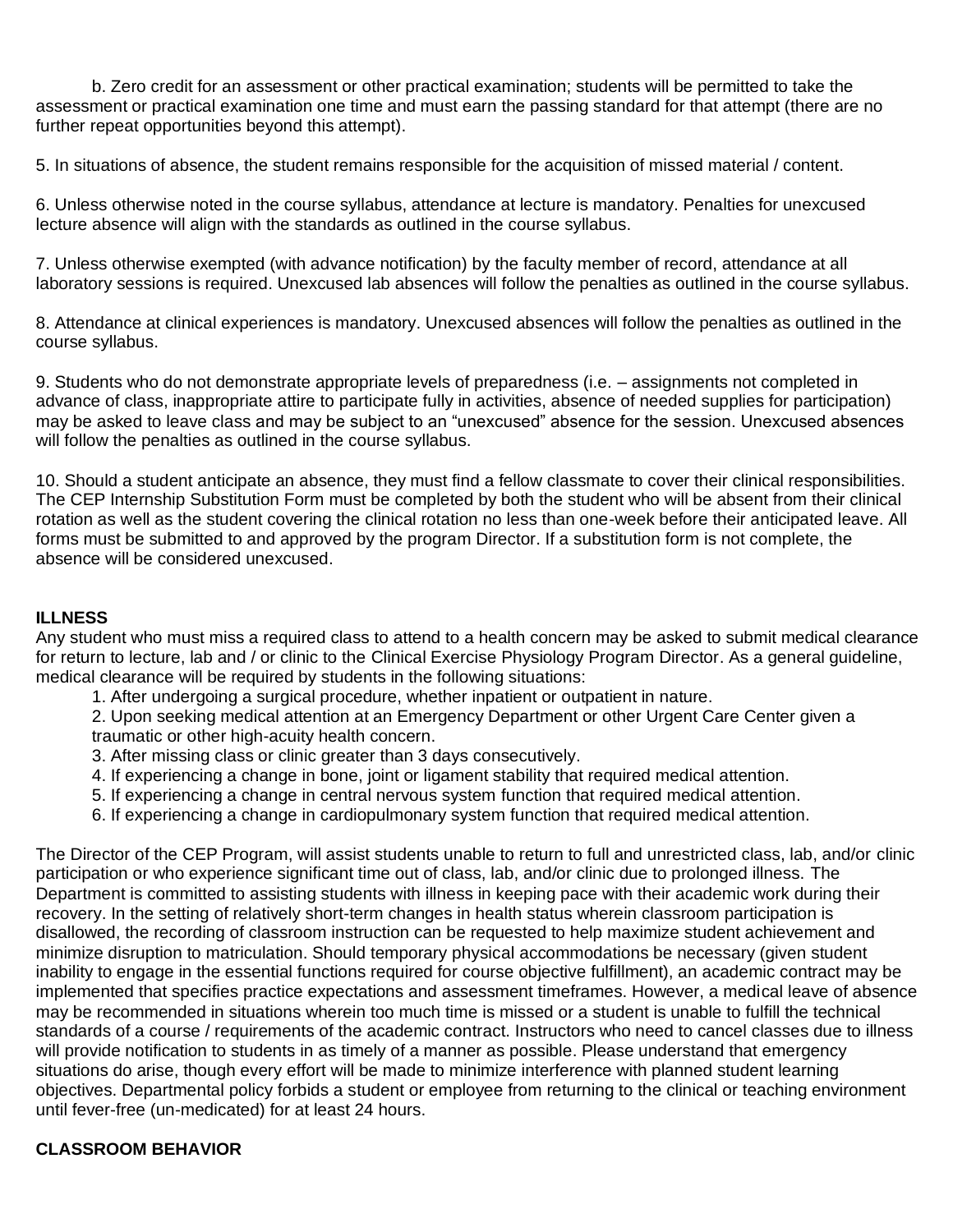Students will have the privilege to use equipment and facilities associated with the Clinical Exercise Physiology program. These include property of the University of Delaware as well as property of our external clinical sites. Students are expected to respect all equipment, leave the facilities in the same condition they found them in and report any damaged equipment to supervisors immediately. Students will complete a classroom behavior/laboratory and classroom equipment agreement form as well as an Employee Confidentiality Agreement during their initial orientation. Students will have access to some program facilities outside of standard structured class time. Students using classroom space outside of scheduled hours are responsible for cleaning and locking the facility when they leave. Any student who repeatedly leaves the facility in unfavorable conditions or unlocked will lose their privileges to access the classroom after hours.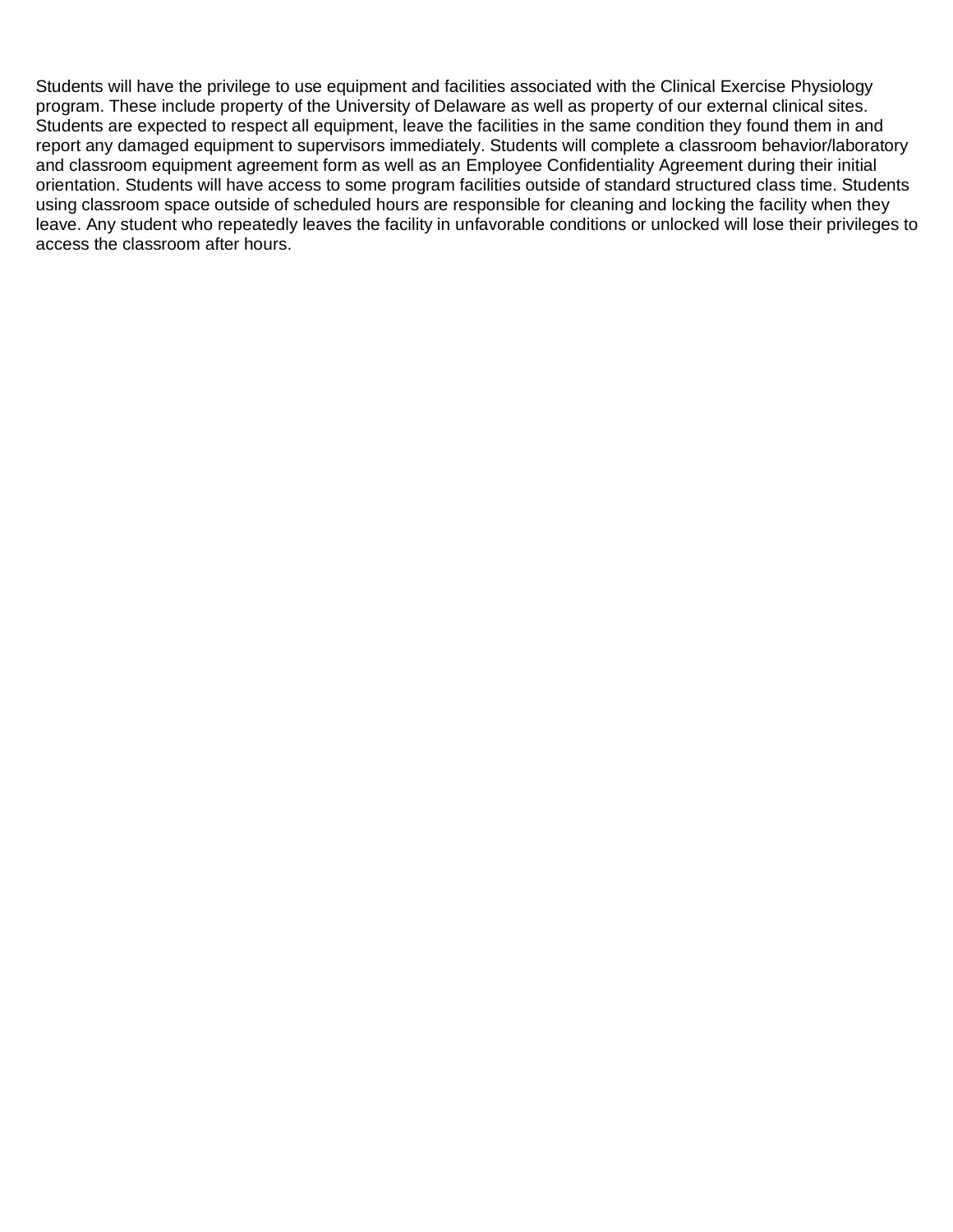Section 3: Academic Standards and Related Policies Administration and Program Description **Grading** Extra Credit Criteria for Matriculation Criteria for Dismissal Written Exams Practical Exams Clinical Education Course Content GPA Requirements Probationary Status Time to Complete Clinical Exercise Physiology Degree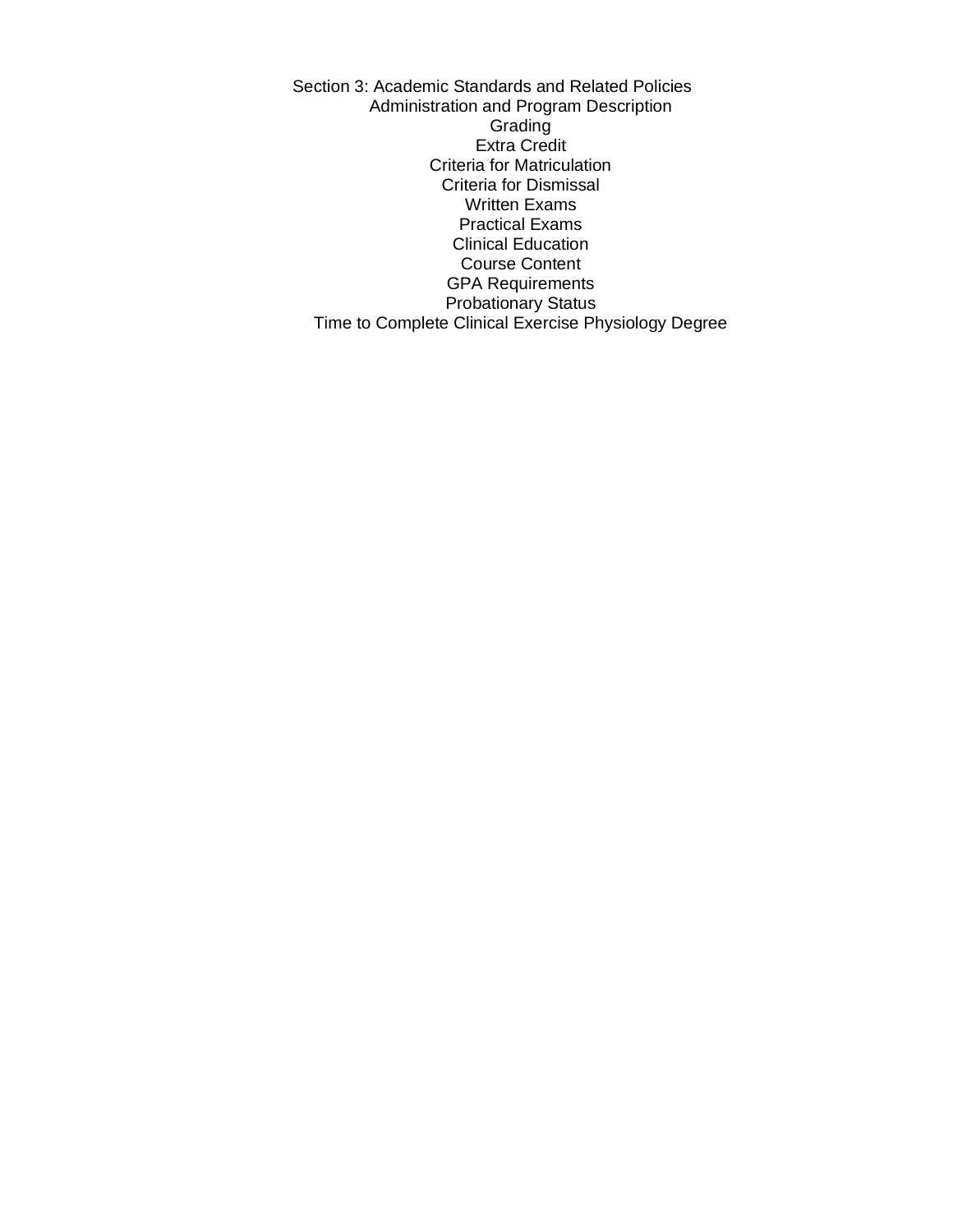# **GRADING**

The Department will utilize the following scale for all graded courses not considered pass/fail in nature. Students are advised to consult the course syllabi for letter grade options.

| A         | 93-100   | В    | 83-85.99 | C  | 73-75.99 | D  | 63-65.99 |
|-----------|----------|------|----------|----|----------|----|----------|
| <b>A-</b> | 90-92.99 | в-   | 80-82.99 | C- | 70-72.99 | D- | 60-62.99 |
| $B+$      | 86-89.99 | $C+$ | 76-79.99 | D+ | 66-69.99 | F  | ~< 60    |

Final grades will be determined by rounding the overall percentage to the nearest whole number. For example, an 89.15% is rounded to 89% (B+), and an 89.55% is rounded to 90% (A-).

# *Other Grading Codes*

I Incomplete. This grade is awarded when mitigating circumstances exist that have precluded a student from satisfactorily completing all requirements of a given course. This is an exceptional grade that should only be used when situations arise beyond the student's control (i.e. – illness or other unavoidable absence) that require additional time for fulfillment of remaining academic obligations. An "I" will convert to an "F" within 6 weeks if outstanding academic obligations are not reconciled.

W Official Withdrawal. Students must petition the Program Director to withdraw from a core course within the curriculum. Compelling evidence of extenuating circumstances necessitating the withdrawal must be provided as the Department will not allow for the withdrawal solely for poor academic performance. This policy applies to all published University drop-add deadlines.

P Pass. Satisfactory completion of all course requirements. Performance must be commensurate with a "C" or above if equating to letter-grade scale.

F Fail. Unsatisfactory level of performance or completion of course requirements.

S Satisfactory progress. Utilized for classes that span semesters.

# **CRITERIA FOR MATRICULATION**

- o Students must achieve an initial minimum grade of 'pass' or 'C' in all required didactic courses. A grade of C minus (C-) or below does not satisfy the passing benchmark. Those that do not will be permitted to repeat the course *one time* to achieve the passing standard.
- o Students must have an overall cumulative 3.00 grade point average ("GPA") and an overall 3.00 GPA in the courses required for the degree to participate in terminal full-time clinical education experiences.
- o Students must achieve a grade outlined/ specified/offered in syllabus that is higher than, but not inclusive of, a C- (C minus) in KAAP671 (CEP internships) to meet passing standards. Students who receive a grade of 'F' will not proceed in the curriculum, nor will they be provided the opportunity to repeat the clinical experience. Students who receive an initial intermediate grade outlined/specified/offered in syllabus between, and inclusive of, C- (C minus) and D- (D minus), will be permitted to repeat the course *one time* to achieve the passing standard
- $\circ$  There are no decelerated curriculum options. If, under extreme circumstances, a change in academic progression needs to occur, the program Director will govern academic progression.
- o Students must individually pass both the laboratory and didactic components of a course in order to proceed in the curriculum, despite overall (cumulative) course grade calculations.
- $\circ$  Students must earn the grade of P (pass) in all required pass / fail courses in order to proceed in the curriculum.
- o Students must possess all needed clearances (e.g. health, criminal background check, etc.) as required by the setting / location wherein clinical experiences are delivered. In the event a student is unable to meet the requirements of the setting / location, the student may be unable to fulfill the course objectives and may need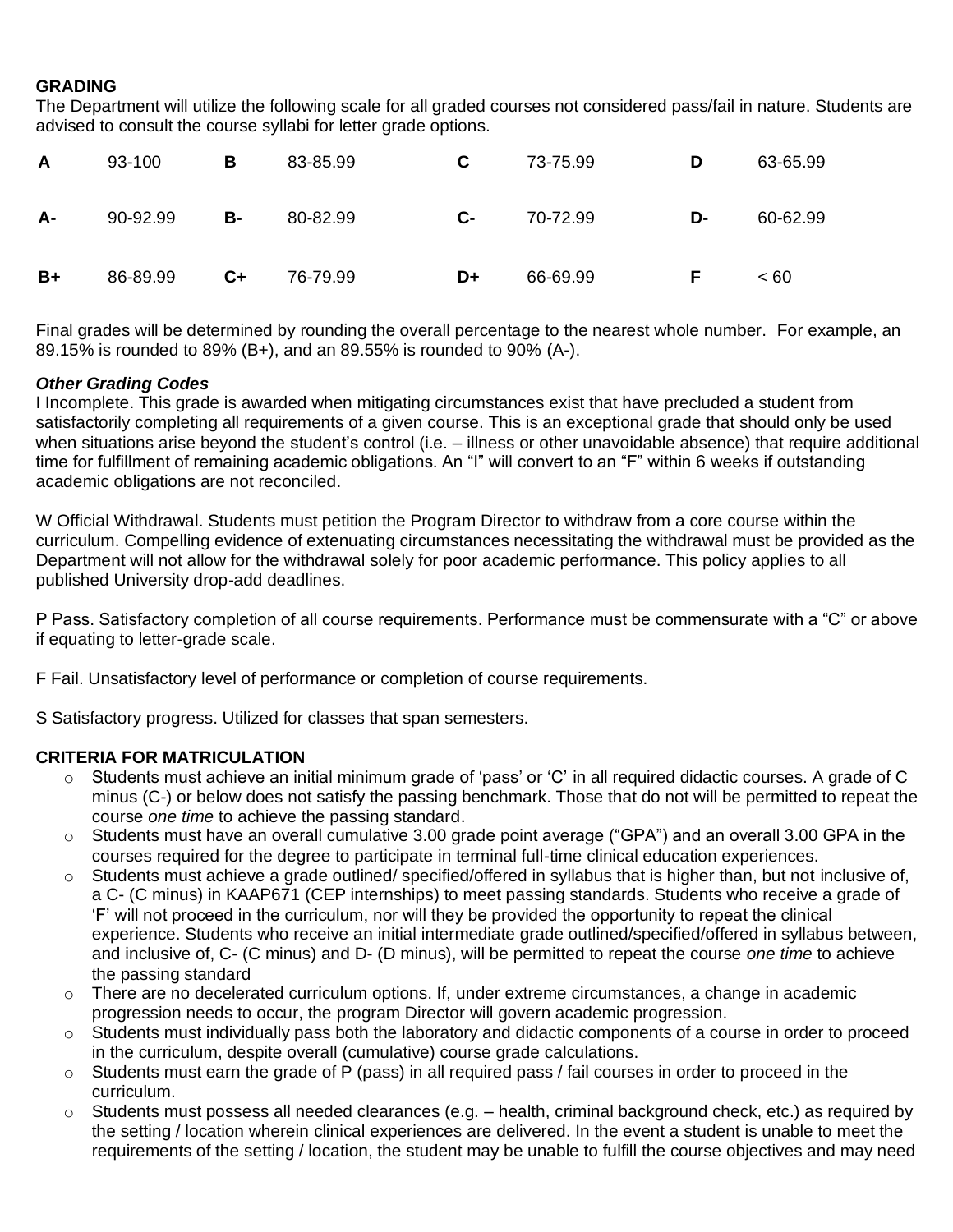to consider / request a leave of absence to work towards compliance. Alternate locations outside those currently approved for the Clinical Exercise Physiology program will not be considered.

# **CRITERIA FOR DISMISSAL**

- o Achieving a grade less than 'pass' or 'C' during the *repeat* (second attempt) of any required didactic course will result in a recommendation for dismissal from the Program to the Office of Graduate and Professional Education.
- $\circ$  Achieving an initial grade of 'F' or 'fail' in KAAP671 will result in a recommendation for dismissal from the Program to the Office of Graduate and Professional Education.
- o Achieving a grade of C- or lower during the *repeat* (second attempt) of KAAP671 will result in a recommendation for dismissal recommendation from the Program to the Office of Graduate and Professional Education.
- $\circ$  Inability to obtain an overall cumulative 3.00 GPA and an overall 3.00 GPA in courses required for the degree within the 1-year established timeframe for completion of the CEP degree will result in a recommendation for dismissal from the Program to the Office of Graduate and Professional Education.
- $\circ$  In addition to the factors above, faculty may also vote to recommend dismissal of a student to the Office of Graduate and Professional Education for reasons including, but not limited to:
	- o Inability to function adequately in a professional capacity
	- $\circ$  Inability to demonstrate competence or to ensure patient safety despite reasonable and appropriate accommodation of a qualifying physical and / or mental health problem (refer to Technical Standards)
	- o Behavior determined illegal, unethical, or so objectionable as to be inconsistent with the suitability for the CEP profession
	- $\circ$  Inability to obtain needed clearance for participation in course-specific settings given findings within the criminal background report that are unable to be resolved

# **MISSED EXAMINATIONS**

Unless pre-approved by the faculty member of record, make-up examinations will not be permitted and a grade of zero will be awarded. Exceptions will be made only in the most extreme of situations where prior notification and excuse was not possible under the circumstances. In situations where the absence is excused, the faculty member of record will determine a suitable time for the make-up examination. The student will not incur academic penalty when absences are pre-approved and deemed "excused."

# **TARDINESS TO EXAMINATIONS**

A student who, without prior notification and excuse, arrives late to a required examination or assessment will not be allowed extra time to compensate for the late arrival unless the student demonstrates good cause for the late arrival and that prior notification and excuse could not reasonably be given under the circumstances

# **CLINICAL EDUCATION**

The CEP faculty are committed to maximizing the clinical learning opportunities for all students. Integrated clinical experiences will occur on and off campus at pre-approved sites where students will be exposed to best clinical practice in a manner that seamlessly reinforces the clinical philosophies of the department.

# **COURSE CONTENT**

Faculty reserve the right to modify curricular content and alter course requirements on a yearly basis if deemed to be in the best interest of student learning or if required by availability of resources. Students will be held accountable for content, assignments, and assessments as outlined in the syllabus corresponding to their enrollment in the particular course. Students may, however, be referred to, and to some degree held accountable for, information in courses not yet taken if required for clinical care.

# **GPA REQUIREMENTS**

Commensurate with the University policy, a student will be required to maintain a minimum cumulative GPA of 3.000 at the end of each semester to be considered in good academic standing. In addition, the University will require an overall cumulative 3.000 GPA and an overall 3.000 GPA in courses required for the degree to allow a student to graduate.

# **PROBATIONARY STATUS**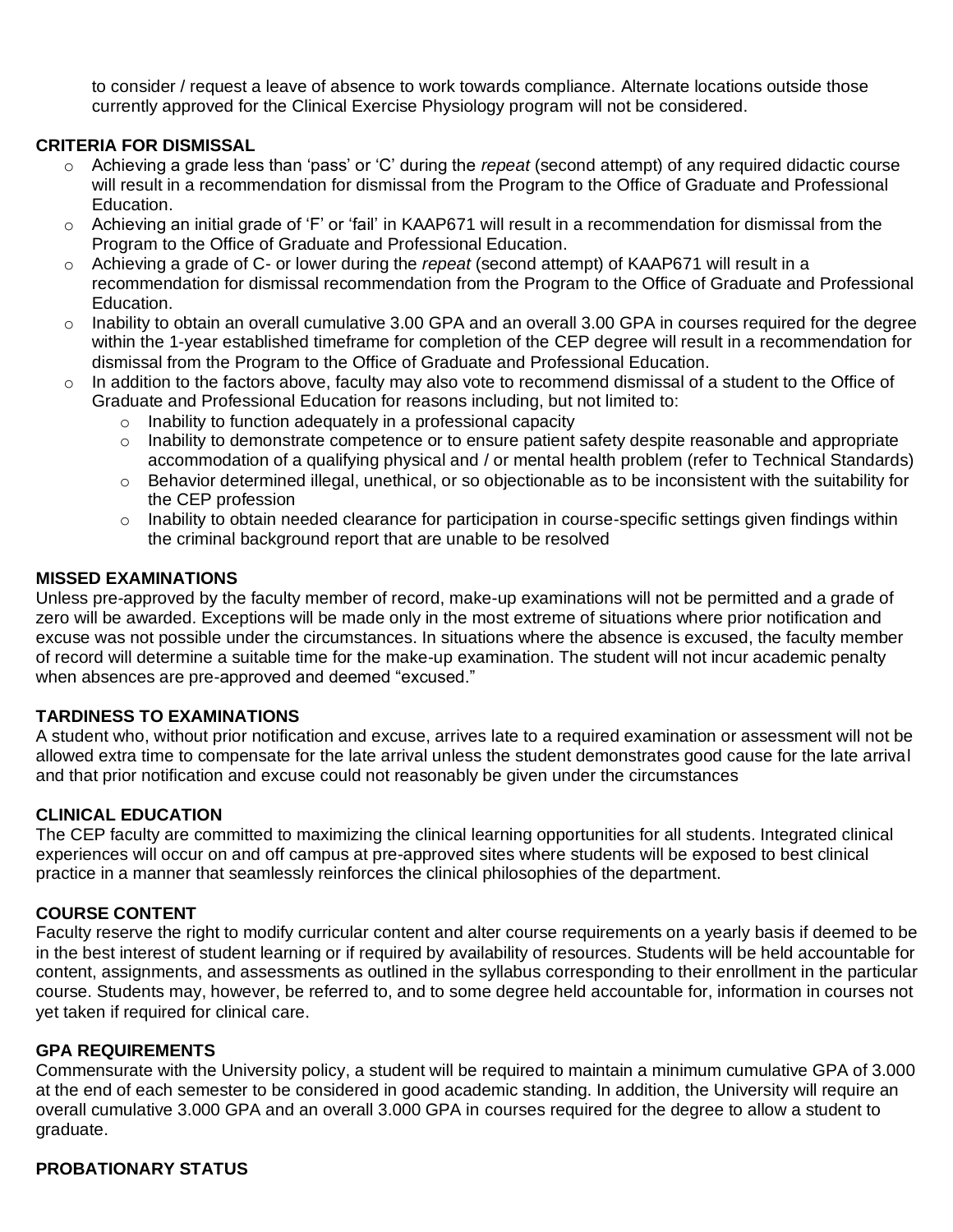The Program will adhere to the University guidelines regarding academic probation for graduate students. This policy is clearly outlined in the Graduate Catalog. All academic course work must be successfully completed before a student will be allowed to participate in the full-time clinical education phase of the program.

# **TIME TO COMPLETE CEP DEGREE**

Students in the Program have a maximum of four years to complete the CEP degree.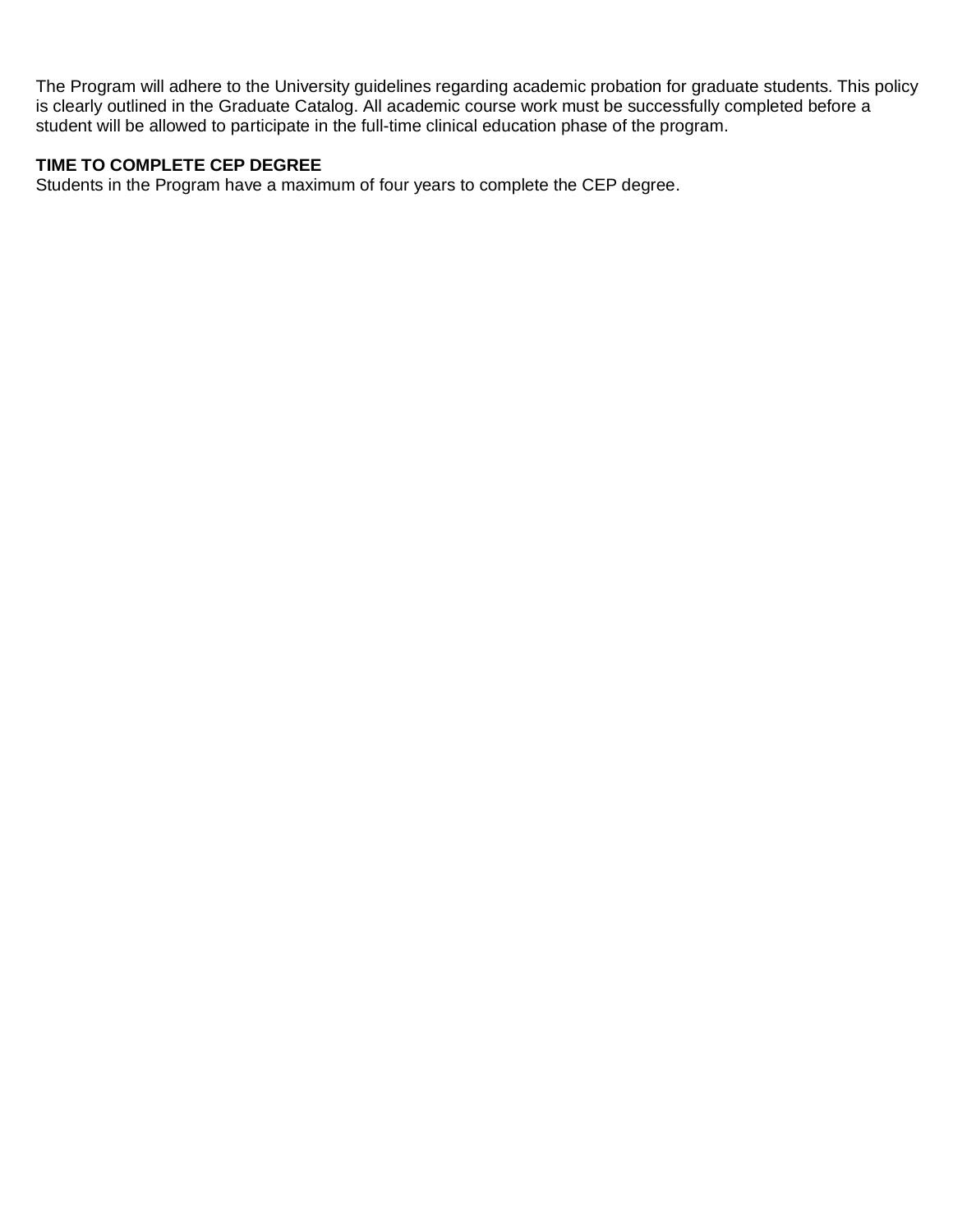Section 4: Department Standards and Related Policies Programmatic Requirements Criminal Background Checks Notification of Violations of Law Transfer Credit and Credit by Examination Deferment Policy Withdrawal Policy Leave of Absence Policy Drop – Add Policy Bloodborne Pathogens Training Student Rights Grade Grievance and Other Related Academic Complaints Complaints against the Department

Notice of Non-Discrimination, Equal Opportunity and Affirmative Action University's Title IX Statement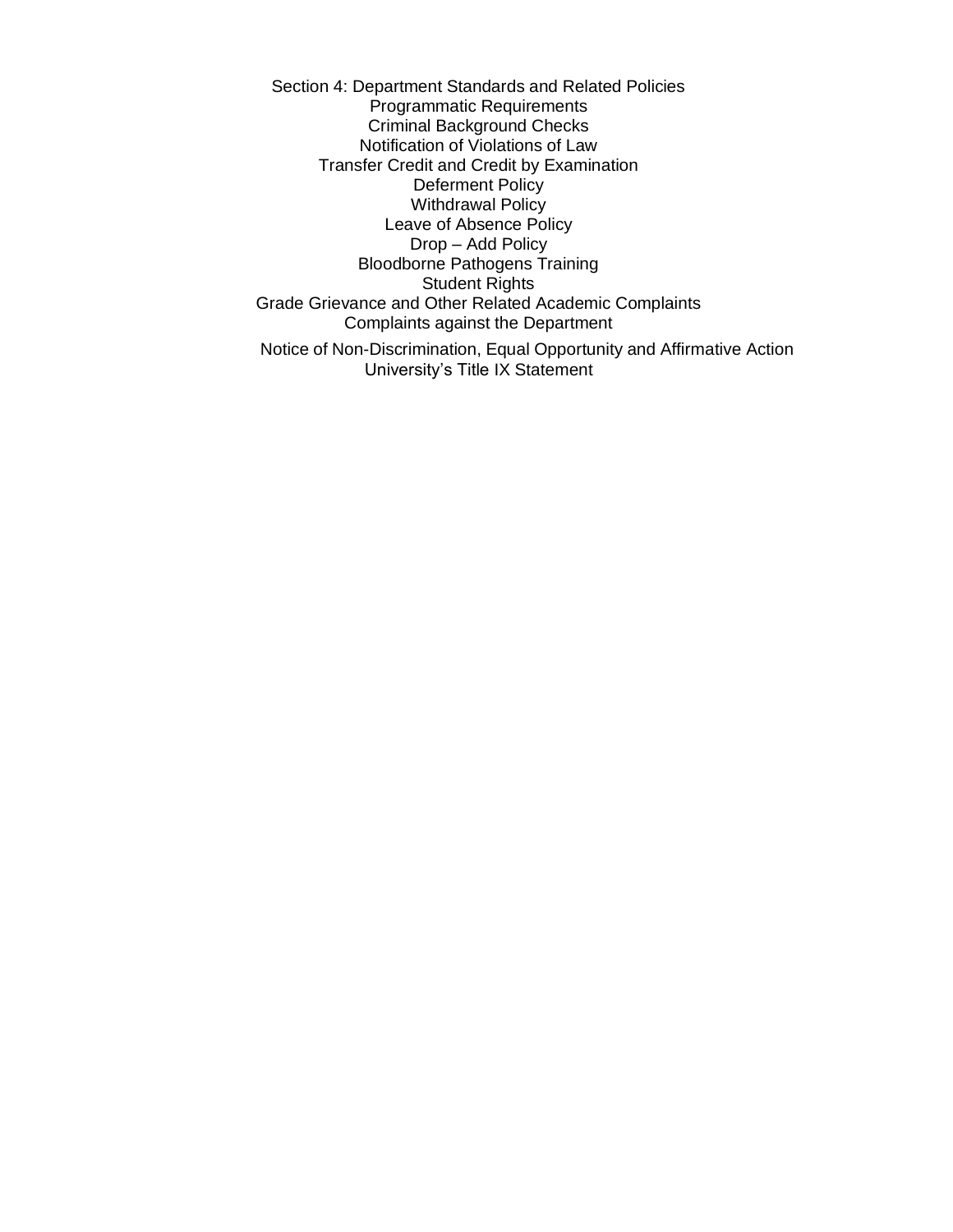# **PROGRAMMATIC REQUIREMENTS**

Immediately upon entering the program, and every year thereafter, the student must demonstrate proof of the following:

- 1. Seasonal flu vaccination
- 2. Required vaccinations
- 3. Completed Nemours paperwork
- 4. Completed Christiana Care paperwork
- 5. Completed CITI Training
- 6. Completed HIPAA Training
- 7. Completed Orientation Packet
- 8. AHA BLS training
- 9. Blood-borne pathogens training
- 10. Drug test
- 11. Background check

Additional testing and/or vaccinations specific to COVID-19 may be required.

# **CRIMINAL BACKGROUND CHECK**

Students enrolled in the Clinical Exercise Physiology program must undergo a criminal background check prior to participating in clinical experiences as required by some external sites. If a student is worried about the possible findings on a criminal background check should contact the program Director in a timely manner to discuss these concerns and how they may impact their ability to participate in clinical experiences.

# **NOTIFICATIONS OF VIOLATIONS OF LAW**

All students in the CEP program are subject to the policies outlined in the Graduate Code of Conduct. As noted in the policy, "Violations of local, state, or federal law are subject to University action. A student who has pleaded guilty to or otherwise accepted responsibility for a violation should be aware that the University may also sanction the student. The following procedure is required should a student undergo criminal arrest while enrolled in the CEP program.

1. The student must notify the program Director and Office of Graduate Professional Education of any offcampus arrest.

2. Following this notification, the student will be notified that they are required to make an appointment for an interview where the facts involved in the student's arrest, their obligation to keep the University informed of the progress of the criminal charge(s) and the student's obligation to advise the University of final disposition of the criminal charge(s) will be discussed.

3. The University may withdraw any student when certain charges are pending against that student, subject to the procedures set forth in the Student Conduct System. Specifically, withdraw may be mandated if the crime involves an act of violence, the sale, manufacture or delivery of drugs, or any other conduct that is egregiously offensive to the University's mission.

# **DEFERMENT POLICY**

Any student who wishes to request deferment of their enrollment in the Program must do so in writing to the Program Director. The reasons for deferment must be clearly articulated. The request will be considered by the program faculty at the earliest possible time. Except in the most extreme of situations, a student may not defer enrollment greater than one year.

# **WITHDRAWAL POLICY**

Any student who wishes to withdraw from a core course must petition the Program Director in writing. Compelling evidence of extenuating circumstances necessitating the withdrawal must be provided as the Department will not allow for the withdrawal solely for poor academic performance.

# **LEAVE OF ABSENCE POLICY**

Any student who wishes to request a leave of absence (LOA) for personal, professional, or medical reasons must do so in writing to the Program Director. The reasons for the leave must be clearly articulated. Pending agreement, the Department will forward support for the leave of absence to the Office of Graduate and Professional Education for final approval. Except in the most extreme of situations, an approved LOA will not be greater than one year.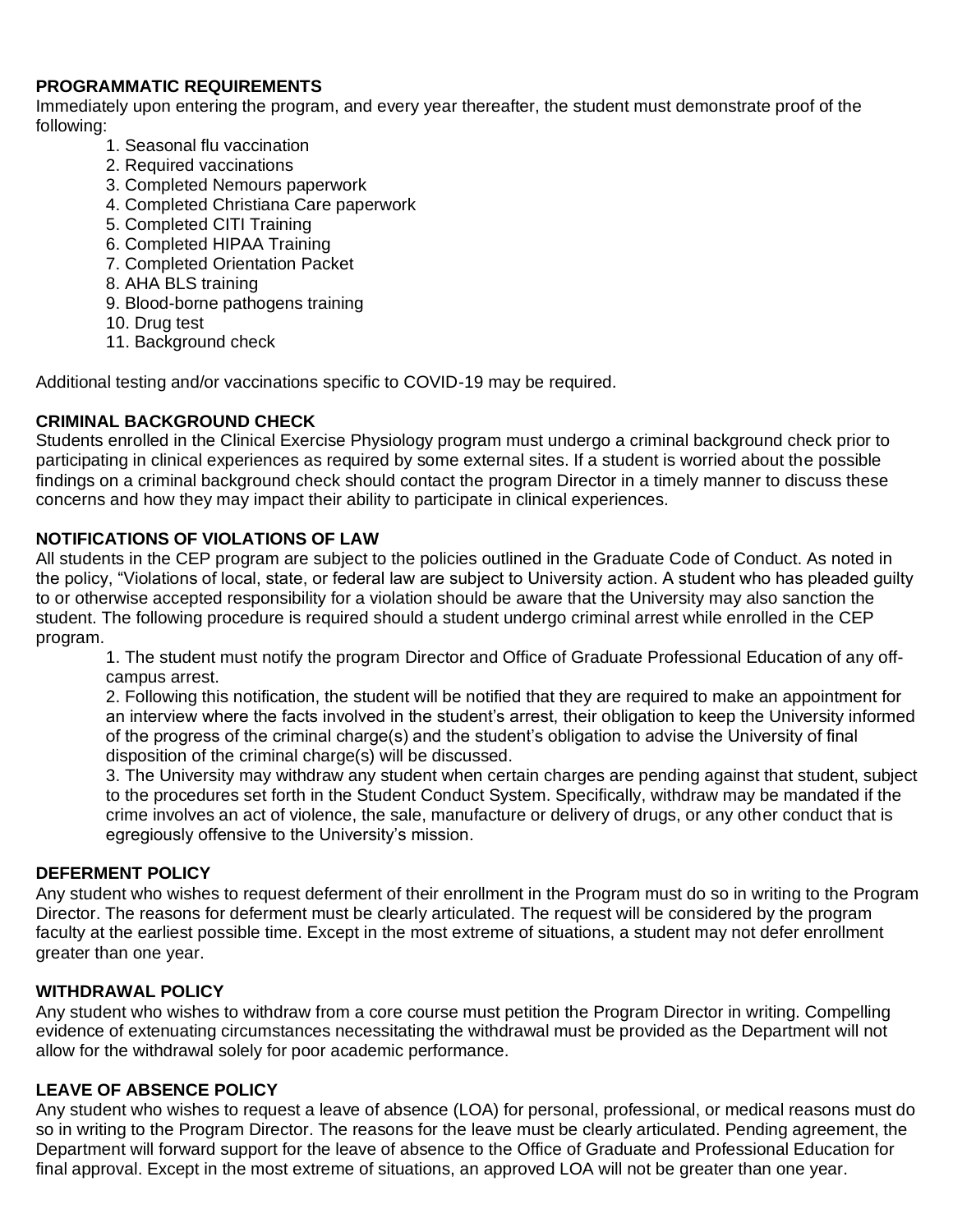Academic policy requires students to participate and pass a DEIS prior to return to full-time student status (pending classes have been taken/passed prior to the LOA request). The Program Director will oversee the DEIS once the request for LOA has been approved.

# **BLOOD BORNE PATHOGEN (BBP) EXPOSURE AND INJURY POLICY**

Per University standards, all BBP exposures and personal injuries will be treated and reported immediately. Standard Precautions is an approach to infection control. According to the concept of Universal Precautions, all human blood and certain human body fluids are treated as if known to be infectious for HIV, HBV, and other blood borne pathogens. In addition to blood, the following human body fluids require use of Standard Precautions: Semen, vaginal secretions, cerebrospinal fluid, synovial fluid, pleural fluid, pericardial fluid, peritoneal fluid, amniotic fluid, saliva in dental procedures, any body fluid that is visibly contaminated with blood, and all body fluids in situations where it is difficult or impossible to differentiate between body fluids, including urine. The term "body fluids" will refer to the above listed fluids.

Students enrolled in the CEP program will adhere by the following rules:

- 1. The law requires the practice of Standard Precautions
- 2. Standard Precautions should be used when caring for all patients.
- 3. Gloves should be worn for touching blood and body fluids, mucous membranes, or non-intact skin of all patients, and for handling items or surfaces soiled with blood or body fluids. For performing venipuncture or other vascular access procedures, gloves are required
- 4. Gowns or aprons should be worn during procedures that are likely to splashes of blood, urine, or other body fluids
- 5. Hands should be washed before and after each patient contact. Hands and other skin surfaces should be washed immediately if contaminated with blood or body fluids. Hands should be washed immediately after gloves are removed.
- 6. Needles should not be recapped by hand, purposely bent or broken by hand, removed from disposable syringes except in specific approved situations, or otherwise manipulated by hand. After use, disposable syringes, needles, scalpel blades, or other sharp items should be placed in a puncture resistant container for transport for disposal. The container must be labeled or color coded and leak proof on the sides and bottom.
- 7. Transmission of HIV and Hepatitis B has been reported by contact with Blood and other potentially infectious materials

All students will be required to participate in BBP training from the University. Forms for reporting BBP or injury incidents are stored in classrooms/facilities and made available online for students to access as needed.

# **STUDENT RIGHTS**

CEP students enjoy the same rights and privileges as all other graduate students who attend the University of Delaware. Students should consult the [Graduate Catalog](https://catalog.udel.edu/index.php) an[d The](http://www1.udel.edu/stuguide/18-19/index.html)  [Student Guide to University](http://www1.udel.edu/stuguide/18-19/index.html) [Policy](http://www1.udel.edu/stuguide/18-19/index.html) for a detailed description of student rights and due process.

# **GRADE GRIEVANCE AND OTHER RELATED ACADEMIC COMPLAINTS**

Students incurring academic or behavioral sanctions that impact matriculation will meet with the Director of the CEP Program to review the incident, unique circumstances, and existing policies. To ensure full exploration of theissue, the Director of the CEP Program will also meet with faculty and review all records relative to the incident. Ifresolution cannot be obtained at this level, students will be advised on their grievance options as outlined in the The Student Guide [to University](http://www1.udel.edu/stuguide/18-19/code.html) Policy.

It is a violation of University policy to retaliate in any way against any individual who has lodged a complaint. Person(s) against whom the complaint is lodged also bear a responsibility to abstain from retaliatory behavior toward the complainant(s) and/or any individual participating in the investigation.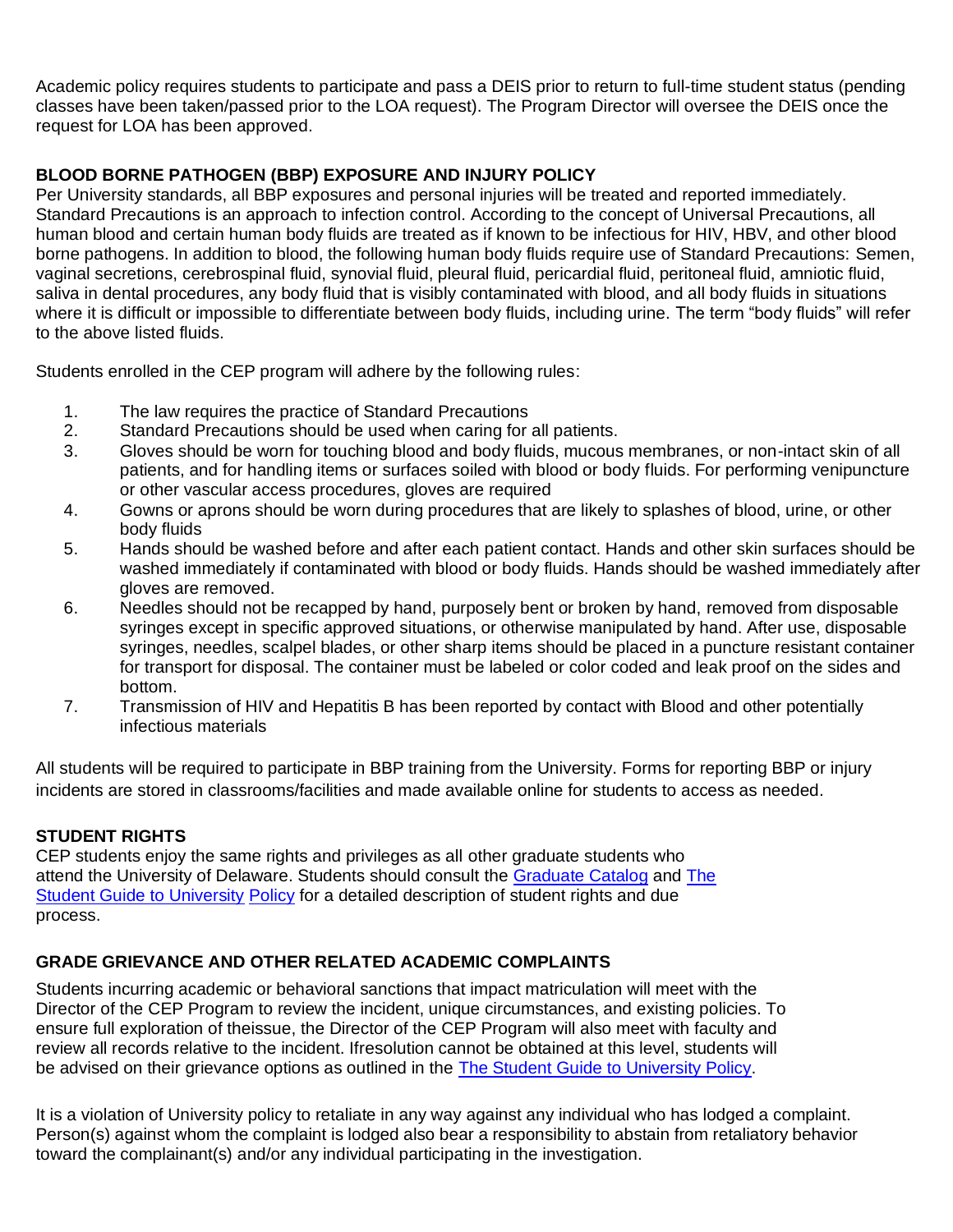# **COMPLAINTS AGAINST THE DEPARTMENT**

Any individual or organization that is unsatisfied with their experience or encounter with any student, faculty or staff member of the Department at the University of Delaware is advised to file a timely written complaint with the Department.

The process for handling complaints is as follows:

- 1. When possible, the Department Chair shall discuss the complaint directly with the party involved within fourteen (14) business days. If at all possible, the matter shall be reconciled at this point. A letter from the Department Chair outlining the resolution of the complaint will be sent to the complainant and the matter willbe closed.
- 2. If a resolution of the complaint is not achieved, or if the complaint is against the Department Chair, the involved party may submit a written complaint to the Dean of the College. In the event a resolution was attempted by the Department Chair but was unsuccessful, the initial complaint and records of attempted resolution shall be forwarded to the Dean. The Dean or Dean's designee shall discuss the complaint directly with the party involved, either separately or together as the circumstances require. A letter from the Dean or Dean's designee outlining the resolution of the complaint will be sent to the complainant and the matter will beclosed.
- 3. If satisfactory resolution is not achieved, the involved party may submit a written complaint to the Provost ofthe University.

| ounplanted onloand bo addressed to the appropriate porcent or poloche bolom. |                                   |                            |  |  |  |
|------------------------------------------------------------------------------|-----------------------------------|----------------------------|--|--|--|
| John Jeka, Chair                                                             | Kathy Matt, Dean                  | Vice Provost for Graduate  |  |  |  |
| <b>KAAP Department</b>                                                       | <b>College of Health Sciences</b> | and Professional Education |  |  |  |
| University of Delaware                                                       | University of Delaware            | University of Delaware     |  |  |  |
| Newark, DE 19716                                                             | Newark, DE 19716                  | Newark, DE 19716           |  |  |  |

Complaints should be addressed to the appropriate person or persons below:

It is a violation of University policy to retaliate in any way against any individual who has lodged a complaint. Person(s) against whom the complaint is lodged also bear a responsibility to abstain from retaliatory behavior toward the complainant(s) and/or any individual participating in the investigation.

# **NOTICE OF NON-DISCRIMINATION, EQUAL OPPORTUNITY AND AFFIRMATIVE ACTION**

The University of Delaware does not discriminate against any person on the basis of race, color, national origin, sex, gender identity or expression, sexual orientation, genetic information, marital status, disability, religion, age, veteran status or any other characteristic protected by applicable law in its employment, educational programs and activities, admissions policies, and scholarship and loan programs as required by Title IX of the Educational Amendments of 1972, the Americans with Disabilities Act of 1990, Section 504 of the Rehabilitation Act of 1973, Title VII of the Civil Rights Act of 1964, and other applicable statutes and University policies. The University of Delaware also prohibits unlawful harassment including sexual harassment and sexual violence.

More information on [Accessibility](https://www.udel.edu/home/legal-notices/accessibility/) at UD

| For inquiries or complaints related to non- | For complaints related to Section 504 of the                                  |
|---------------------------------------------|-------------------------------------------------------------------------------|
| discrimination policies, please contact:    | Rehabilitation Act of 1973 and/or the Americans with                          |
| <b>Title IX Coordinator</b>                 | Disabilities Act, please contact:                                             |
| 305 Hullihen Hall, Newark, DE 19716         | Director, Office of Disability Support Services                               |
| 302-831-8063                                | Alison Hall, Suite 130                                                        |
| titleixcoordinator@udel.edu                 | Newark, DE 19716                                                              |
|                                             | 302-831-4643<br>OR contact the U.S. Department of Education - Officefor Civil |

**[Rights](https://wdcrobcolp01.ed.gov/CFAPPS/OCR/contactus.cfm)**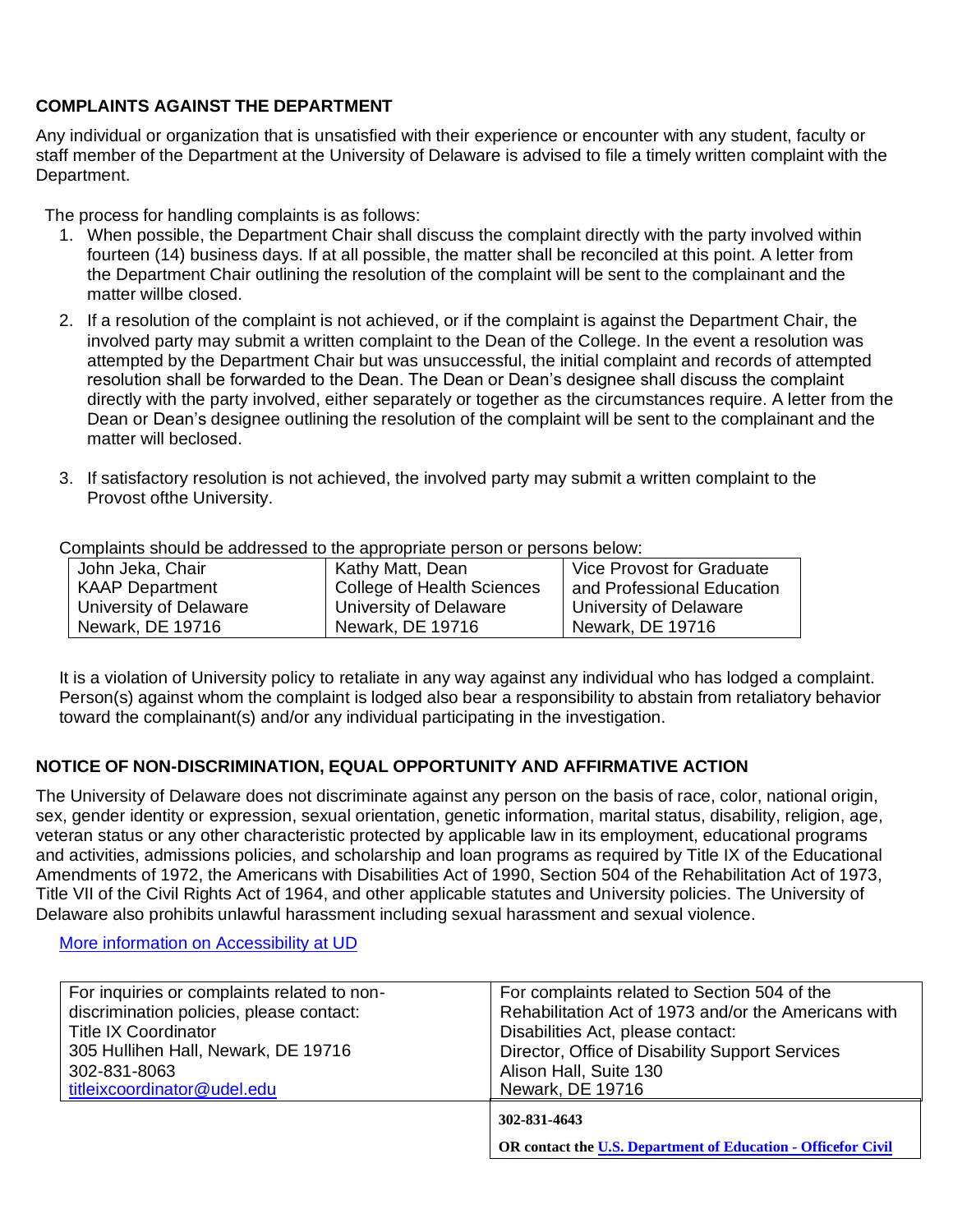# **UNIVERSITY'S TITLE IX STATEMENT**

Should a faculty member, at any time during this course, be made aware that a student may have been the victim of sexual misconduct (including sexual harassment, sexual violence, domestic/dating violence, or stalking), the faculty member is obligated by federal law to inform the university's Title IX coordinator. The university needs to know information about such incidents to not only offer resources, but to ensure a safe campus environment. The Title IX coordinator will decide if the incident should be examined further. Should astudent make such a disclosure to a faculty member, be it in written or oral form, the incident will be maintained as private with the exception of disclosure to the Title IX coordinator. Twenty-four-hour crisis assistance, victim advocacy, and counseling is available by contacting sexual offense support advocates at 302-831-2226, student health services. Additional information on sexual misconduct policies, where to get help, and reporting information can be found at <https://sites.udel.edu/sexualmisconduct/>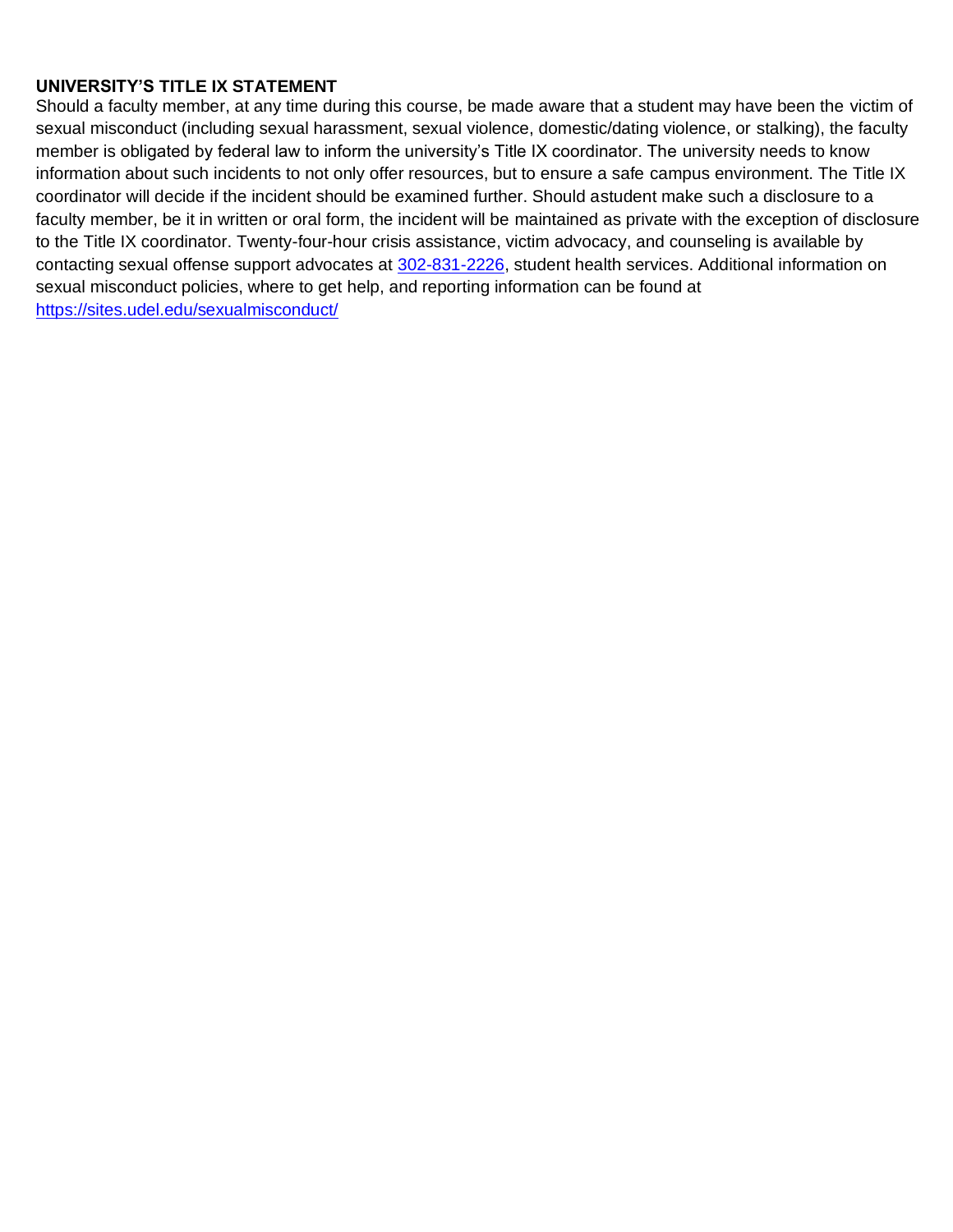Section 5: Student Life Use of Classroom/Lab Space Outside of Scheduled Hours Counseling Leadership CEP Awards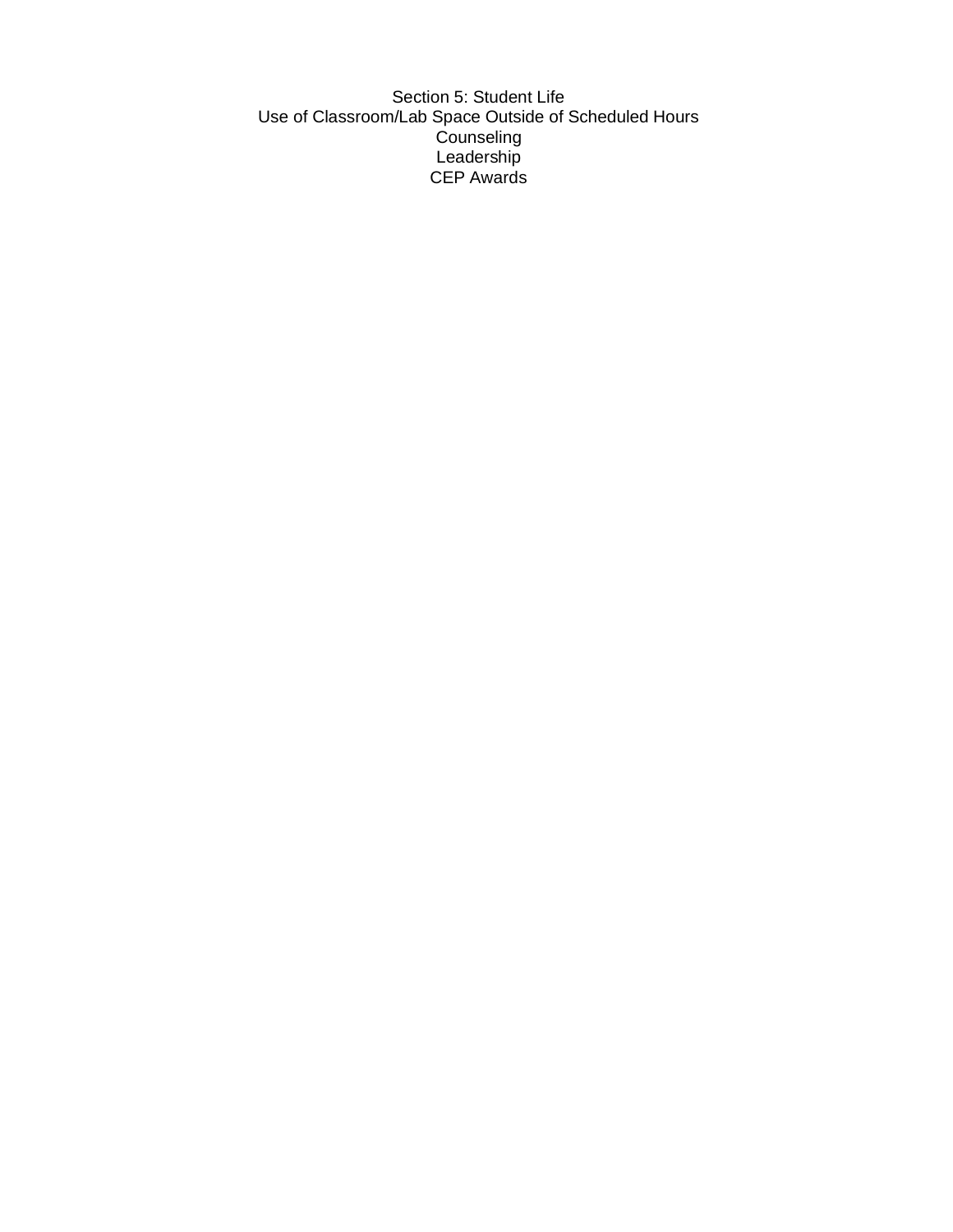# **USE OF CLASSROOM / LAB SPACE OUTSIDE OF SCHEDULED HOURS**

Students may utilize CEP controlled classroom and laboratory spaces outside of scheduled class time should the rooms be available. Students should inquire with the office staff to determine room availability. If not otherwise occupied, the staff will assist in reserving the room. Faculty members reserve the right to cancel a student reservation in situations wherein the room becomes needed for other educational and / or research related activities. Students will have access to the STAR facility seven days/week between the hours of 6am and midnight unless otherwise restricted given health / safety concerns (e.g. – pandemic, absence of water or electricity within facility, etc.). Students working in STAR outside of normal class hours are required to follow instructions imparted by the Program Director. Failure to abide by established policies and building curfews will result in a Professional Behaviors Feedback Form. More strict action will be taken in situations of repeated abuse. Unless otherwise supervised or permitted by the faculty member of record, maximal exercise testing should not be performed outside of supervised class time.

# **COUNSELING**

CEP students are expected to make their studies top priority. The Department recognizes, however,that students must balance their strong commitment to the CEP program with their commitments to their families and communities and, in as much, must engage in the self-care practices that allow them to be healthy and fully engaged with patients / clients and with the profession of clinical exercise physiology.

Students are encouraged to utilize the services of the [Center for Counseling and Student Development](https://sites.udel.edu/counseling/) ("CCSD"). Counseling, both individual and group, is one of the major functions of the CCSD. Students who seek such services present a wide variety of personal, career, and educational concerns. It is the CCSD's goal to assist such individuals in identifying problems, developing alternatives, and making decisions, either by using the services offered at the CCSD or those provided by others on or off campus.

Appointments to see a counselor may be made in person or by telephone (302-831-2141). The student's first contact with the CCSD will typically be an assessment in which the student and the counselor make decisions about the type of help needed. Assessment appointments preferably are made in advance and are usually scheduled within several days of the student's request to see a counselor. Students requiring immediate assistance because of psychological difficulties are directed to the following resources:

- UD Helpline 24/7/365: 302-831-1001
- Crisis Text Line: Text "UDTEXT", or "STEVE" for students of color, to 741741
- Student Health Services: 302-831-2226
- UD Police and/or Ambulance: 911

# **LEADERSHIP**

Each year one CEP student will be appointed to the Kinesiology and Applied Physiology's Graduate Student Organization (KGSO) as the Clinical Exercise Physiology Representative. Nominations for this position are volunteer base and requested at the start of the fall semester. Students who are interested in holding this leadership position should contact the Program Director before the first day of fall semester. CEP students are encouraged to run for other KGSO positions (President, Treasurer, Secretary, etc.) should they be interested. Information about KGSO can be found below:

• **KGSO PURPOSE:** The mission of the Kinesiology Graduate Student Organization (KGSO) is to cultivate a positive, engaging, and supportive community amongst students and faculty in the Kinesiology and Applied Physiology (KAAP) department in order to enhance the professional and personal experiences of the students.

# • **KGSO GOALS & OBJECTIVES:**

 $\circ$  Help students achieve current and future goals by hosting events focused on advancing their teaching, research, and professional development (seminars, workshops, guest speakers/panels, university-wide events, etc.).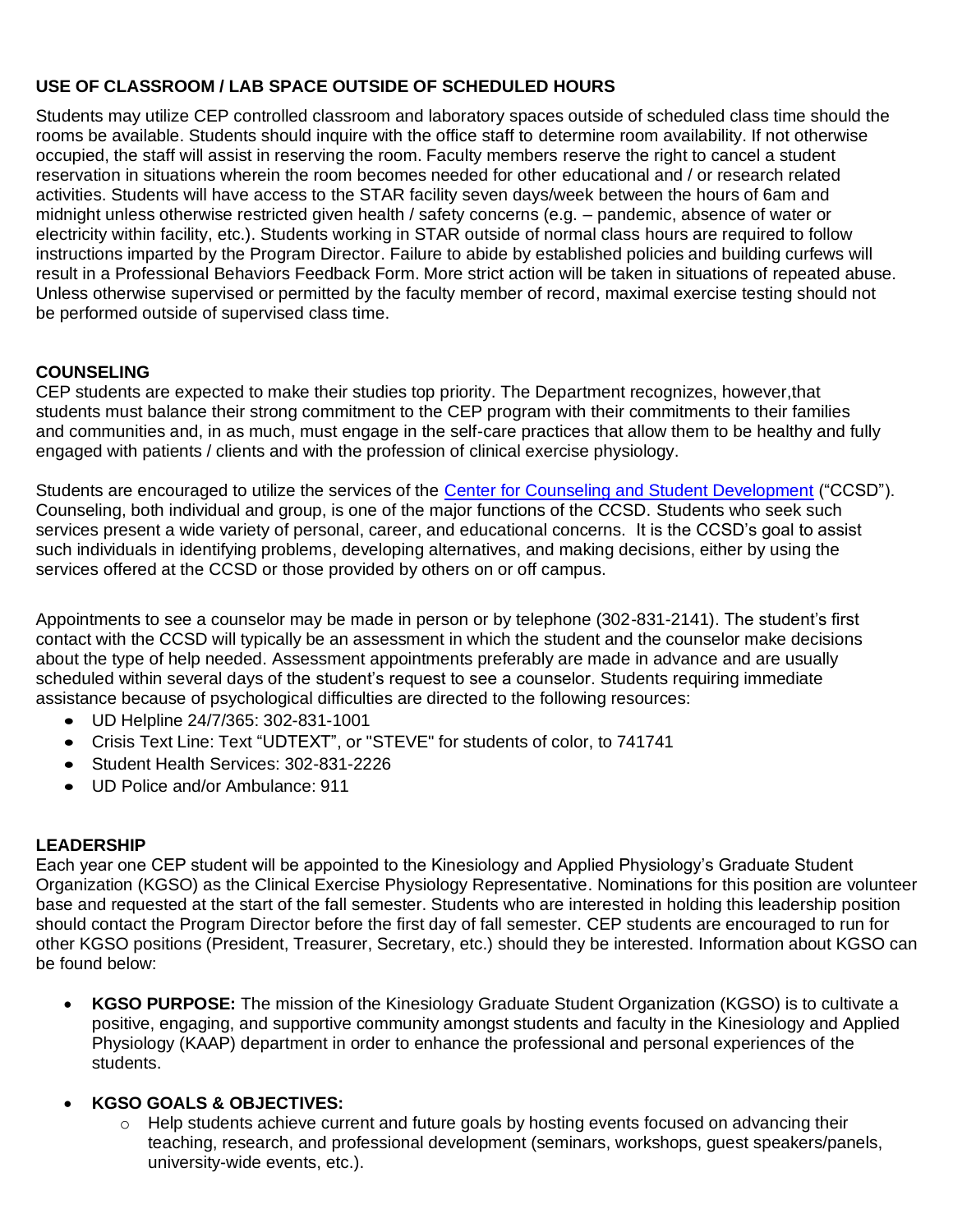- $\circ$  Promote KAAP graduate program by hosting an annual Open House event for prospective students.
- $\circ$  Encourage social interaction, exchange of ideas, and mutual support amongst students, faculty and staff by organizing monthly social events and developing monthly newsletter to advertise current events, student and faculty achievements, and other relevant communications to the KAAP department.

### • **KGSO HELPING THE UD COMMUNITY:**

- $\circ$  The community will benefit through organized events such as food/clothing drives and various interdepartmental challenges hosted and supported by the organization.
- $\circ$  The KAAP Department will benefit through a stronger community of students, faculty and staff as well as enhance recruitment through Open House events hosted by KGSO.
- $\circ$  Graduate students will benefit from opportunities and supportive, social communities to enhance their experience.
- **KGSO INDIVIDUAL BENEFITS:** Active members will be provided with opportunities for professional development (elevator speech competition, biomedical industry panel Q&A, Workshops, etc.) and networking opportunities to help them reach their individual goals and grow as professionals.

### • **KGSO QUALIFICATION FOR MEMBERSHIP:**

- o There are no membership dues.
- $\circ$  Members must be enrolled at least part-time in a University of Delaware KAAP graduate program.
- $\circ$  Members must remain in good standing with both the KAAP Department and UD as a whole.

### **CEP AWARDS**

Each year one CEP student will be recognized as the Kinesiology and Applied Physiology Department's Outstanding Clinical Exercise Physiology Masters Student. This award recognizes the outstanding graduate student in the clinical Master's program who successfully balances the competing demands of graduate school while making a significant contribution in the field of Exercise Science.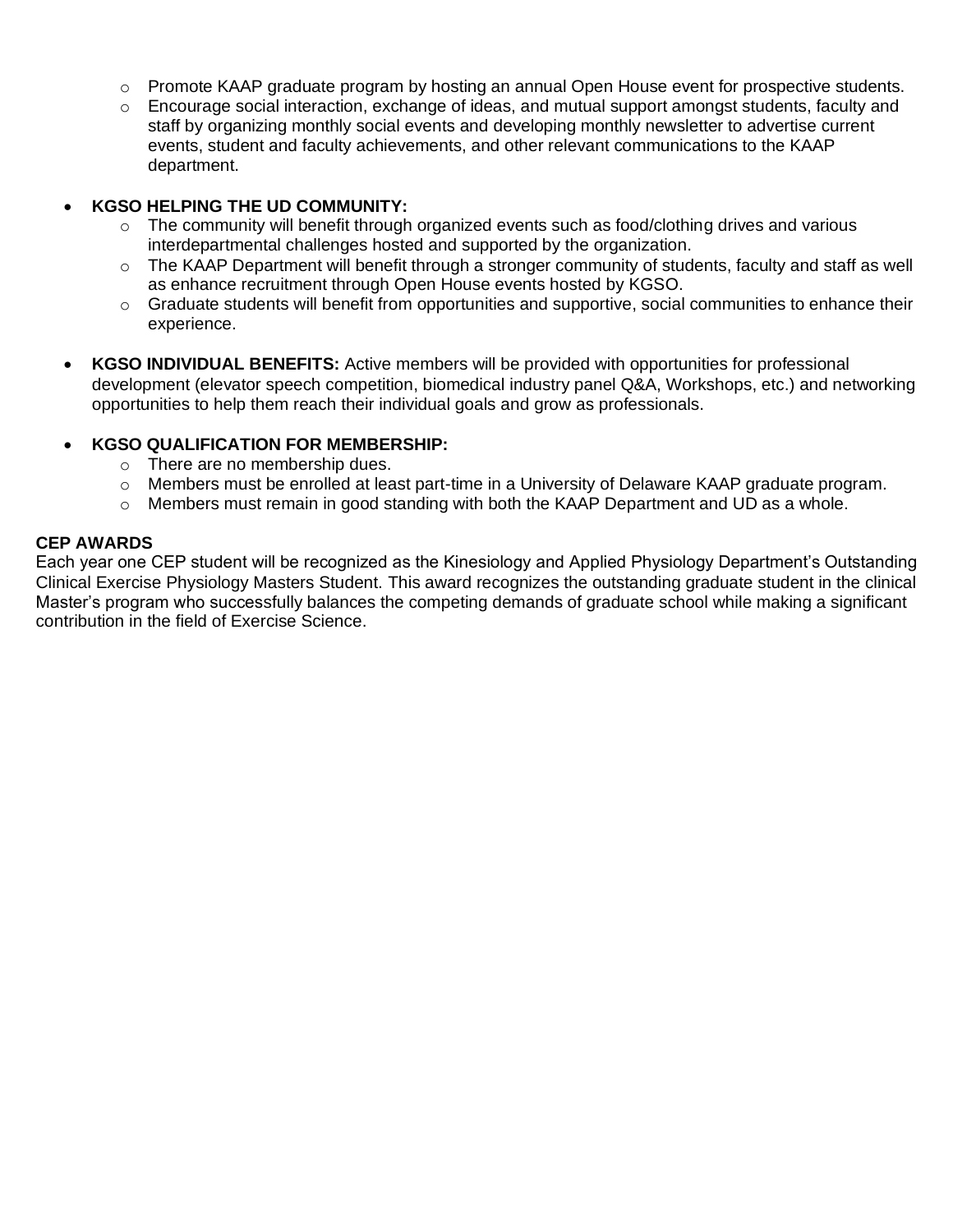# SECTION 6: APPENDICES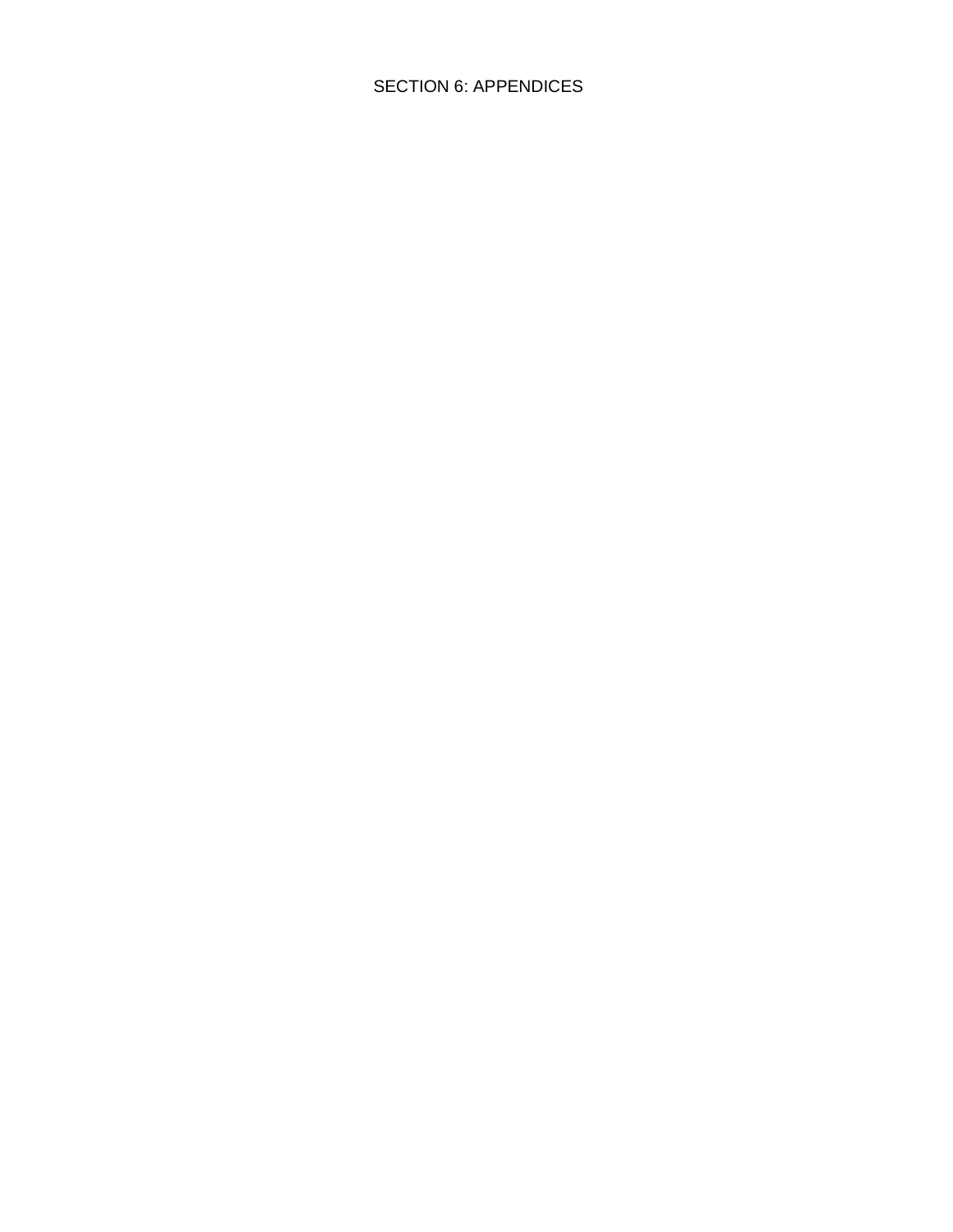# **PROFESSIONAL BEHAVIOR FEEDBACK FORM**

Student's Name: Date: Date:

**Person Completing Report:**

**The purpose of this form is to promote the student's awareness of their behavior (as it relates to one of thecategories listed below) as witnessed in a recent situation.**

| $\Box$ Critical Thinking    | $\Box$ Professionalism                     |
|-----------------------------|--------------------------------------------|
| $\Box$ Communication Skills | $\Box$ Use of Constructive Feedback        |
| $\Box$ Problem Solving      | $\Box$ Effective Use of Time and Resources |
| $\Box$ Interpersonal Skills | $\Box$ Stress Management                   |
| $\Box$ Responsibility       | $\Box$ Commitment to Learning              |
| $\Box$ Other                |                                            |

# **Describe situation observed:**

# **Describe actions taken including student response:**

| <b>Student signature:</b>        | Date: |
|----------------------------------|-------|
| <b>Faculty member signature:</b> | Date: |

**Additional Comments from Student:**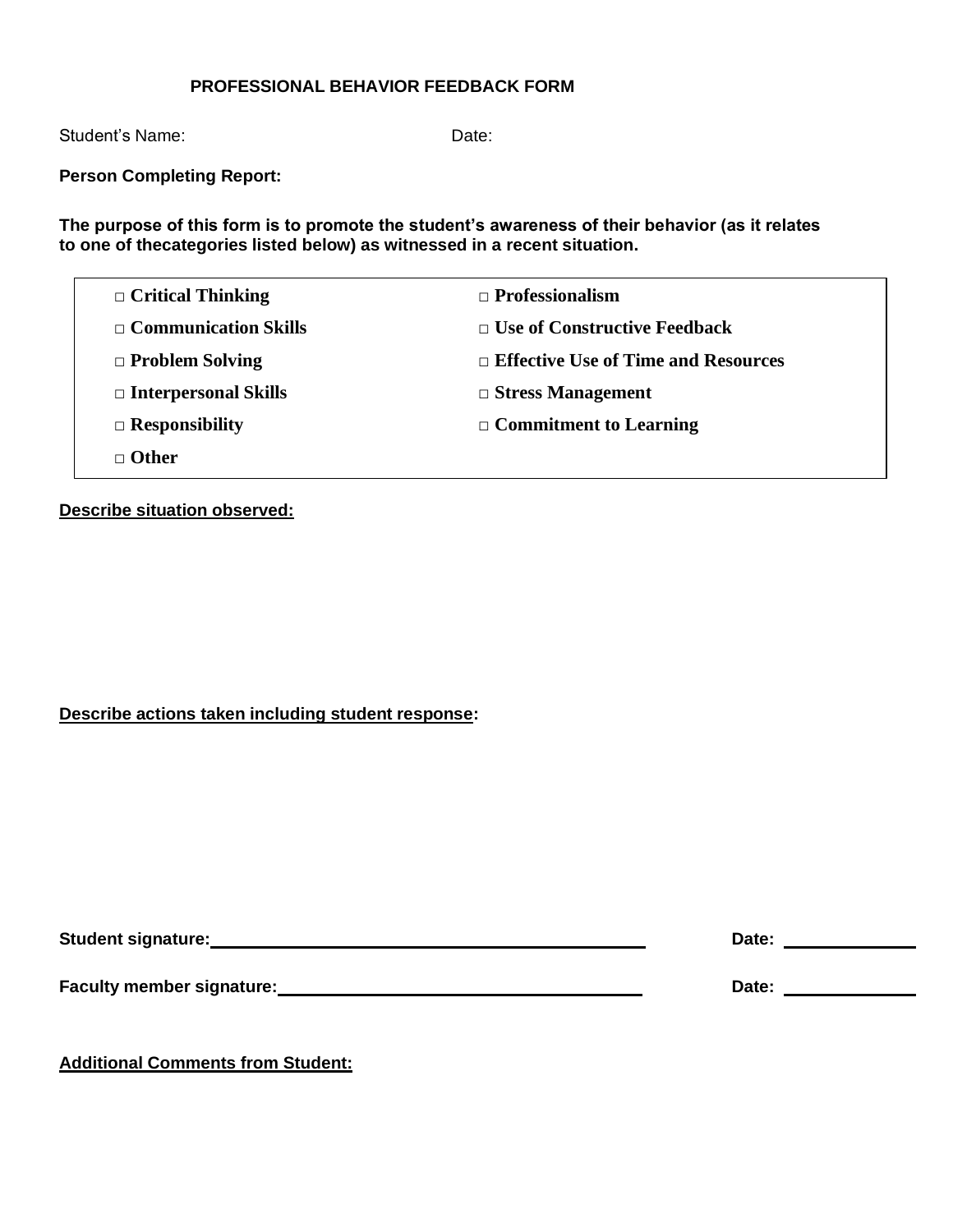# **UD CEP GRADUATE PROGRAM ADMINISTRATION AND DESCRIPTION**

The University of Delaware's Clinical Exercise Physiology (CEP) Program is one of the three graduate degree programs offered by the Department of Kinesiology and Applied Physiology.

**A. PROGRAM ADMINISTRATION:** Brittany Overstreet (Program Director) and Guy Scotolati (Clinical Instructor) oversee the entire CEP Program and coordinate internship opportunities. Our CEP Academic Support Coordinator, assists current and future graduate students with the program application process, courses enrollment and additional program concerns. Our CEP Advisory Committee meets annually to review the CEP program, collect feedback for clinical supervisors and ensure the program is meeting the needs of students and upholding national standards.

### UNIVERSITY OF DELAWARE

### CLINICAL EXERCISE PHYSIOLOGY MASTERS PROGRAM

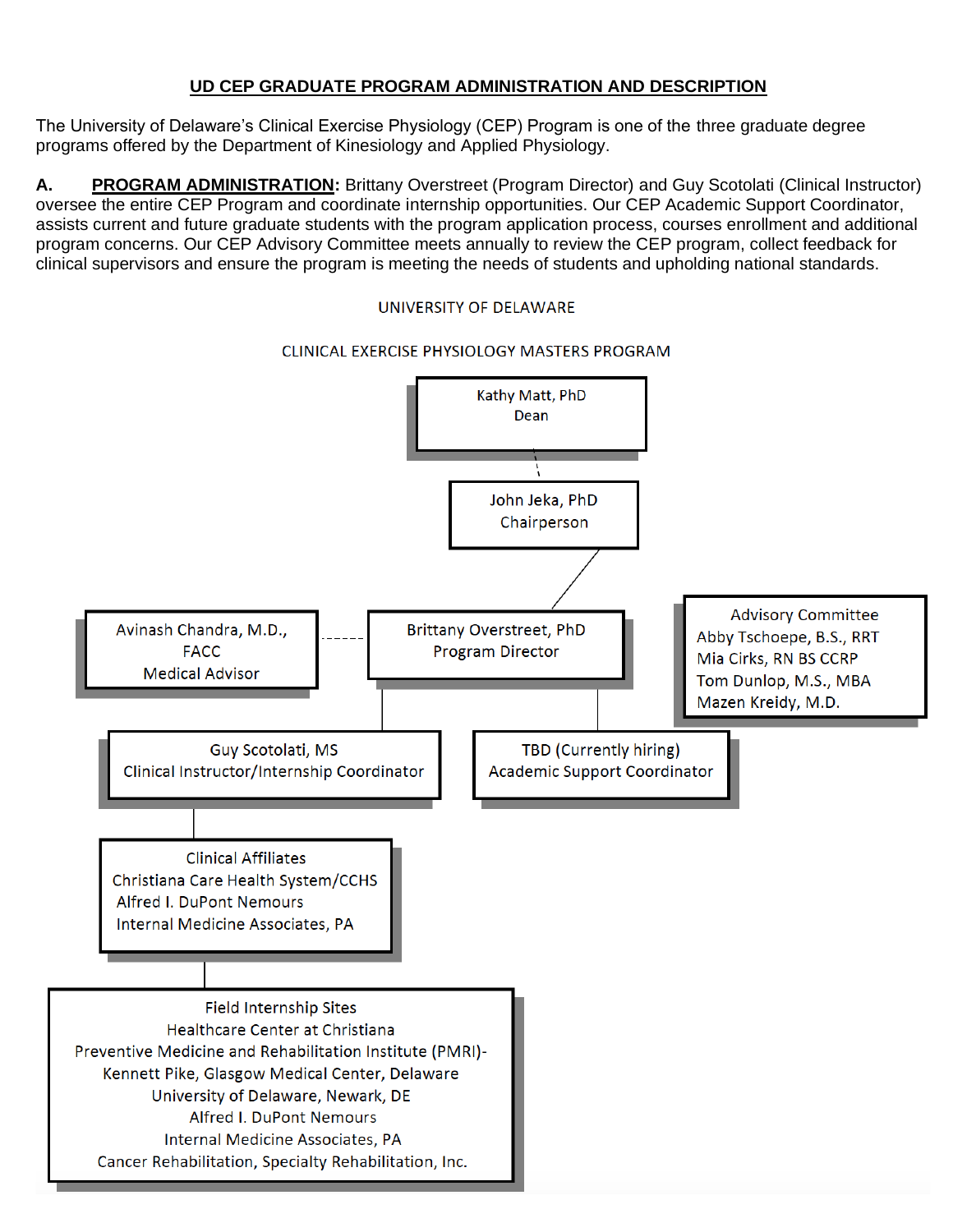# **Clinical Exercise Physiology Curriculum**

The University of Delaware's CEP program aims to recruit high-quality, independent, critically thinking graduate students interested in perusing a career or higher education in the health and wellness field. Enrolled graduate students will take on a rigorous 12-month program which consists of classroom and clinical experience and responsibilities. Classroom experiences will consist of:

| <b>COURSE:</b>  | <b>CREDITS:</b>                                    |    |
|-----------------|----------------------------------------------------|----|
| <b>KAAP 665</b> | 12 Lead ECG Interpretation                         | 3  |
| <b>KAAP 675</b> | <b>Clinical Exercise Physiology I</b>              |    |
| <b>KAAP 676</b> | <b>Clinical Exercise Physiology II</b>             | 4  |
| <b>KAAP 677</b> | Administration and Organization of                 |    |
|                 | Cardiopulmonary and Wellness Programs              |    |
| <b>KAAP 678</b> | Cardiopulmonary Pathophysiology                    |    |
|                 | And Pharmacology                                   | 3  |
| <b>KAAP 679</b> | <b>Primary Preventive Medicine Strategies</b>      | 3  |
|                 | Primary                                            |    |
| <b>KAAP 680</b> | <b>Clinical Exercise Physiology Comprehensives</b> | 3  |
| <b>KAAP 681</b> | <b>Clinical Exercise Physiology Competencies</b>   |    |
|                 | Portfolio                                          |    |
| <b>KAAP 671</b> | Clinical Exercise Physiology Internship            | 12 |

While internships consist of approximately 6 rotations (5-6 weeks each), timing and delegations of rotations will be up to the discretion of the CEP coordinators. Students should not take it upon themselves to switch rotations at any point unless instructed to by CEP coordinators and with proper documentation.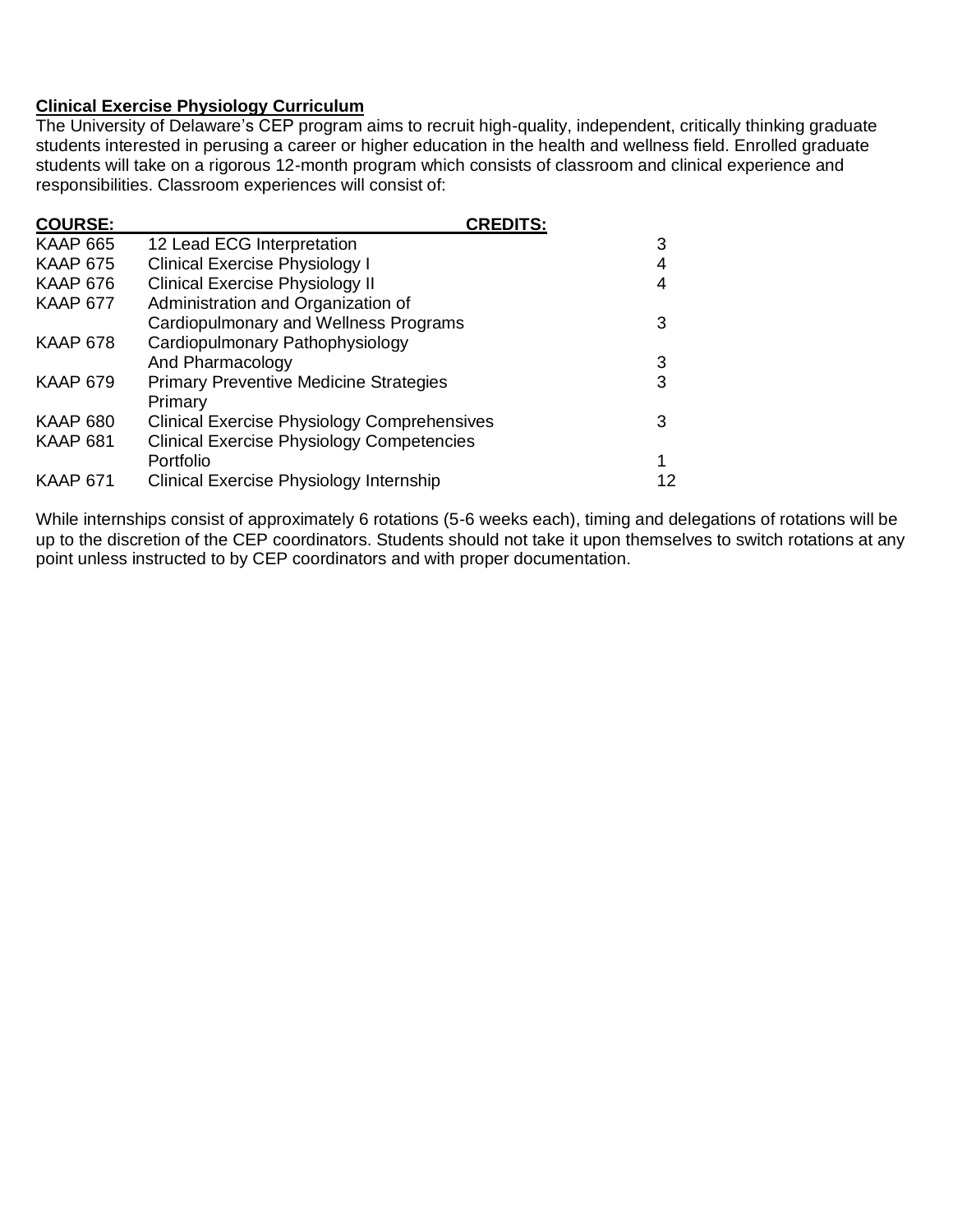# **Clinical Exercise Physiology Clinical Experience Descriptions:**

**Clinical Experience:** The clinical experience component of this program includes 5-6 week rotations in various rehabilitation programs. Starting with the second summer session, at the beginning of each semester, students will be assigned designated rotations in either:

# **Cardiac Rehabilitation (Christiana Care Health System/CCHS)**

Locations: Healthcare Center at Christiana, Preventive Medicine and Rehabilitation Institute (PMRI)-Kennett Pike, Glasgow Medical Center, Delaware

- *Description:* Students interning at the various Cardiac Rehabilitation facilities associated with the Clinical Exercise Physiology Master's of Science graduate program and exposed to Phase I and Phase II rehabilitation. Within these experiences, students obtain skills measuring blood pressure, heart rate, oxygen saturation, rating of perceived exertion, dyspnea, and angina ratings at rest and during exercise. Students perform patient consultations to introduce patients to exercise facilities, proper exercise techniques and provide educational materials regarding various healthy life style habits and safety measures (i.e. signs and symptoms of angina, etc.). Students also monitor patients during exercise to ensure safety and that all ACSM and/or AACVPR exercise guidelines are upheld. Students also monitor heart rhythms via telemetry at rest and during exercise and document patient's data during sessions.
- ACSM Applicable Experience Categories: Clinical Assessment, Exercise Prescription, Electrocardiography, Exercise Training, Patient Education, Disease Management.

# **Pulmonary Rehabilitation (Christiana Care Health System/CCHS)**

Locations: Healthcare Center at Christiana, Christiana, DE, Preventive Medicine and Rehabilitation Institute (PMRI)- Kennett Pike

- *Description:* Students interning in Pulmonary Rehabilitation obtain and practice skills measuring blood pressure, heart rate, oxygen saturation, rating of perceived exertion, dyspnea, and angina ratings at rest and during exercise. Students educate patients on proper breathing techniques and monitor patient's oxygen saturation levels throughout exercise to ensure safety and/or need for supplemental oxygen. Students also conduct 6-minute walk tests pre-and-post rehab to document patient outcomes and track progress.
- ACSM Applicable Experience Categories: Clinical Assessment, Exercise Prescription, Exercise Training, Patient Education, Disease Management.

# **Adolescent Weight Management and Bariatric Services**

Location: Alfred I. DuPont Nemours, Wilmington, DE

- *Description:* Students interning in the Adolescent Weight Management site gain experience counseling bariatric adolescents and families on healthy lifestyle habits and physical activity using behavioral techniques, specifically motivational interviewing. Students work in an interdisciplinary healthcare team which includes (at minimum) an Exercise Physiologist, Nutritionist, and Physician to determine best approaches to managing patient's weight, medications, and lifestyle habits. Additionally, students have the opportunity to observe adolescents with cardiovascular disease undergo maximal graded exercise testing with 12-lead electrocardiogram monitoring and metabolic gas analysis.
- ACSM Applicable Experience Categories: Patient Education and Counseling, Disease Management

# **Internal Medicine Associates, PA (Health Coaching)**

Location: Wilmington, DE

• *Description:* Students interning at Internal Medicine Associates assist an Exercise Physiologist coach individuals with metabolic, orthopedic and musculoskeletal conditions. Students practice evaluating functional abilities with functional movement screening assessments and practice developing and implementing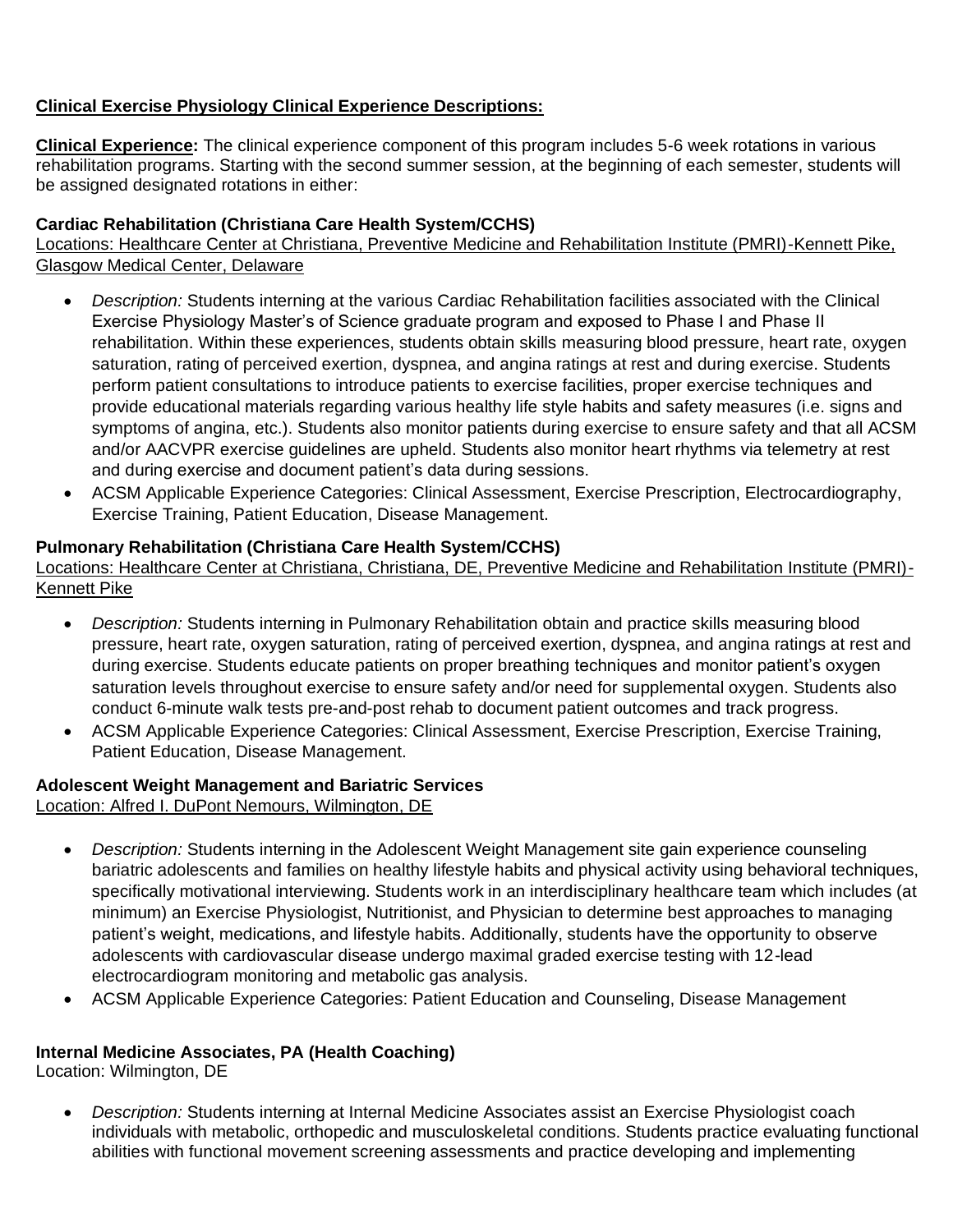corrective exercise programs with clients to improve functional abilities, balance/coordination, and overall quality of life.

• ACSM Applicable Experience Categories: Patient Education and Counseling, Disease Management

# **Cancer Rehabilitation, Specialty Rehabilitation, Inc. (CCHS)**

Location: Newark, DE

- Description: Students interning at the Cancer Rehabilitation program are exposed to multiple disciplines of oncology rehabilitation; including physical therapy, exercise physiology, occupational therapy, and speech therapy. Under the direction of the Oncology rehabilitation specialists, students assist the therapists in the treatment of these patients managing numerous cancers including those of the neck, breast, colon, and prostate. Students also observe other lifestyle intervention specialists including clinical nutrition and palliative care including stress management and group support
- ACSM Applicable Experience Categories: Patient Education and Counseling, Disease Management

# **Parkinson's SpeedGeezer Program**

University of Delaware, Newark, DE

- Description: Students interning in the Parkinson's Disease SpeedGeezer Exercise program are direct supervisors of older adults with and without Parkinson's Disease through 30-minute-high speed interval training on the cycle ergometer. Students monitor vitals and rating of perceived exertion during aerobic exercise as well as track medication adherence. Students develop resistance and neuromotor/balance programs based on fitness, experience and specifics symptoms related to Parkinson's disease and supervise clients through programs 2x per week. As part of this role, students may also be provided the opportunity to participate in a College of Health Science's sponsored Interprofessional Education Parkinson's Workshop experience where they counsel and educate patients on the benefits of exercise on symptoms related to Parkinson's disease.
- ACSM Applicable Experience Categories: Exercise Prescription, Exercise Training, Supervision, Patient Education, Disease Management.

# **Chronic Kidney Disease Rehabilitation**

University of Delaware, Newark, DE

- Description: Students interning in the Renal Rehabilitation Exercise program develop and supervise older adults with Chronic Kidney Disease, Kidney Transplants or who are currently undergoing Dialysis through aerobic, resistance, and flexibility exercise. Students monitor vitals and rating of perceived exertion at rest and during exercise as well as blood glucose values for individuals with Diabetes. Students may also have the opportunity (typically 1 day) to collaborate with local Transplant teams to observe disease management for patients.
- ACSM Applicable Experience Categories: Exercise Prescription, Exercise Training, Supervision, Patient Education, Disease Management.

# **Exercise Counseling and Testing**

University of Delaware, Newark, DE

• *Description:* Students interning in the Exercise Counseling program at the University of Delaware work with adults with cardiovascular risk factors as well as those with cardiovascular, metabolic, musculoskeletal, orthopedic, and immunologic/hematologic conditions. In this rotation, students review health history questionnaires to determine need for medical clearance prior to exercise and conduct initial counseling sessions that include: informed consent, resting heart rate/blood pressure/oxygen saturation measurements, body composition (bioelectrical impedance analysis/BodPod), anthropometric (height/weight), and personalized goal setting. In another visit, students perform a fitness assessment on the individual that includes the obtainment and analysis of a 12-lead Electrocardiogram, resting and exercise vital measurements, musculoskeletal endurance and flexibility assessment as well as a graded exercise test. Graded exercise tests are either a submaximal or maximal graded exercise treadmill or cycle ergometer test with or without metabolic gas analysis depending on the goals and physical capabilities of the individual.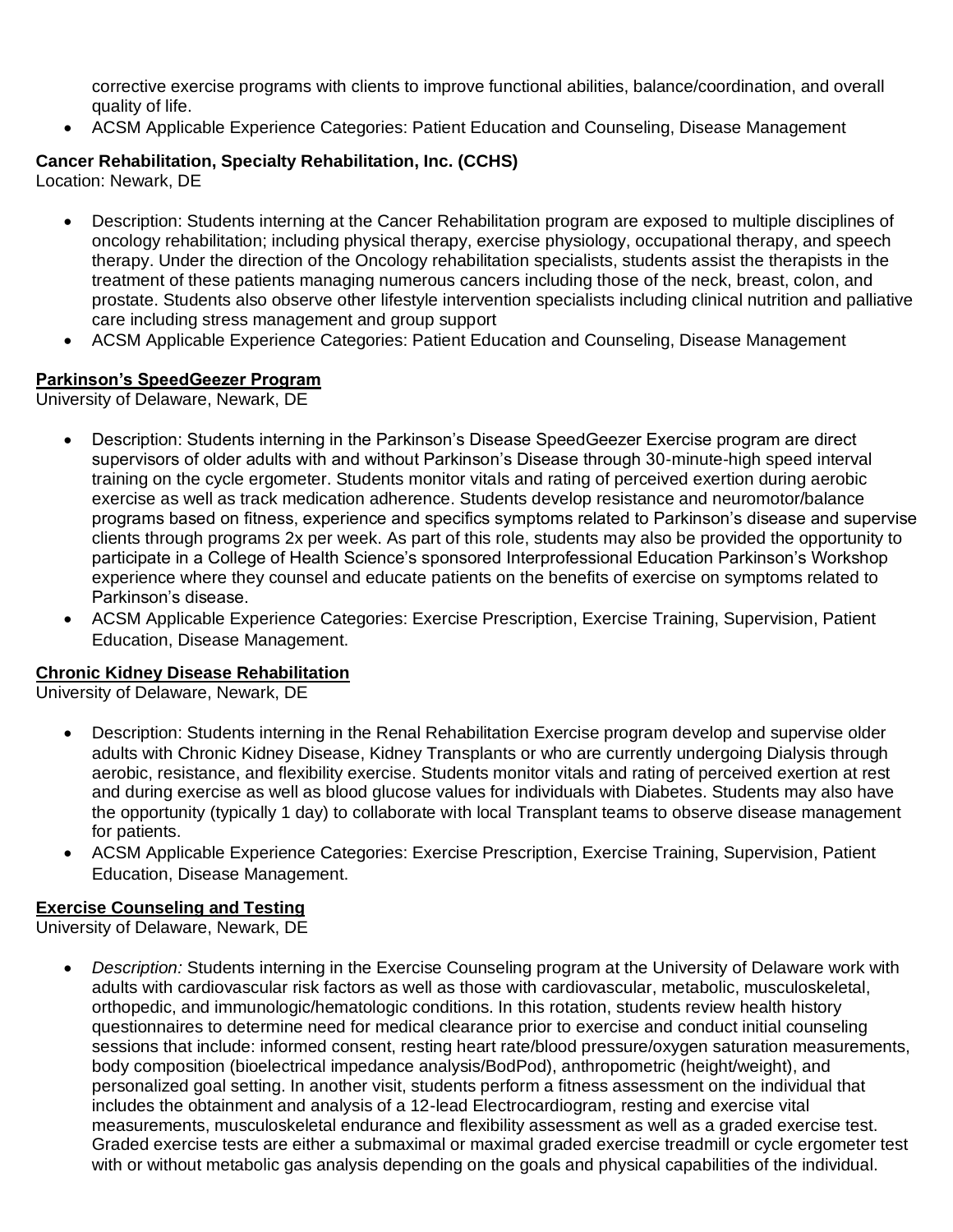Next, students develop an individualized 6-week exercise aerobic/resistance/flexibility prescription based on results of the physical fitness assessment, goals of the client, as well as the guidelines for various conditions as outlined by the American College of Sports Medicine's Guidelines for Exercise Testing and Prescription  $(10<sup>th</sup>$  edition). Lastly, students meet a final time with the individual to review the exercise program and counsel/educate clients on physical activity guidelines, benefits of physical activity, local exercise resources and strategies for adhering to their program.

• ACSM Applicable Experience Categories: Exercise Prescription, Exercise Training, Exercise Testing, Patient Education/Counseling, Disease Management, Electrocardiography, Exercise Supervision.

# **Clinical Exercise Physiology Program Clinical Site Contact List**

**Cardiac Rehabilitation (Christiana Care Health System/CCHS)** Program Manager: Tom Dunlop (TDunlop@Christianacare.org)

**HCCC**-Healthcare Center at Christiana 200 Hygeia Dr. Newark, DE 19713 (302) 623-0410 Contact: Ian Deptula [\(IDeptula@Christianacare.org\)](mailto:IDeptula@Christianacare.org)

**LP**-Lancaster Pike 3301 Lancaster Pike, Ste. 3H Wilmington, DE 19805 (302) 623-3300 Contact: Cara Mowles [\(CMowles@Christianacare.org\)](mailto:CMowles@Christianacare.org)

**GMC**-Glasgow Medical Center 2600 Glasgow Ave., Ste. 220 Newark, DE 19701 (302) 832-5415 Contact: Timothy Parosky [\(TParosky@Christianacare.org\)](mailto:TParosky@Christianacare.org)

### **Pulmonary Rehabilitation (Christiana Care Health System/CCHS)**

Program Manager: Tom Dunlop (TDunlop@Christianacare.org) HCCC-Healthcare Center at Christiana 200 Hygeia Dr. Newark, DE 19713 Contact: Mike Bernardo (MBernardo@Christianacare.org)

### **Intensive Cardiac Rehabilitation/Ornish Reversal Program**

Beebe Healthcare 18947 John J. Williams Highway Ste. 313 Rehoboth Beach, DE 19971 Contact: Julie Watson (jwatson@beebehealthcare.org)

# **Surgical Observations: Open Heart/General Surgery (CCHS)**

Christiana Hospital (Main Campus) 4755 Ogletown-Stanton Road Newark, DE 19718 Contact: Ashley Smith [\(AshSmith@Christianacare.org\)](mailto:AshSmith@Christianacare.org)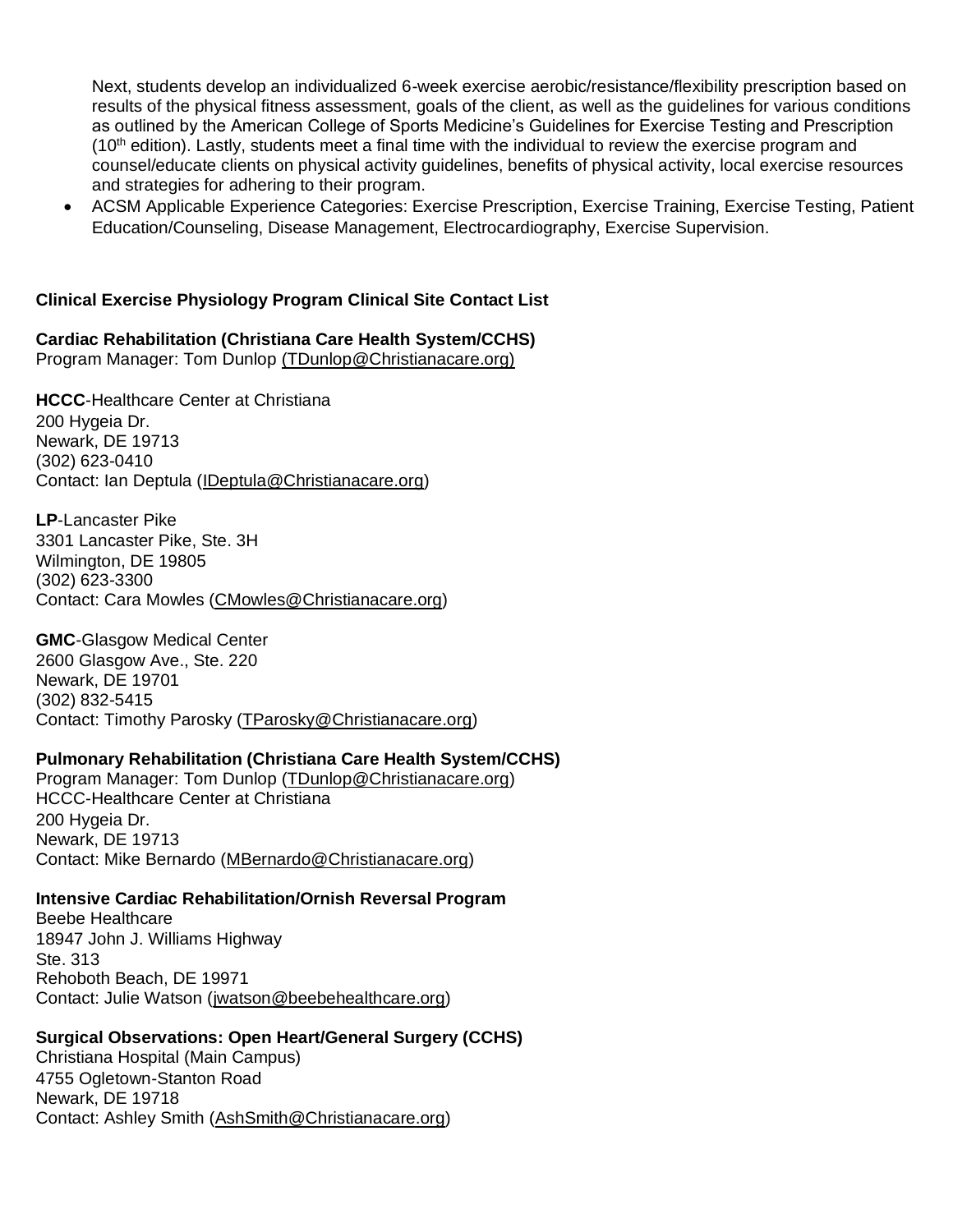# **Interventional Studies/Procedures: Intervention Lab (CCHS)**

Christiana Hospital (Main Campus) 4755 Ogletown-Stanton Road Newark, DE 19718 Contact: Sharon Urban [\(SUrban@Christianacare.org\)](mailto:SUrban@Christianacare.org)

### **Non-Invasive Diagnostic Imaging: (CCHS)**

Anthony Gialloreto (Director): [AGialloreto@Christianacare.org](mailto:AGialloreto@Christianacare.org) Christiana Hospital (Main Campus) 4755 Ogletown-Stanton Road Newark, DE 19718 Contact: Jonathan La Clair [\(JLaClair@Christianacare.org\)](mailto:JLaClair@Christianacare.org)

# **Adolescent Weight Management and Bariatric Services**

Alfred I. DuPont Nemours 1600 Rockland Road Wilmington, DE 19803 Contact: Lauren Falini [\(Lauren.Falini@nemours.org\)](mailto:Lauren.Falini@nemours.org)

### **Internal Medicine Associates, PA (Health Coaching)**

3105 Limestone Road Suite 301 Wilmington, DE 19808 Contact: Guy J. Scotolati [\(gscot@udel.edu\)](mailto:gscot@udel.edu)

### **Cancer Rehabilitation, Specialty Rehabilitation, Inc. (CCHS)**

Helen Graham Cancer Center 4701 Ogletown-Stanton Road West Entrance Fourth Floor Suite 4100 Newark, DE 19713 Contact: Janelle Antonio (JaAntonio@Christianacare.org)

### **Cancer Support Community Delaware**

4810 Lancaster Pike Wilmington, DE 19807 [www.cancersupportdelaware.org](http://www.cancersupportdelaware.org/) Contact: Sean Hebbel (Program Director) [\(shebbel@cscde.org\)](about:blank)

### **Parkinson's SpeedGeezer Program**

Brittany Glazar (Clinical Exercise Physiologist, Lab Supervisor): bglazar@udel.edu, 302-897-0084 Dr. Brittany Overstreet (Faculty): [bover@udel.edu](mailto:bover@udel.edu) (phone: 302-831-7058) Dr. Chris Knight (Faculty Program Director): **caknight@udel.edu** (phone: 302-831-6175) 238 Star Tower 100 Discovery Blvd Newark, DE 19713

# **Chronic Kidney Disease Rehabilitation**

Brittany Glazar (Clinical Exercise Physiologist, Lab Supervisor): [bglazar@udel.edu,](mailto:bglazar@udel.edu) 302-897-0084 Dr. Brittany Overstreet (Faculty): [bover@udel.edu](mailto:bover@udel.edu) (phone: 302-831-7058) Dr. David Edwards (Faculty Program Director): [dge@udel.edu](mailto:dge@udel.edu) (phone: 302-831-3363) 238 Star Tower 100 Discovery Blvd Newark, DE 19713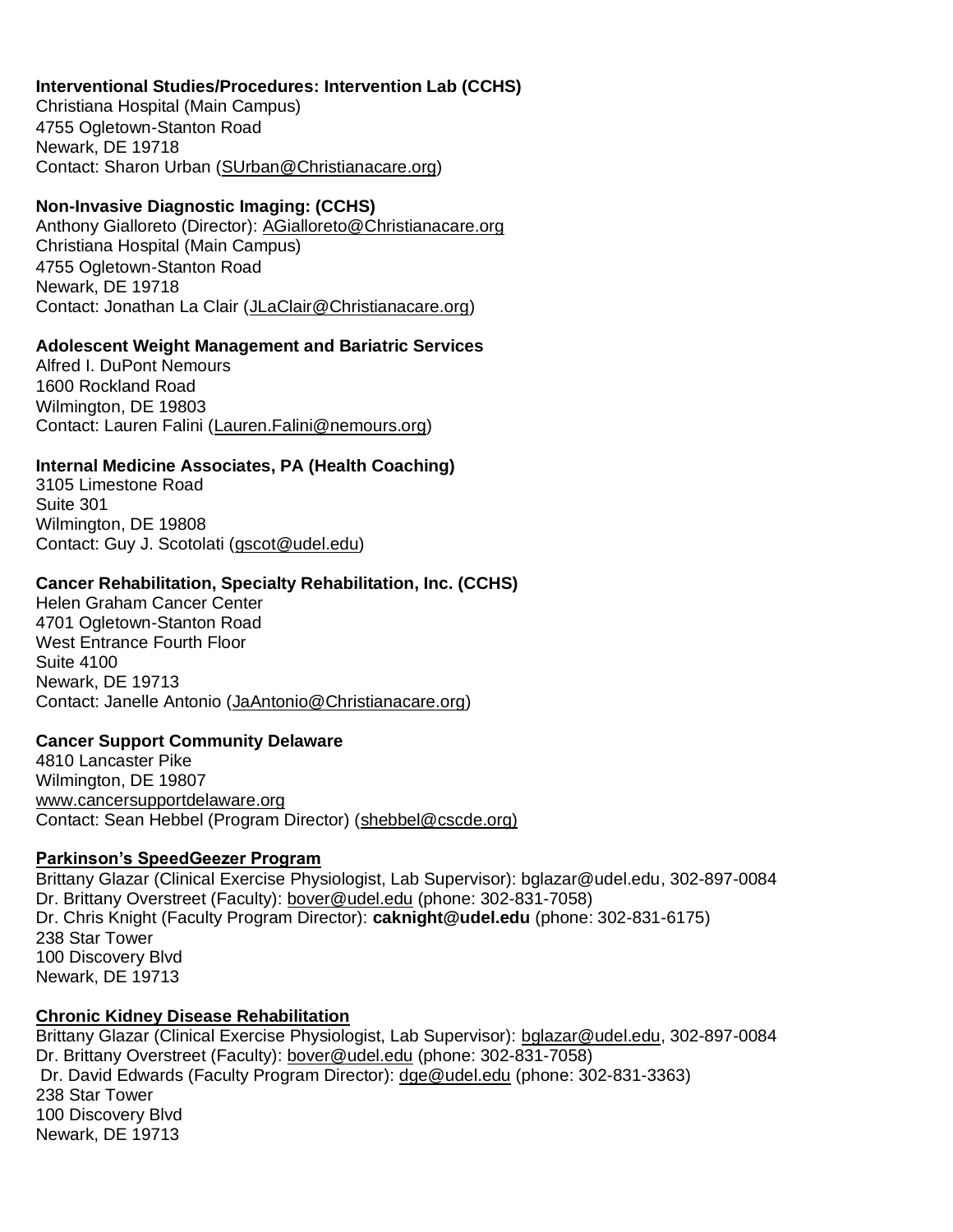# **Exercise Counseling**

Dr. Brittany Overstreet (Faculty Program Director): [bover@udel.edu](mailto:bover@udel.edu) (phone: 302-831-7058) 224 and 232 Star Tower 100 Discovery Blvd Newark, DE 19713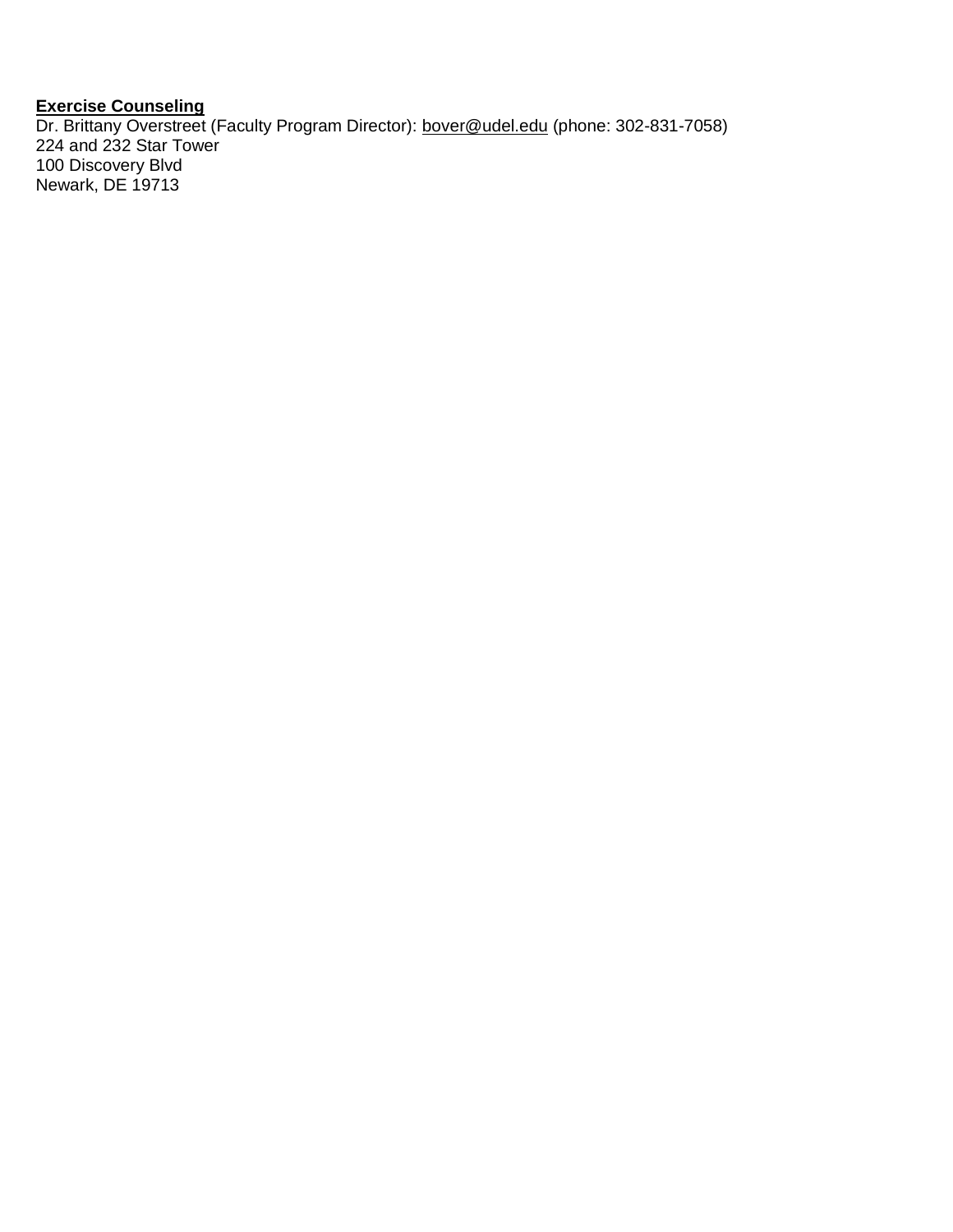# **University of Delaware Employee Confidentiality Agreement**

In accordance with the trust placed in us by the University and our users, *Clinical Exercise Physiology*  students are responsible for maintaining the confidentiality of the data with which they work and for keeping data secure and accessible only to those who have rights to this information. *Clinical Exercise Physiology* students routinely have access to highly sensitive information that could be considered unusual or of interest to other individuals both inside and outside of the University. Because of the sensitive nature of information accessible to personnel within *Clinical Exercise Physiology*, its personnel must meet the highest standards possible for managing the University's information in a secure and professional manner.

Every student in *Clinical Exercise Physiology* is responsible for maintaining the confidentiality of data to which they may have access through privileged administrator rights. This includes protecting data from those who do not have authorization to see or access this information. No unauthorized user should see, hear or use user data without the written permission of the data owner or as authorized in writing by a senior administrator with the authority to grant access. *Clinical Exercise Physiology* students also have responsibility for securing data both while it is in use by authorized users and when it is stored or archived.

*Clinical Exercise Physiology* students may not disclose confidential information to unauthorized persons in any manner of communication, e.g. by file transfer, through written and oral communication, or other means of disclosure.

If at any time data under the responsibility of *Clinical Exercise Physiology* is thought to be compromised, either the *Clinical Exercise Physiology Coordinators, Dr. Brittany Overstreet or Mr. Guy Scotolati, MS* should be notified immediately. The act of intentionally disclosing user data and/or information to unauthorized persons or causing information to be compromised through gross negligence will be grounds for immediate dismissal.

**I have read the above agreement and understand the condition of employment.**

**\_\_\_\_\_\_\_\_\_\_\_\_\_\_\_\_\_\_\_\_\_\_\_\_\_\_\_\_\_\_\_\_\_\_\_\_\_\_ \_\_\_\_\_\_\_\_\_\_\_\_\_\_\_\_ Student/Employee Name (Printed) Date**

**\_\_\_\_\_\_\_\_\_\_\_\_\_\_\_\_\_\_\_\_\_\_\_\_\_\_\_\_\_\_\_\_\_\_\_\_\_\_ Student/Employee Signature**

**\_\_\_\_\_\_\_\_\_\_\_\_\_\_\_\_\_\_\_\_\_\_\_\_\_\_\_\_\_\_\_\_\_\_\_\_\_\_ \_\_\_\_\_\_\_\_\_\_\_\_\_\_\_\_** *Clinical Exercise Physiology Coordinator* **Date**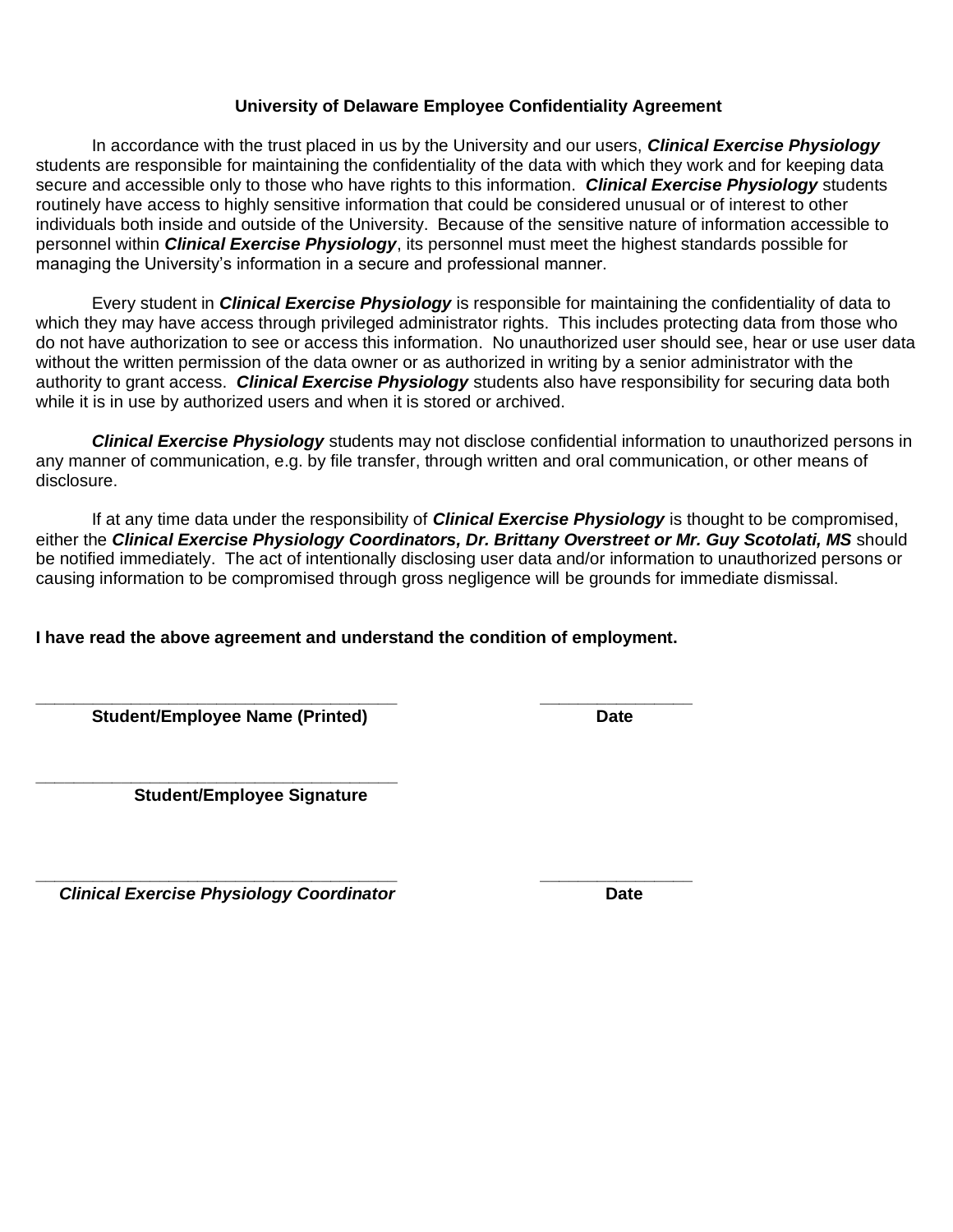# **CEP LABORATORY/CLASSROOM AGREEMENT**

- **(1) Computer & Printer:** Graduate students have access to CEP related forms and pulmonary function testing related programs via the PC desktop computer and printer in HPL 131. These systems are to print program-related reports and forms only. No personal or class related printing is permitted. Students are not upload or download any new programs to this computer unless it is approved by CEP coordinators.
- **(2) Office Supplies:** Office supplies such as pencils, pens, paper, post-it notes, etc. are for CEP Program use only. Graduate students are expected to purchase their own supplies for their academic and personal use. Office materials may be requested for the CEP Laboratory and classroom; however, no excess supplies are to remain in either location. Supplies must be obtained from the CEP Coordinators.
- **(3) Treadmill, Metabolic Cart, ECG Systems:** The treadmill, ECG Systems and Metabolic cart located in HPL 131 are for graduate student testing and training purposes only. The treadmill is not to be used for recreational exercise purposes. Unapproved testing of unpermitted individuals is forbidden in the CEP Laboratory/Classroom. These items should not leave the laboratory/classroom and should not be used for diagnostic purposes.
- **(4) Testing materials:** Items including heart rate monitors, metronomes, pulse oximeters, stethoscopes, scales, gulick tapes, skin calipers, sphygmomanometers, etc. are for CEP program testing and training use only. These items should not leave HPL 131 unless approved by CEP Coordinators.
- **(5) A/V Projector:** The projector in HPL 131 is for teaching and training purposes only. Unauthorized use or projection of unapproved material in HPL 131 in prohibited.

It is expected that all laboratory and classroom materials are cleaned and returned to their proper locations after use. It is also expected that inventory of all materials, including the first aid kit, are maintained at least 50% full by the CEP Graduate student(s) in the community testing internship rotation. If any material is to break or not be functioning properly, these issues must be brought to CEP Coordinators attention immediately. Failure to adhere to these policies and procedures may result in program suspension.

By signing below, you are acknowledging that you have read the above rules and regulations and agree to uphold these expectations while enrolled in the UD CEP Master's Program.

Signature of CEP Student **Date** Date Date

\_\_\_\_\_\_\_\_\_\_\_\_\_\_\_\_\_\_\_\_\_\_\_\_\_\_\_\_\_\_\_ \_\_\_\_\_\_\_\_\_\_\_\_\_\_\_\_

\_\_\_\_\_\_\_\_\_\_\_\_\_\_\_\_\_\_\_\_\_\_\_\_\_\_\_\_\_\_\_ \_\_\_\_\_\_\_\_\_\_\_\_\_\_\_\_ Signature of CEP Coordinator **Date** Date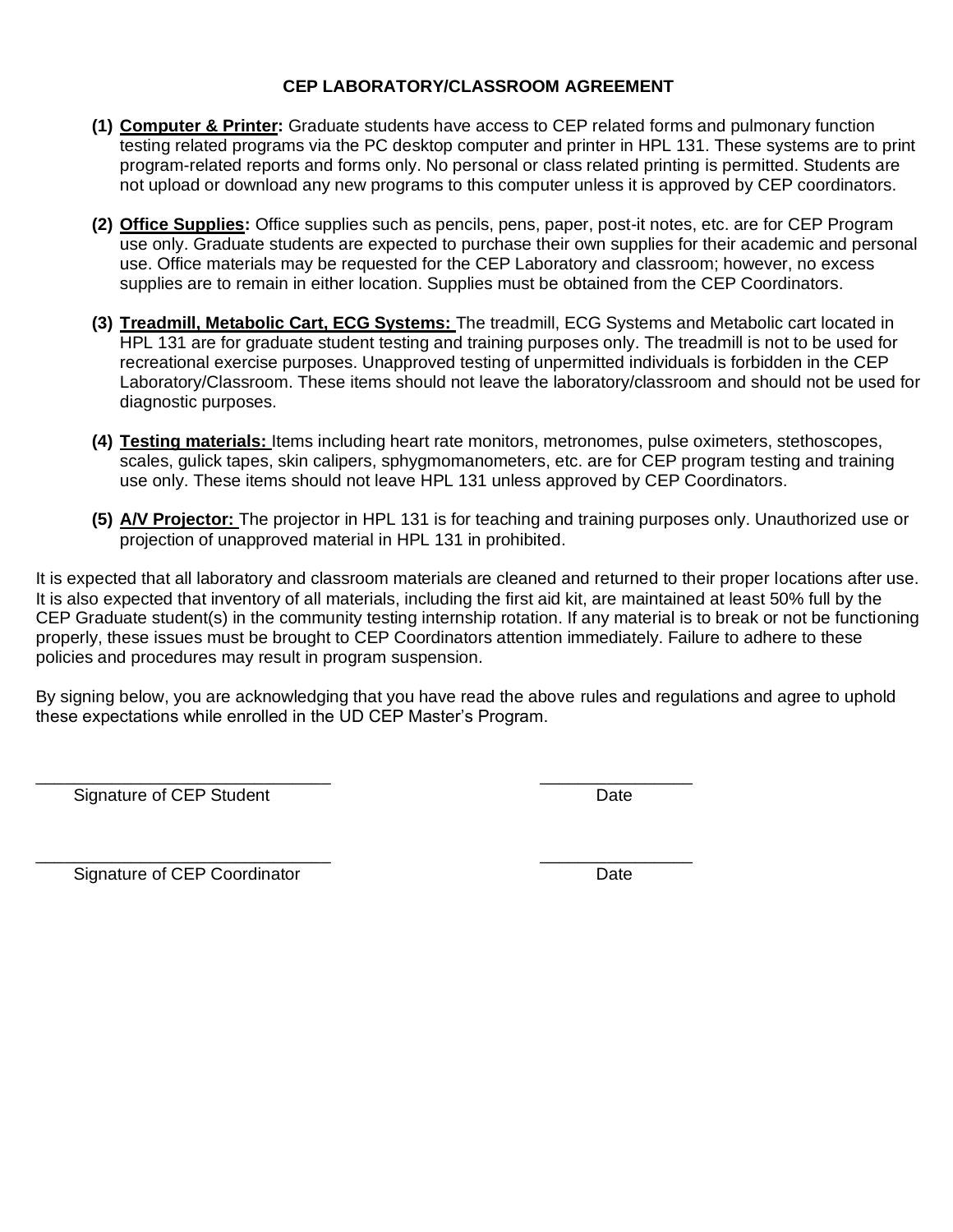# **STAR CAMPUS EMERGENCY PROCEDURES**

# **Address: 100 Discovery Blvd, Newark DE 19713 room 238**

In the case of an *emergency* please follow the following steps Life-threatening emergencies (Heart Attack, Stroke, Unconsciousness) Call **9-911** (from campus phone located on desk under television) Trainer 1: Stay on the line with the operator and tend to participant as needed Trainer 2: Clear area of obstacles and aid other participants out of the room into the waiting space outside of the exercise intervention lab. When room is secured, return to assist with participant as needed and take diligent notes regarding the incident using the incident report sheet located in Trainer 3: Wait for ambulance at from entrance to the Tower at STAR (If only two Trainers, ignore this) At the earliest possible moment, contact Dr. Overstreet at 240-215-5009 When the situation has been resolved, complete incident report Non-life threatening emergencies (Seizure, Fall, Bleeding) Call extension **8893** (from campus phone located \_\_\_\_\_\_) if it is a non-life threatening emergency Ask for STAR Response Team Trainer 1: Stay on the line with the operator and tend to participant as needed

Trainer 2: Clear area of obstacles and aid other participants out of the room into the waiting space outside of the exercise intervention lab. When room is secured, return to assist with participant as needed and take diligent notes regarding the incident using the incident report sheet located in

At the earliest possible moment, contact Dr. Overstreet at 240-215-5009

When the situation has been resolved, report complete accident report

Non-life threatening situations (Stolen items, suspicious activity, distressed person)

Call extension **2222**

Report your location

Report your situation

Emergency personnel will determine whether officer will be dispatched

When the situation has been resolved, report situation to Dr. Overstreet via a written, dated statement

Evacuation/Fire

Assist all participants and others out of the building through closest, safest exit (bring keys and outerwear if easily accessible)

As a collective group, report to parking lot, out of way of emergency vehicles and take attendance

Stairwells are emergency shelter if your exit from the building is being blocked

At the earliest possible moment, contact Dr. Overstreet at 240-215-5009

Call UD transportation **302-831-1187** for evacuation shelter for participants if necessary, no participant should leave before approved by Dr. Overstreet

When permission is granted by emergency response professionals, return to the building to obtain any personal items left behind

Once the situation has been resolved, report situation to Dr. Overstreet via a written, dated statement

# **the Tower at STAR Campus Contacts:**

- $\circ$  For building issues during business hours (access problems, temperature, loss of power, smells, etc.) contact Chase Barnes at cebarnes@udel.edu
- o For building issues after hours/weekends (temperature, loss of power, smells, etc.) call **Vince Malice: 302-218- 1310** or **Dan More: 302-420-1668**
- o For access issues during after-hours call **Bryan Johnson, Protection One: 302-918-1033** or during nights/weekends: **855-776-1662**
- o Dr. Overstreet during office hours **(302-831-7058)** or after hours **(240-215-5009)**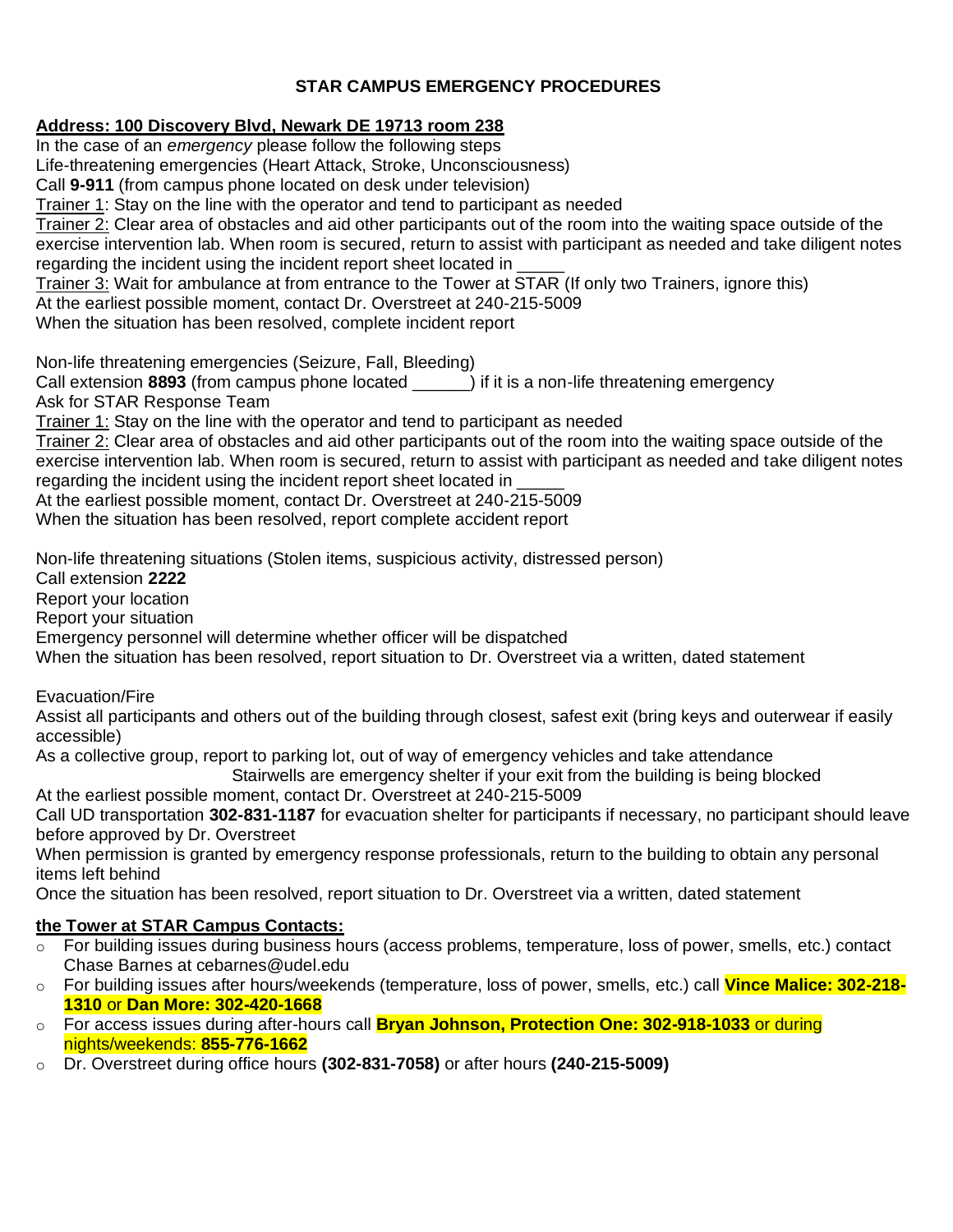# **FRED RUST ICE ARENA EMERGENCY PROCEDURES**

# **Fred Rust Ice Arena Lab: 541 South College Avenue, Room 131, Entrance by Pool/Human Performance Lab**

**Emergencies** 

- o Have a student/assistant report outside building and call **911** (from cell phone)
- o Report incident to Human Performance Lab Administrative Assistant
- $\circ$  Stay on the line with the operator/wait for ambulance at side entrance to Ice Arena
- $\circ$  Clear area of obstacles and aid participant as appropriate until Ambulance arrives
- o When the situation has been resolved, report situation to Dr. Overstreet and complete accident report

Non-life threatening situations (Stolen items, suspicious activity, distressed person)

- o Call extension **2222**
- o Report your location
- o Report your situation
- o Emergency personnel will determine whether officer will be dispatched
- o When the situation has been resolved, report situation to Dr. Overstreet and complete accident report

### Evacuation/Fire

- $\circ$  Assist all participants and others out of the building through closest, safest exit (bring keys and outerwear if easily accessible)
- $\circ$  As a collective group, report to the parking lot at the front of the ice arena, out of way of emergency vehicles
- $\circ$  Stairwells are emergency shelter if your exit from the building is being blocked
- $\circ$  When the situation has been resolved, report situation to Dr. Overstreet and complete accident report
- o Call UD transportation **302-831-1187** for evacuation shelter for participants

### **Fred Rust Ice Arena Contacts:**

- For building issues after hours/weekends (temperature, loss of power, smells, etc.) call Vince Malice: 302-218-1310 or Dan More: 302-420-1668
- o For access issues during after-hours call Bryan Johnson, Protection One: 302-918-1033 or during nights/weekends: 855-776-1662
- o Dr. Overstreet during office hours (302-831-7058) or after hours (240-215-5009)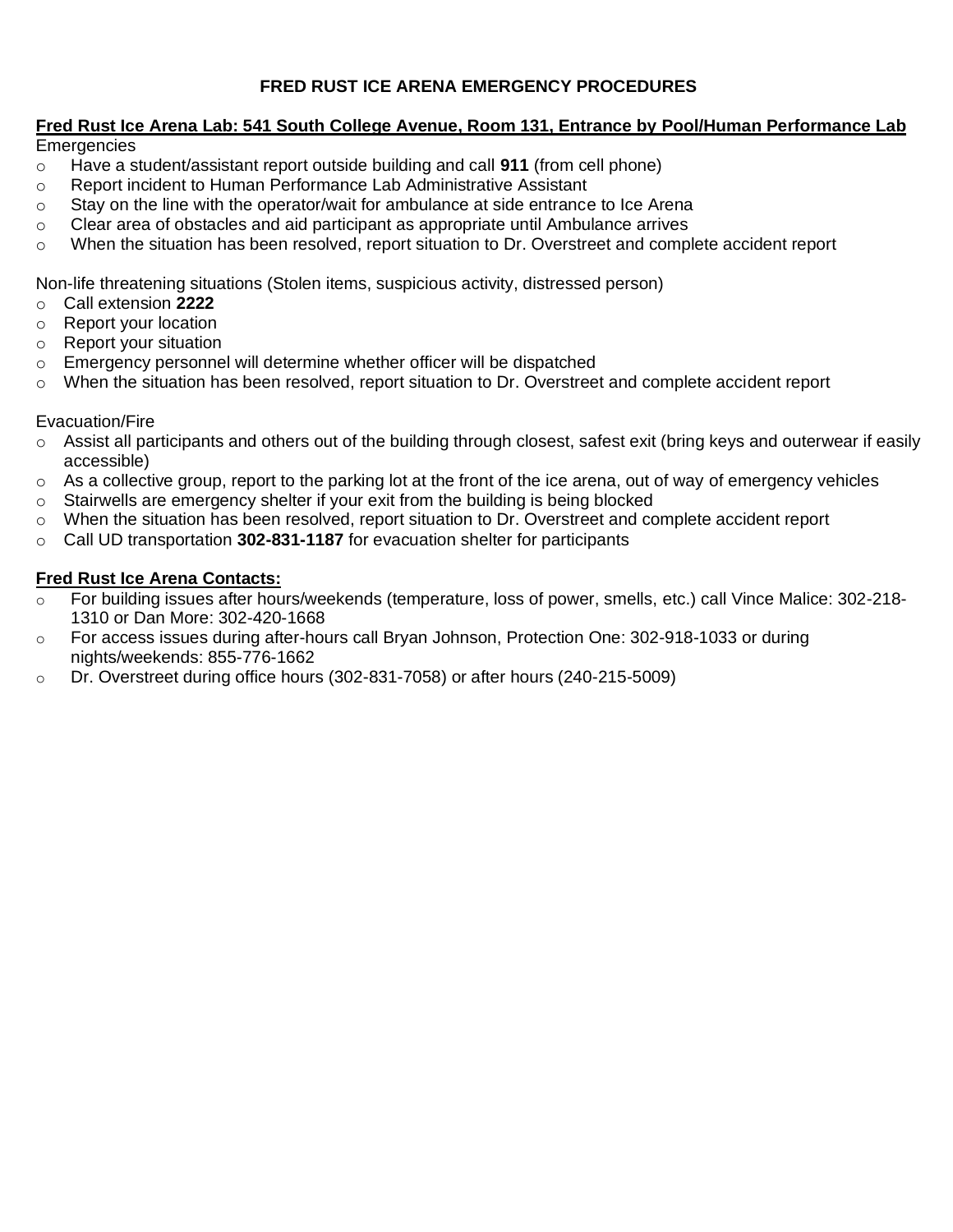# **Blood borne Pathogen Incident Report Form**

# INCIDENT REPORT FORM SAMPLING, PROCESSING, AND ANALYSIS OF BLOOD

| Note: If exposed to blood, immediately wash the affected area with soap and water. Then, notify the CEP<br>Coordinator to report any incident. The following information must be promptly completed. |  |                                                             |
|------------------------------------------------------------------------------------------------------------------------------------------------------------------------------------------------------|--|-------------------------------------------------------------|
|                                                                                                                                                                                                      |  |                                                             |
| DESCRIBE THE INCIDENT: (what procedure were you performing, how did the "exposure" occur, what part of the<br>body was "exposed", what was the extent of the "exposure", etc.)                       |  | <u> 1980 - Johann Stoff, amerikansk politiker (d. 1980)</u> |
|                                                                                                                                                                                                      |  | <u> 1990 - John Stone, Amerikaansk politiker (* 1900)</u>   |
| Is the blood sample (or needle, broken glass, etc.) still available and secured in a safe storage                                                                                                    |  |                                                             |
|                                                                                                                                                                                                      |  |                                                             |
|                                                                                                                                                                                                      |  |                                                             |
|                                                                                                                                                                                                      |  |                                                             |
| Information concerning post-exposure procedures has been given to me.                                                                                                                                |  |                                                             |
| Signature of effected person                                                                                                                                                                         |  | Date                                                        |
| <b>Comments by Coordinator:</b>                                                                                                                                                                      |  |                                                             |
|                                                                                                                                                                                                      |  |                                                             |

 $\overline{\phantom{a}}$  , and the contribution of the contribution of the contribution of the contribution of the contribution of the contribution of the contribution of the contribution of the contribution of the contribution of the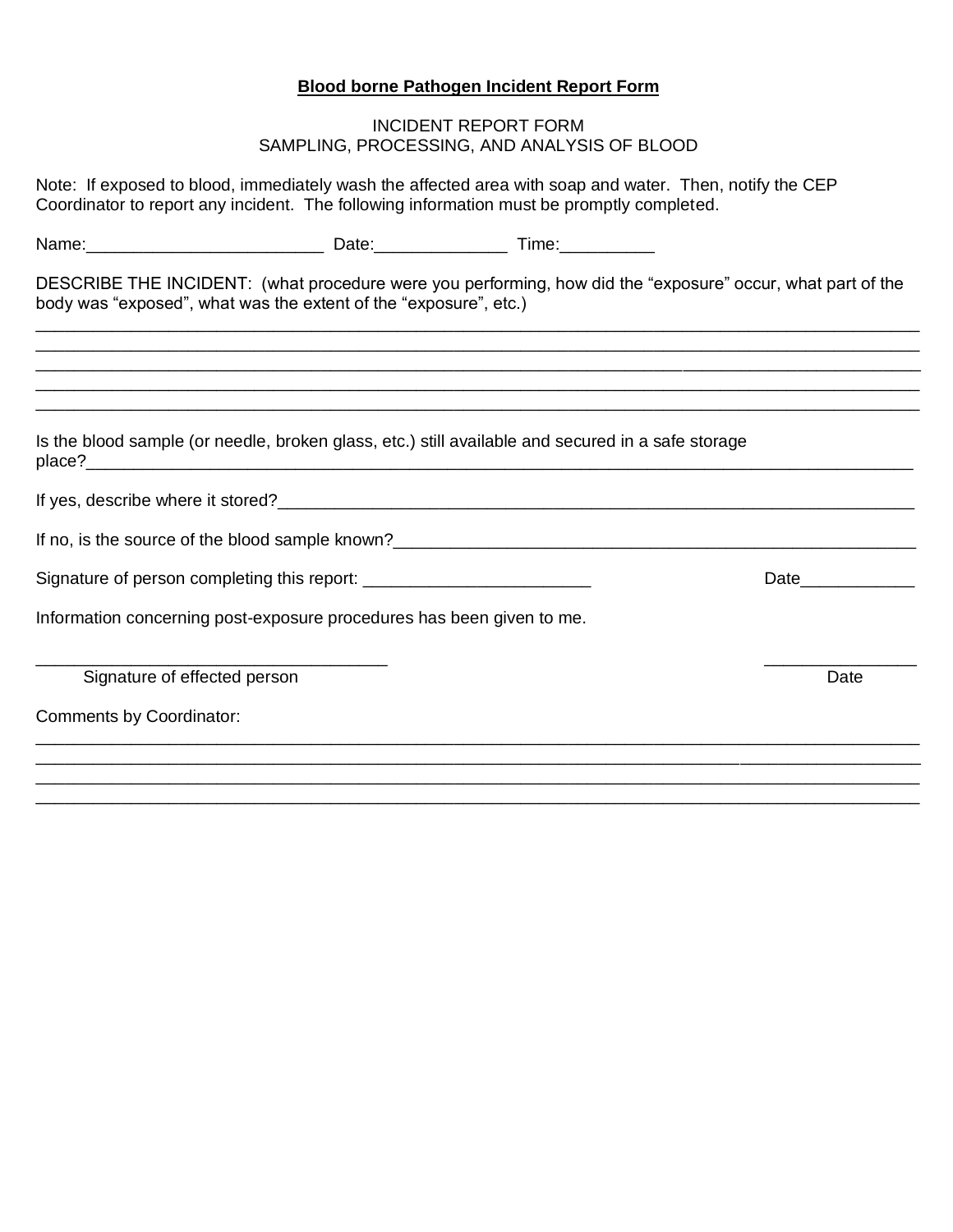### **Exercise Incident Report Form**

### UNIVERISTY OF DELAWARE CLINICAL EXERCISE PHYSIOLOGY PROGRAM INCIDENT REPORT FORM - EXERCISE TESTING

Subject: \_\_\_\_\_\_\_\_\_\_\_\_\_\_\_\_\_\_\_\_

\_\_\_\_\_\_\_\_\_\_\_\_\_\_\_\_ File No.: \_\_\_\_\_\_\_\_\_\_\_\_

Date:\_\_\_\_\_\_\_

**CHIEF COMPLAINT:** 

SIGNS & SYMPTOMS: (Angina, dizziness, syncope, ECG changes, etc.)

HOW AND WHEN INCIDENT OCCURRED:

### OBSERVATION / TREATMENT FLOW RECORD

| <b>TIME</b> | <b>BP</b> | <b>HR</b> | <b>YTHM</b> | <b>IS/SYMPTOMS</b> | <b>ATMENT</b> |
|-------------|-----------|-----------|-------------|--------------------|---------------|
|             |           |           |             |                    |               |
|             |           |           |             |                    |               |
|             |           |           |             |                    |               |
|             |           |           |             |                    |               |
|             |           |           |             |                    |               |
|             |           |           |             |                    |               |
|             |           |           |             |                    |               |

**DISCHARGED TO:** 

Home:  $\_\_$ Personal Physician: \_\_\_\_\_\_\_ Hospital:  $\frac{1}{1}$ 

MODE OF TRAVEL: Own Car: \_\_\_\_ CEP Program Car: \_\_\_\_\_\_ Ambulance: \_\_\_\_\_\_\_

RELATIVE NOTIFIED: Yes/No (Phone, in person - explain)

**STAFF IN ATTENDANCE:** 

**COMMENTS:** 

CEP PROGRAM STUDENT SUPERVISOR SIGNATURE

DATE

CEP PROGRAM COORDINATOR SIGNATURE

**DATE**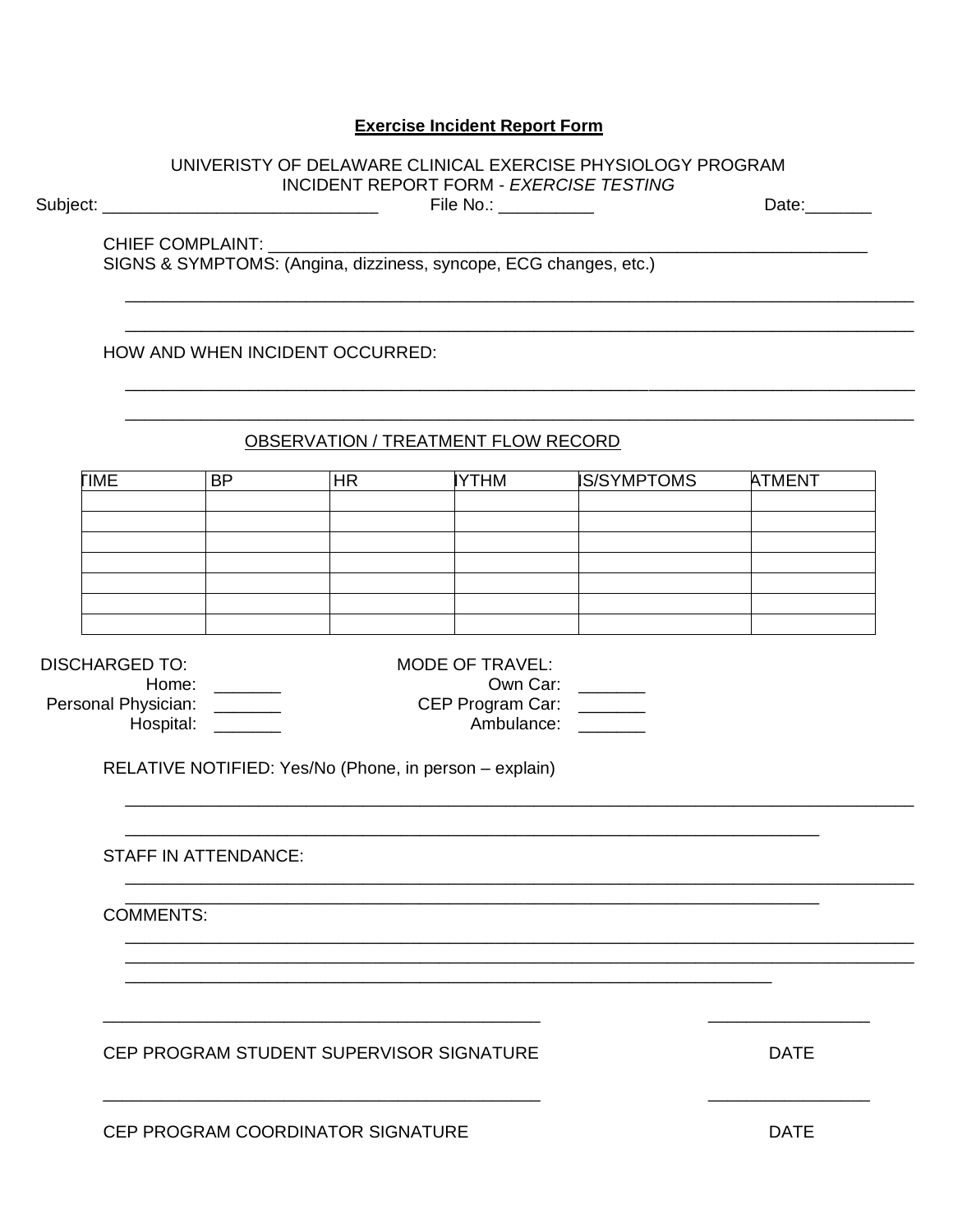### **University of Delaware Clinical Exercise Physiology Program** RECENT PROCEDURE FOLLOW-UP

|                                                                                         | Testing Date: _____________________                                                                                   |
|-----------------------------------------------------------------------------------------|-----------------------------------------------------------------------------------------------------------------------|
| Reason patient must follow-up with physician:                                           |                                                                                                                       |
| <u>,这就是一个人的人,我们就是一个人的人,我们就是一个人的人,我们就是一个人的人,我们就是一个人的人,我们就是一个人的人,我们就是一个人的人,我们就是</u>       | <u> 1990 - John Stoff, deutscher Stoff, der Stoff, der Stoff, der Stoff, der Stoff, der Stoff, der Stoff, der Sto</u> |
| Testing Done:                                                                           |                                                                                                                       |
|                                                                                         |                                                                                                                       |
| Physician approval needed to continue? Yes / No                                         |                                                                                                                       |
| Brittany S. Overstreet, Ph.D., RCEP                                                     |                                                                                                                       |
| Physician approval received: Yes_____ No_____ Date: ________ In participant File: _____ |                                                                                                                       |
| Physician report received: Yes_____ No_____ Date: _________ In participant File: ____   |                                                                                                                       |
| Cleared for participation with no restrictions/monitoring: Yes / No                     |                                                                                                                       |
|                                                                                         |                                                                                                                       |
|                                                                                         |                                                                                                                       |
|                                                                                         |                                                                                                                       |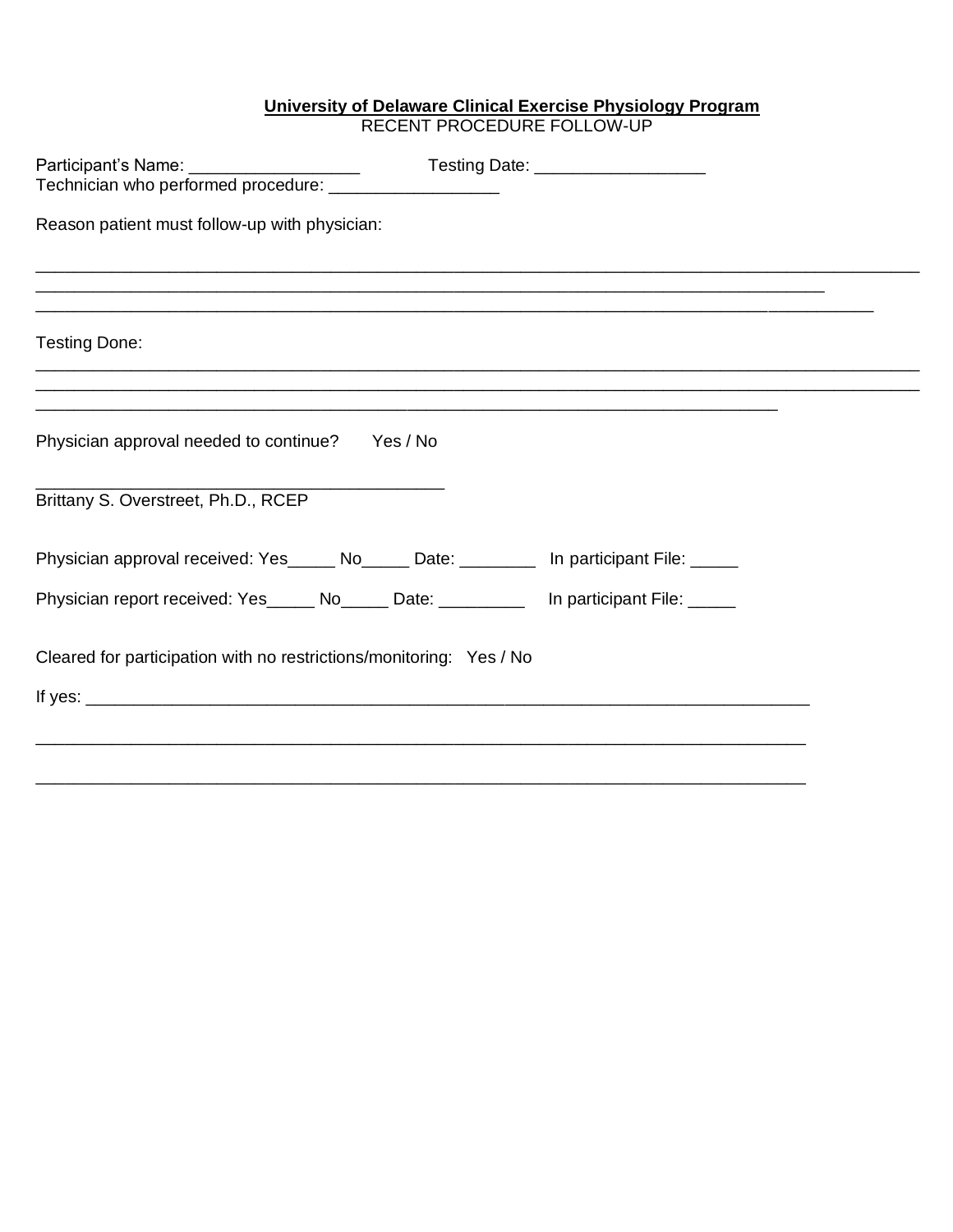# **CEP Internship Substitution Form**

| Today's Date: ________________                                                                                                                |  |                                                       |  |
|-----------------------------------------------------------------------------------------------------------------------------------------------|--|-------------------------------------------------------|--|
|                                                                                                                                               |  |                                                       |  |
|                                                                                                                                               |  |                                                       |  |
| the $\frac{1}{(Time of Shift)}$ Shift at $\frac{1}{(Location of Site)}$                                                                       |  |                                                       |  |
|                                                                                                                                               |  |                                                       |  |
| for<br>Printed Name of Graduate Student Requesting Substitution.                                                                              |  |                                                       |  |
| This arrangement is understood and is agreeable to both parties involved.                                                                     |  |                                                       |  |
|                                                                                                                                               |  |                                                       |  |
|                                                                                                                                               |  |                                                       |  |
|                                                                                                                                               |  |                                                       |  |
| the $\frac{1}{(Time of Shift)}$ shift at $\frac{1}{(Location of Site)}$                                                                       |  |                                                       |  |
|                                                                                                                                               |  |                                                       |  |
|                                                                                                                                               |  |                                                       |  |
|                                                                                                                                               |  |                                                       |  |
|                                                                                                                                               |  |                                                       |  |
|                                                                                                                                               |  |                                                       |  |
|                                                                                                                                               |  |                                                       |  |
|                                                                                                                                               |  | Signature of Graduate Student Requesting Substitution |  |
|                                                                                                                                               |  |                                                       |  |
| for<br>Printed Name of Graduate Student Requesting Substitution.<br>This arrangement is understood and is agreeable to both parties involved. |  | Signature of Substitute                               |  |

Please complete and submit to the CEP Coordinator at least **one week** (seven days) prior to the substitution. Be sure to fill in both parts, as you should be trading shifts not just working for the individual.